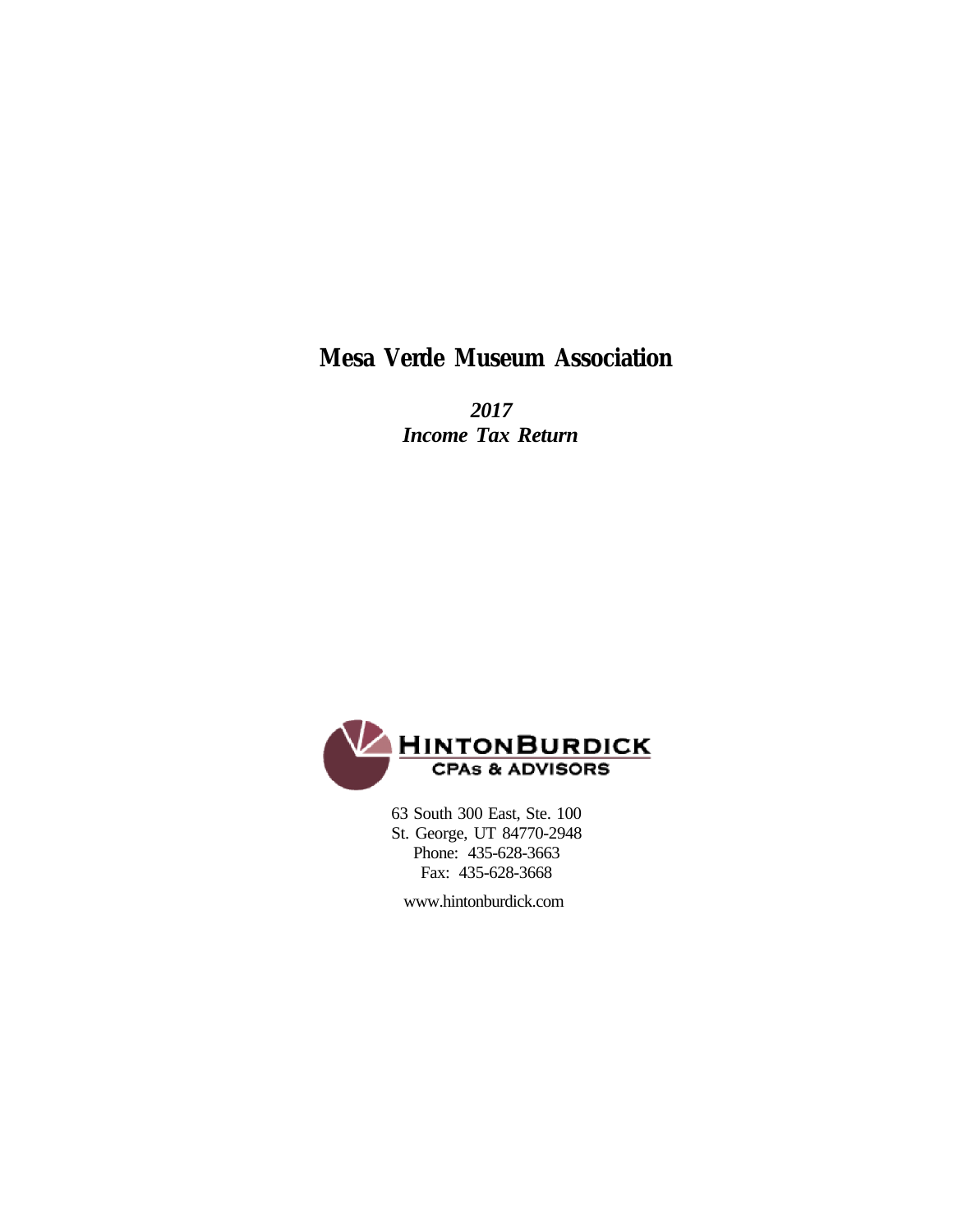# **HintonBurdick**

*CPAs & Advisors*

April 27, 2018

Mesa Verde Museum Association PO Box 38 Mesa Verde National, CO 81330

Dear Client:

We have prepared the following returns from information provided by you.

Return of Organization Exempt From Income Tax (Form 990)

We suggest that you examine these returns carefully to fully acquaint yourself with all items contained therein to ensure that there are no omissions or misstatements. Attached are instructions for signing and filing each return. Please follow those instructions carefully.

Enclosed is any material you furnished for use in preparing the returns. If the returns are examined, requests may be made for supporting documentation. Therefore, we recommend that you retain all pertinent records for at least seven years.

In order that we may properly advise you of tax considerations, please keep us informed of any significant changes in your financial affairs or of any correspondence received from taxing authorities.

If you have any questions, or if we can be of assistance in any way, please call.

Sincerely,

Morris J. Peacock, CPA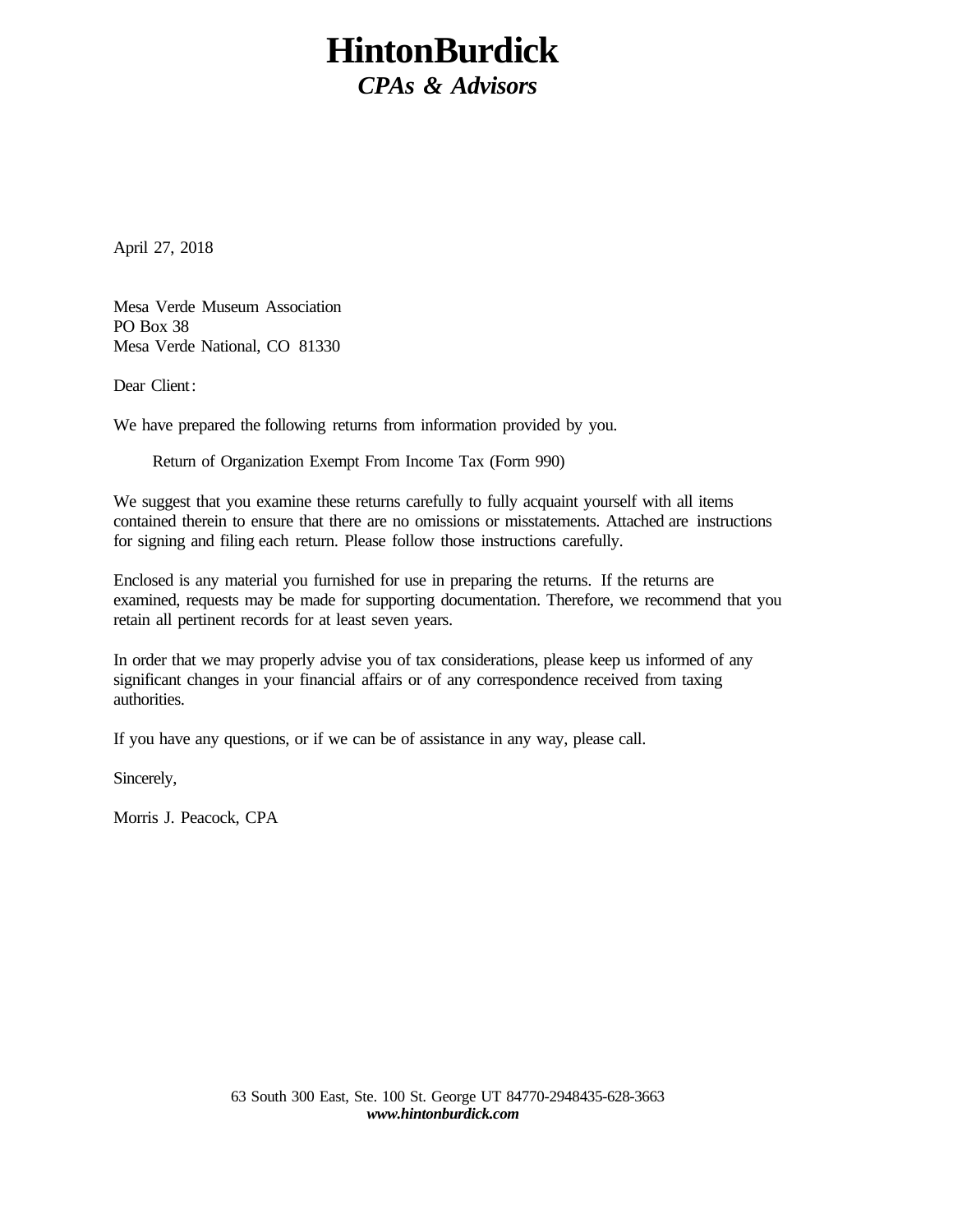### **Filing Instructions**

#### **Mesa Verde Museum Association**

### **Exempt Organization / Private Foundation Tax Return(s)**

### **Taxable Year Ended December 31, 2017**

#### **Federal Filing Instructions**

None is required. Your Form 990 for the year ended 12/31/17 shows no balance due.

Your return is being filed electronically with the IRS and is not required to be mailed. If you mail a paper copy of your return to the IRS it will delay the processing of your return. Your electronically filed return is not complete without your signature. You are using a Personal Identification Number (PIN) for signing your return electronically. Form 8879-EO, IRS *e-file* Signature Authorization for an Exempt Organization should be signed and dated by an authorized officer of the organization and returned as soon as possible to:

> HintonBurdick, PLLC 63 South 300 East, Ste. 100 St. George, UT 84770-2948

*Important:* **Your return will not be filed with the IRS until the signed Form 8879-EO has been received by this office.** If previously signed and returned no further action is required.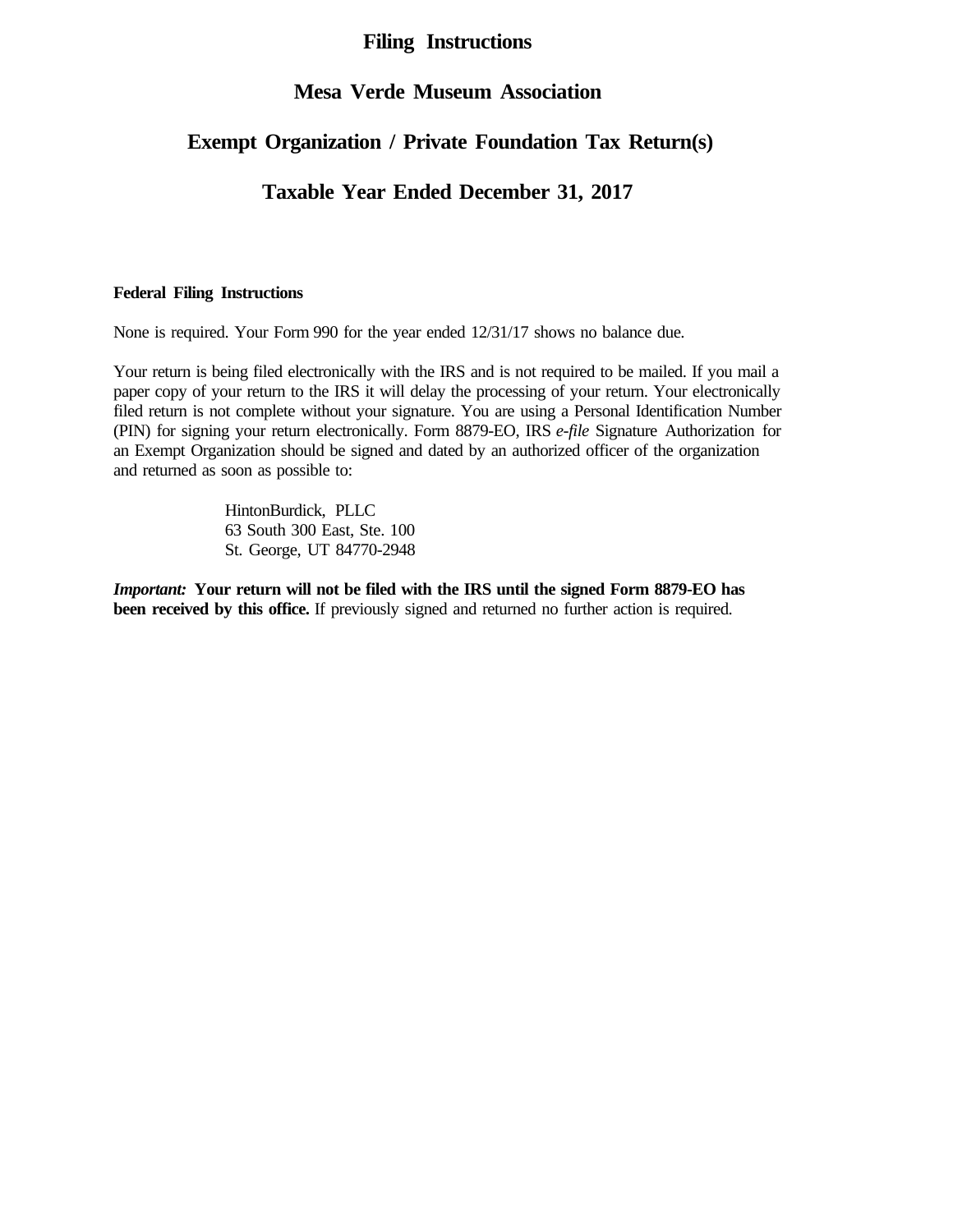| Form |                                                        |
|------|--------------------------------------------------------|
|      | Department of the Treasury<br>Internal Revenue Service |

# **990 1990 2017 2018 Depending Solution of Organization Exempt From Income Tax 19910 2017**

Internal Revenue Service **and internal Revenue Service in Service 3 and 11 Co to** *www.irs.gov/Form990* **for instructions and the latest information. u** Do not enter social security numbers on this form as it may be made public. **Dumen The Public Open to Public** 

| OMB No. 1545-0047 |      |
|-------------------|------|
|                   | へへィフ |

| ZU I 1 |                                      |
|--------|--------------------------------------|
|        | <b>Open to Public<br/>Inspection</b> |
|        |                                      |

|                                |                                 |                       | For the 2017 calendar year, or tax year beginning                                                                                          |             |                |                      | and ending                    |     |                  |                                              |                          |                                                                                                                                                                            |
|--------------------------------|---------------------------------|-----------------------|--------------------------------------------------------------------------------------------------------------------------------------------|-------------|----------------|----------------------|-------------------------------|-----|------------------|----------------------------------------------|--------------------------|----------------------------------------------------------------------------------------------------------------------------------------------------------------------------|
| в                              |                                 | Check if applicable:  | C Name of organization                                                                                                                     |             |                |                      |                               |     |                  |                                              |                          | D Employer identification number                                                                                                                                           |
|                                | Address change                  |                       |                                                                                                                                            |             |                |                      | MESA VERDE MUSEUM ASSOCIATION |     |                  |                                              |                          |                                                                                                                                                                            |
|                                | Name change                     |                       | Doing business as                                                                                                                          |             |                |                      |                               |     |                  |                                              |                          | 84-0469675                                                                                                                                                                 |
|                                |                                 |                       | Number and street (or P.O. box if mail is not delivered to street address)                                                                 |             |                |                      |                               |     |                  | Room/suite                                   | E Telephone number       |                                                                                                                                                                            |
|                                | Initial return<br>Final return/ |                       | PO BOX 38<br>City or town, state or province, country, and ZIP or foreign postal code                                                      |             |                |                      |                               |     |                  |                                              |                          | $970 - 529 - 4445$                                                                                                                                                         |
|                                | terminated                      |                       |                                                                                                                                            |             |                |                      |                               |     |                  |                                              |                          |                                                                                                                                                                            |
|                                | Amended return                  |                       | MESA VERDE NATIONAL<br>Name and address of principal officer:                                                                              |             |                | CO 81330             |                               |     |                  |                                              | G Gross receipts\$       | 2,031,109                                                                                                                                                                  |
|                                |                                 | Application pending   |                                                                                                                                            |             |                |                      |                               |     |                  | H(a) Is this a group return for subordinates |                          | ΙX<br>Yes<br>No                                                                                                                                                            |
|                                |                                 |                       | TERI PAUL                                                                                                                                  |             |                |                      |                               |     |                  |                                              |                          | No<br>Yes                                                                                                                                                                  |
|                                |                                 |                       | 921 N MARKET ST                                                                                                                            |             |                |                      |                               |     |                  | H(b) Are all subordinates included?          |                          | If "No," attach a list. (see instructions)                                                                                                                                 |
|                                |                                 |                       | CORTEZ                                                                                                                                     |             |                |                      | CO 81321                      |     |                  |                                              |                          |                                                                                                                                                                            |
|                                |                                 | Tax-exempt status:    | X<br>501(c)(3)                                                                                                                             | 501(c)      |                | $t$ (insert no.)     | 4947(a)(1) or                 | 527 |                  |                                              |                          |                                                                                                                                                                            |
|                                | Website: U                      |                       | HTTP://WWW.MESAVERDE.ORG/                                                                                                                  |             |                |                      |                               |     |                  | H(c) Group exemption number LI               |                          |                                                                                                                                                                            |
|                                |                                 | Form of organization: | lxl<br>Corporation                                                                                                                         | Trust       | Association    | Other <b>u</b>       |                               |     |                  | <b>L</b> Year of formation: $1960$           |                          | M State of legal domicile: CO                                                                                                                                              |
|                                | Part I                          |                       | <b>Summary</b>                                                                                                                             |             |                |                      |                               |     |                  |                                              |                          |                                                                                                                                                                            |
|                                |                                 |                       |                                                                                                                                            |             |                |                      |                               |     |                  |                                              |                          |                                                                                                                                                                            |
|                                |                                 |                       | SEE SCHEDULE O                                                                                                                             |             |                |                      |                               |     |                  |                                              |                          |                                                                                                                                                                            |
|                                |                                 |                       |                                                                                                                                            |             |                |                      |                               |     |                  |                                              |                          |                                                                                                                                                                            |
| Governance                     |                                 |                       |                                                                                                                                            |             |                |                      |                               |     |                  |                                              |                          |                                                                                                                                                                            |
|                                |                                 |                       | 2 Check this box u   if the organization discontinued its operations or disposed of more than 25% of its net assets.                       |             |                |                      |                               |     |                  |                                              |                          |                                                                                                                                                                            |
| න්                             |                                 |                       | 3 Number of voting members of the governing body (Part VI, line 1a)                                                                        |             |                |                      |                               |     |                  |                                              | 3                        | 13                                                                                                                                                                         |
|                                |                                 |                       |                                                                                                                                            |             |                |                      |                               |     |                  |                                              | $\overline{\mathbf{4}}$  | 13                                                                                                                                                                         |
|                                |                                 |                       | 5 Total number of individuals employed in calendar year 2017 (Part V, line 2a) [11] [20] [11] [20] [11] [20] [                             |             |                |                      |                               |     |                  |                                              | $5\phantom{a}$           | 25                                                                                                                                                                         |
| Activities                     |                                 |                       | 6 Total number of volunteers (estimate if necessary)                                                                                       |             |                |                      |                               |     |                  |                                              | 6                        | 0                                                                                                                                                                          |
|                                |                                 |                       |                                                                                                                                            |             |                |                      |                               |     |                  |                                              | 7a                       | O                                                                                                                                                                          |
|                                |                                 |                       |                                                                                                                                            |             |                |                      |                               |     |                  |                                              | 7 <sub>b</sub>           | O                                                                                                                                                                          |
|                                |                                 |                       |                                                                                                                                            |             |                |                      |                               |     |                  | Prior Year                                   |                          | Current Year                                                                                                                                                               |
|                                |                                 |                       |                                                                                                                                            |             |                |                      |                               |     |                  |                                              | 67,642                   | 143,960                                                                                                                                                                    |
|                                |                                 |                       | 9 Program service revenue (Part VIII, line 2g)                                                                                             |             |                |                      |                               |     |                  |                                              | 75,279                   | 86,486                                                                                                                                                                     |
| Revenue                        |                                 |                       | 10 Investment income (Part VIII, column (A), lines 3, 4, and 7d)                                                                           |             |                |                      |                               |     |                  |                                              | 105                      | 288                                                                                                                                                                        |
|                                |                                 |                       | 11 Other revenue (Part VIII, column (A), lines 5, 6d, 8c, 9c, 10c, and 11e)                                                                |             |                |                      |                               |     |                  |                                              | 818,127                  | 910,731                                                                                                                                                                    |
|                                |                                 |                       | 12 Total revenue - add lines 8 through 11 (must equal Part VIII, column (A), line 12)                                                      |             |                |                      |                               |     |                  |                                              | 961,153                  | 1,141,465                                                                                                                                                                  |
|                                |                                 |                       | 13 Grants and similar amounts paid (Part IX, column (A), lines 1-3)                                                                        |             |                |                      |                               |     |                  |                                              | 155,155                  | 189,536                                                                                                                                                                    |
|                                |                                 |                       | 14 Benefits paid to or for members (Part IX, column (A), line 4)                                                                           |             |                |                      |                               |     |                  |                                              |                          |                                                                                                                                                                            |
|                                |                                 |                       | 15 Salaries, other compensation, employee benefits (Part IX, column (A), lines 5-10)                                                       |             |                |                      |                               |     |                  |                                              | 414,437                  | 445,655                                                                                                                                                                    |
| xpenses                        |                                 |                       |                                                                                                                                            |             |                |                      |                               |     |                  |                                              |                          |                                                                                                                                                                            |
|                                |                                 |                       |                                                                                                                                            |             |                |                      |                               |     |                  |                                              |                          |                                                                                                                                                                            |
| ш                              |                                 |                       | 17 Other expenses (Part IX, column (A), lines 11a-11d, 11f-24e)                                                                            |             |                |                      |                               |     |                  |                                              | 170,056                  | 220,043                                                                                                                                                                    |
|                                |                                 |                       | 18 Total expenses. Add lines 13-17 (must equal Part IX, column (A), line 25)                                                               |             |                |                      |                               |     |                  |                                              | 739,648                  | 855,234                                                                                                                                                                    |
|                                |                                 |                       |                                                                                                                                            |             |                |                      |                               |     |                  |                                              | 221,505                  | 286,231                                                                                                                                                                    |
| Net Assets or<br>Fund Balances |                                 |                       |                                                                                                                                            |             |                |                      |                               |     |                  | Beginning of Current Year                    |                          | End of Year                                                                                                                                                                |
|                                |                                 |                       | 20 Total assets (Part X, line 16)                                                                                                          |             |                |                      |                               |     |                  |                                              | <u>545,050</u>           | <u>819,396</u>                                                                                                                                                             |
|                                |                                 |                       | 21 Total liabilities (Part X, line 26)                                                                                                     |             |                |                      |                               |     |                  |                                              | <u>33,358</u>            | 21,473                                                                                                                                                                     |
|                                |                                 |                       | 22 Net assets or fund balances. Subtract line 21 from line 20                                                                              |             |                |                      |                               |     |                  |                                              | 511,692                  | 797,923                                                                                                                                                                    |
|                                | Part II                         |                       | <b>Signature Block</b>                                                                                                                     |             |                |                      |                               |     |                  |                                              |                          |                                                                                                                                                                            |
|                                |                                 |                       |                                                                                                                                            |             |                |                      |                               |     |                  |                                              |                          | Under penalties of perjury, I declare that I have examined this return, including accompanying schedules and statements, and to the best of my knowledge and belief, it is |
|                                |                                 |                       | true, correct, and complete. Declaration of preparer (other than officer) is based on all information of which preparer has any knowledge. |             |                |                      |                               |     |                  |                                              |                          |                                                                                                                                                                            |
|                                |                                 |                       |                                                                                                                                            |             |                |                      |                               |     |                  |                                              |                          |                                                                                                                                                                            |
| <b>Sign</b>                    |                                 |                       | Signature of officer                                                                                                                       |             |                |                      |                               |     |                  |                                              | Date                     |                                                                                                                                                                            |
| Here                           |                                 |                       | PAUL<br>TERI                                                                                                                               |             |                |                      |                               |     | <b>EXECUTIVE</b> |                                              | DIRECTOR                 |                                                                                                                                                                            |
|                                |                                 |                       | Type or print name and title                                                                                                               |             |                |                      |                               |     |                  |                                              |                          |                                                                                                                                                                            |
|                                |                                 |                       | Print/Type preparer's name                                                                                                                 |             |                | Preparer's signature |                               |     |                  | Date                                         | Check                    | <b>PTIN</b>                                                                                                                                                                |
| Paid                           |                                 |                       | MORRIS J. PEACOCK, CPA                                                                                                                     |             |                |                      | MORRIS J. PEACOCK, CPA        |     |                  |                                              | $04/27/18$ self-employed | P00038696                                                                                                                                                                  |
|                                | Preparer                        | Firm's name           |                                                                                                                                            |             | HINTONBURDICK, | <b>PLLC</b>          |                               |     |                  |                                              | Firm's $EIN$ }           | 87-0492866                                                                                                                                                                 |
|                                | <b>Use Only</b>                 |                       |                                                                                                                                            |             |                |                      | 63 SOUTH 300 EAST, STE. 100   |     |                  |                                              |                          |                                                                                                                                                                            |
|                                |                                 | Firm's address        |                                                                                                                                            | ST. GEORGE, | UT             |                      | 84770-2948                    |     |                  |                                              | Phone no.                | 435-628-3663                                                                                                                                                               |
|                                |                                 |                       | May the IRS discuss this return with the preparer shown above? (see instructions)                                                          |             |                |                      |                               |     |                  |                                              |                          | X<br>Yes<br>No                                                                                                                                                             |

| Sign     |                            | Signature of officer |                                                                                   |                        |           |      | Date                     |                    |        |
|----------|----------------------------|----------------------|-----------------------------------------------------------------------------------|------------------------|-----------|------|--------------------------|--------------------|--------|
| Here     |                            |                      | TERI PAUL                                                                         |                        | EXECUTIVE |      | DIRECTOR                 |                    |        |
|          |                            |                      | Type or print name and title                                                      |                        |           |      |                          |                    |        |
|          | Print/Type preparer's name |                      |                                                                                   | Preparer's signature   |           | Date | Check                    | <b>PTIN</b>        |        |
| Paid     |                            |                      | MORRIS J. PEACOCK, CPA                                                            | MORRIS J. PEACOCK, CPA |           |      | $04/27/18$ self-employed | P00038696          |        |
| Preparer | Firm's name                |                      | HINTONBURDICK,                                                                    | PLLC                   |           |      | Firm's $EIN$ $\}$        | 87-0492866         |        |
| Use Only |                            |                      | 63 SOUTH 300 EAST, STE. 100                                                       |                        |           |      |                          |                    |        |
|          | Firm's address             |                      | GEORGE,<br>UT<br>ST.                                                              | 84770-2948             |           |      | Phone no.                | $435 - 628 - 3663$ |        |
|          |                            |                      | May the IRS discuss this return with the preparer shown above? (see instructions) |                        |           |      |                          | <b>Yes</b>         | No     |
|          |                            |                      |                                                                                   |                        |           |      |                          |                    | $\sim$ |

**For Paperwork Reduction Act Notice, see the separate instructions.**<br>DAA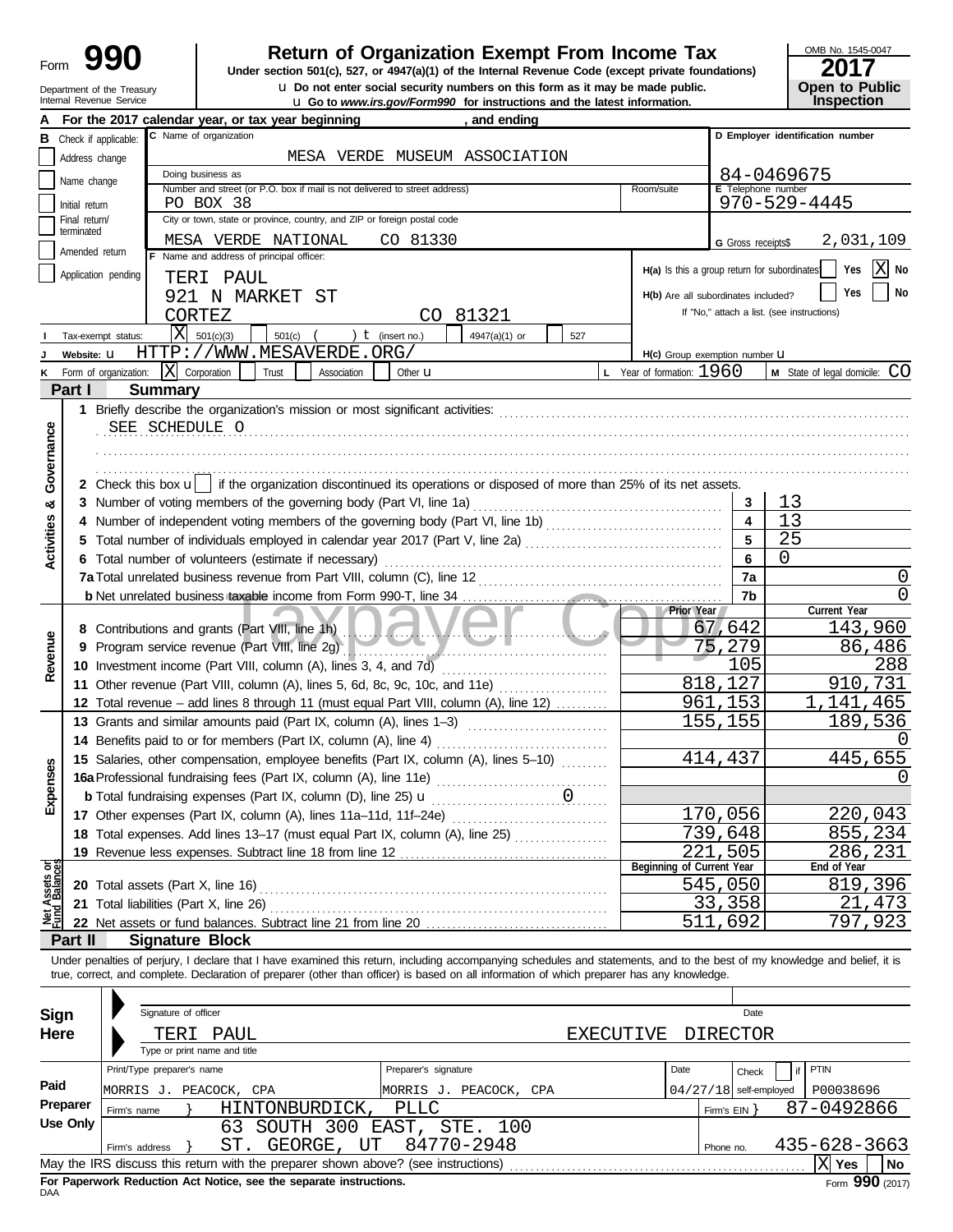|              |                                                      | Form 990 (2017) MESA VERDE MUSEUM ASSOCIATION                                                                                                                                                                                                                | 84-0469675             | Page 2                                                                    |
|--------------|------------------------------------------------------|--------------------------------------------------------------------------------------------------------------------------------------------------------------------------------------------------------------------------------------------------------------|------------------------|---------------------------------------------------------------------------|
| Part III     |                                                      | <b>Statement of Program Service Accomplishments</b>                                                                                                                                                                                                          |                        |                                                                           |
|              | 1 Briefly describe the organization's mission:       |                                                                                                                                                                                                                                                              |                        |                                                                           |
|              | AID TO THE NATIONAL PARK SERVICE.                    |                                                                                                                                                                                                                                                              |                        |                                                                           |
|              |                                                      |                                                                                                                                                                                                                                                              |                        |                                                                           |
|              |                                                      |                                                                                                                                                                                                                                                              |                        |                                                                           |
|              |                                                      | 2 Did the organization undertake any significant program services during the year which were not listed on the                                                                                                                                               |                        |                                                                           |
|              | prior Form 990 or 990-EZ?                            |                                                                                                                                                                                                                                                              |                        | Yes $X$ No                                                                |
|              | If "Yes," describe these new services on Schedule O. |                                                                                                                                                                                                                                                              |                        |                                                                           |
| 3.           |                                                      | Did the organization cease conducting, or make significant changes in how it conducts, any program                                                                                                                                                           |                        |                                                                           |
| services?    |                                                      |                                                                                                                                                                                                                                                              |                        | Yes $X$ No                                                                |
|              | If "Yes," describe these changes on Schedule O.      |                                                                                                                                                                                                                                                              |                        |                                                                           |
|              |                                                      | Describe the organization's program service accomplishments for each of its three largest program services, as measured by<br>expenses. Section 501(c)(3) and 501(c)(4) organizations are required to report the amount of grants and allocations to others, |                        |                                                                           |
|              |                                                      | the total expenses, and revenue, if any, for each program service reported.                                                                                                                                                                                  |                        |                                                                           |
|              |                                                      |                                                                                                                                                                                                                                                              |                        |                                                                           |
|              |                                                      | 4a (Code:  ) (Expenses \$  189, 536 including grants of \$  189, 536 ) (Revenue \$                                                                                                                                                                           |                        | $1,320$ )                                                                 |
|              |                                                      |                                                                                                                                                                                                                                                              |                        | ASSISTANCE TO THE NATIONAL PARK SERVICE BY PROMOTING SCIENTIFIC, HISTORIC |
|              |                                                      | PREHISTORIC, EDUCATIONAL, AND INTERPRETIVE ACTIVITIES                                                                                                                                                                                                        |                        |                                                                           |
|              |                                                      |                                                                                                                                                                                                                                                              |                        |                                                                           |
|              |                                                      |                                                                                                                                                                                                                                                              |                        |                                                                           |
|              |                                                      |                                                                                                                                                                                                                                                              |                        |                                                                           |
|              |                                                      |                                                                                                                                                                                                                                                              |                        |                                                                           |
|              |                                                      |                                                                                                                                                                                                                                                              |                        |                                                                           |
|              |                                                      |                                                                                                                                                                                                                                                              |                        |                                                                           |
|              |                                                      |                                                                                                                                                                                                                                                              |                        |                                                                           |
|              |                                                      |                                                                                                                                                                                                                                                              |                        |                                                                           |
|              |                                                      |                                                                                                                                                                                                                                                              |                        |                                                                           |
|              |                                                      |                                                                                                                                                                                                                                                              |                        |                                                                           |
|              |                                                      | THE MEMBERSHIP PROGRAM PROMOTES STEWARDSHIP OF                                                                                                                                                                                                               |                        |                                                                           |
| THE.         |                                                      | PARK'S CULTURAL AND NATURAL RESOURCES THROUGH MEMBERSHIP-RELATED                                                                                                                                                                                             |                        |                                                                           |
|              | ACTIVITIES AND COMMUNICATIONS.                       |                                                                                                                                                                                                                                                              |                        |                                                                           |
|              |                                                      |                                                                                                                                                                                                                                                              |                        |                                                                           |
|              |                                                      |                                                                                                                                                                                                                                                              |                        |                                                                           |
|              |                                                      |                                                                                                                                                                                                                                                              |                        |                                                                           |
|              |                                                      |                                                                                                                                                                                                                                                              |                        |                                                                           |
|              |                                                      |                                                                                                                                                                                                                                                              |                        |                                                                           |
|              |                                                      |                                                                                                                                                                                                                                                              |                        |                                                                           |
|              |                                                      |                                                                                                                                                                                                                                                              |                        |                                                                           |
|              |                                                      |                                                                                                                                                                                                                                                              |                        |                                                                           |
|              | 4c (Code: ) (Expenses \$                             |                                                                                                                                                                                                                                                              | including grants of \$ | ) (Revenue $\frac{1}{2}$                                                  |
|              |                                                      |                                                                                                                                                                                                                                                              |                        |                                                                           |
|              |                                                      |                                                                                                                                                                                                                                                              |                        |                                                                           |
|              |                                                      |                                                                                                                                                                                                                                                              |                        |                                                                           |
|              |                                                      |                                                                                                                                                                                                                                                              |                        |                                                                           |
|              |                                                      |                                                                                                                                                                                                                                                              |                        |                                                                           |
|              |                                                      |                                                                                                                                                                                                                                                              |                        |                                                                           |
|              |                                                      |                                                                                                                                                                                                                                                              |                        |                                                                           |
|              |                                                      |                                                                                                                                                                                                                                                              |                        |                                                                           |
|              |                                                      |                                                                                                                                                                                                                                                              |                        |                                                                           |
|              |                                                      |                                                                                                                                                                                                                                                              |                        |                                                                           |
|              |                                                      |                                                                                                                                                                                                                                                              |                        |                                                                           |
|              | 4d Other program services (Describe in Schedule O.)  |                                                                                                                                                                                                                                                              |                        |                                                                           |
| (Expenses \$ |                                                      | including grants of \$<br>686,604                                                                                                                                                                                                                            | (Revenue \$            |                                                                           |
|              | 4e Total program service expenses u                  |                                                                                                                                                                                                                                                              |                        |                                                                           |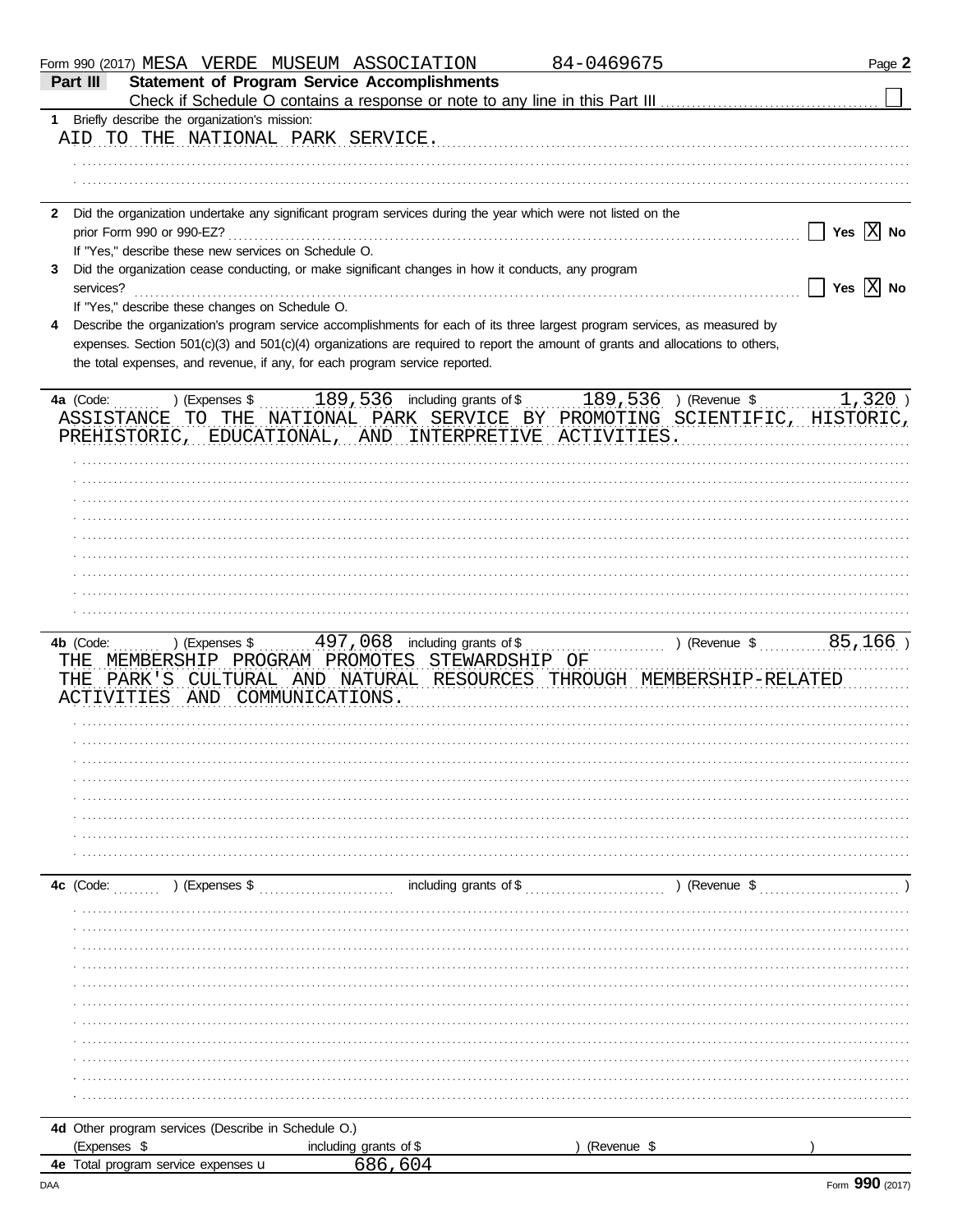|     |                                                                                                                                                                                                                                                     |                | <b>Yes</b> | No           |
|-----|-----------------------------------------------------------------------------------------------------------------------------------------------------------------------------------------------------------------------------------------------------|----------------|------------|--------------|
| 1.  | Is the organization described in section $501(c)(3)$ or $4947(a)(1)$ (other than a private foundation)? If "Yes,"                                                                                                                                   |                |            |              |
|     | complete Schedule A <sub>ccre</sub> mental control and accretion of the schedule Accretive Complete Schedule A <sub>ccretiv</sub> e Complete Schedule Accretive Complete Schedule Accretive Complete Schedule Accretive Complete Schedule Accretive | $\mathbf 1$    | Χ          |              |
| 2   | Is the organization required to complete Schedule B, Schedule of Contributors (see instructions)?                                                                                                                                                   | $\mathbf{2}$   | Χ          |              |
| 3   | Did the organization engage in direct or indirect political campaign activities on behalf of or in opposition to                                                                                                                                    |                |            |              |
|     | candidates for public office? If "Yes," complete Schedule C, Part I                                                                                                                                                                                 | 3              |            | X            |
| 4   | Section 501(c)(3) organizations. Did the organization engage in lobbying activities, or have a section 501(h)                                                                                                                                       |                |            |              |
|     |                                                                                                                                                                                                                                                     | 4              |            | X            |
| 5   | Is the organization a section $501(c)(4)$ , $501(c)(5)$ , or $501(c)(6)$ organization that receives membership dues,                                                                                                                                |                |            |              |
|     | assessments, or similar amounts as defined in Revenue Procedure 98-19? If "Yes," complete Schedule C,                                                                                                                                               |                |            |              |
|     | Part III                                                                                                                                                                                                                                            | 5              |            | X            |
| 6   | Did the organization maintain any donor advised funds or any similar funds or accounts for which donors                                                                                                                                             |                |            |              |
|     | have the right to provide advice on the distribution or investment of amounts in such funds or accounts? If                                                                                                                                         |                |            |              |
|     |                                                                                                                                                                                                                                                     | 6              |            | X            |
| 7   | Did the organization receive or hold a conservation easement, including easements to preserve open space,                                                                                                                                           |                |            |              |
|     | the environment, historic land areas, or historic structures? If "Yes," complete Schedule D, Part II                                                                                                                                                | $\overline{7}$ |            | Χ            |
| 8   | Did the organization maintain collections of works of art, historical treasures, or other similar assets? If "Yes,"                                                                                                                                 |                |            |              |
|     |                                                                                                                                                                                                                                                     | 8              |            | Χ            |
| 9   | Did the organization report an amount in Part X, line 21, for escrow or custodial account liability, serve as a                                                                                                                                     |                |            |              |
|     | custodian for amounts not listed in Part X; or provide credit counseling, debt management, credit repair, or                                                                                                                                        |                |            |              |
|     |                                                                                                                                                                                                                                                     | 9              |            | Χ            |
| 10  | Did the organization, directly or through a related organization, hold assets in temporarily restricted                                                                                                                                             |                |            |              |
|     | endowments, permanent endowments, or quasi-endowments? If "Yes," complete Schedule D, Part V                                                                                                                                                        | 10             |            | Χ            |
| 11  | If the organization's answer to any of the following questions is "Yes," then complete Schedule D, Parts VI,                                                                                                                                        |                |            |              |
|     | VII, VIII, IX, or X as applicable.                                                                                                                                                                                                                  |                |            |              |
|     | a Did the organization report an amount for land, buildings, and equipment in Part X, line 10? If "Yes,"                                                                                                                                            |                |            |              |
|     |                                                                                                                                                                                                                                                     | 11a            | Χ          |              |
|     | <b>b</b> Did the organization report an amount for investments—other securities in Part X, line 12 that is 5% or more                                                                                                                               |                |            |              |
|     |                                                                                                                                                                                                                                                     | 11b            |            | X            |
|     | c Did the organization report an amount for investments—program related in Part X, line 13 that is 5% or more                                                                                                                                       |                |            |              |
|     |                                                                                                                                                                                                                                                     | 11c            |            | Χ            |
|     | d Did the organization report an amount for other assets in Part X, line 15 that is 5% or more of its total assets                                                                                                                                  |                |            |              |
|     |                                                                                                                                                                                                                                                     | 11d            |            | <u>X</u>     |
|     | reported in Part X, line 16? If "Yes," complete Schedule D, Part IX [[CODECT] CONDERGANGER THE REPORTS<br>Did the organization report an amount for other liabilities in Part X, line 25? If "Yes," complete Schedule D, Part X                     | <b>11e</b>     |            | X            |
| f   |                                                                                                                                                                                                                                                     |                |            |              |
|     | Did the organization's separate or consolidated financial statements for the tax year include a footnote that addresses<br>the organization's liability for uncertain tax positions under FIN 48 (ASC 740)? If "Yes," complete Schedule D, Part X   | 11f            |            | Χ            |
|     | 12a Did the organization obtain separate, independent audited financial statements for the tax year? If "Yes," complete                                                                                                                             |                |            |              |
|     |                                                                                                                                                                                                                                                     |                | Χ          |              |
| b   | Was the organization included in consolidated, independent audited financial statements for the tax year? If                                                                                                                                        | 12a            |            |              |
|     | "Yes," and if the organization answered "No" to line 12a, then completing Schedule D, Parts XI and XII is optional                                                                                                                                  | 12b            |            | <u>X</u>     |
| 13  |                                                                                                                                                                                                                                                     | 13             |            | $\mathbf{X}$ |
| 14a |                                                                                                                                                                                                                                                     | 14a            |            | Χ            |
| b   | Did the organization have aggregate revenues or expenses of more than \$10,000 from grantmaking,                                                                                                                                                    |                |            |              |
|     | fundraising, business, investment, and program service activities outside the United States, or aggregate                                                                                                                                           |                |            |              |
|     |                                                                                                                                                                                                                                                     | 14b            |            | <u>X</u>     |
|     |                                                                                                                                                                                                                                                     |                |            |              |
| 15  | Did the organization report on Part IX, column (A), line 3, more than \$5,000 of grants or other assistance to or                                                                                                                                   | 15             |            |              |
|     | for any foreign organization? If "Yes," complete Schedule F, Parts II and IV [[[[[[[[[[[[[[[[[[[[[[[[[[[[[[[[                                                                                                                                       |                |            | <u>X</u>     |
| 16  | Did the organization report on Part IX, column (A), line 3, more than \$5,000 of aggregate grants or other                                                                                                                                          |                |            |              |
|     | assistance to or for foreign individuals? If "Yes," complete Schedule F, Parts III and IV [[[[[[[[[[[[[[[[[[[                                                                                                                                       | 16             |            | <u>X</u>     |
| 17  | Did the organization report a total of more than \$15,000 of expenses for professional fundraising services on                                                                                                                                      |                |            |              |
|     |                                                                                                                                                                                                                                                     | 17             |            | <u>X</u>     |
| 18  | Did the organization report more than \$15,000 total of fundraising event gross income and contributions on                                                                                                                                         |                |            |              |
|     |                                                                                                                                                                                                                                                     | 18             |            | <u>X</u>     |
| 19  | Did the organization report more than \$15,000 of gross income from gaming activities on Part VIII, line 9a?                                                                                                                                        | 19             |            |              |
|     |                                                                                                                                                                                                                                                     |                |            | <u>x</u>     |

Form **990** (2017)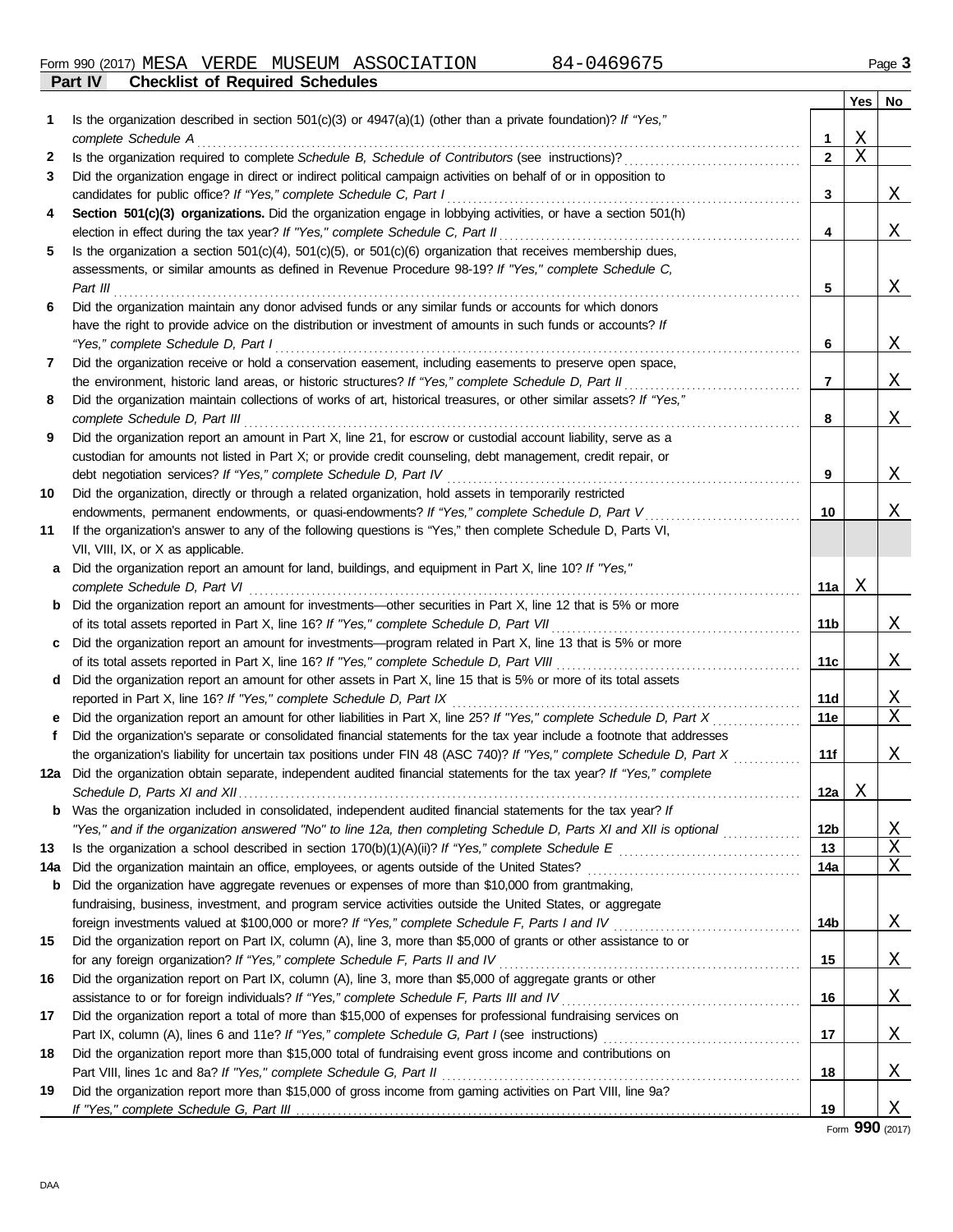Form 990 (2017) MESA VERDE MUSEUM ASSOCIATION 84-0469675 Page 4 **Part IV Checklist of Required Schedules** *(continued)*

|     |                                                                                                                  |                 | Yes | No.      |
|-----|------------------------------------------------------------------------------------------------------------------|-----------------|-----|----------|
| 20a | Did the organization operate one or more hospital facilities? If "Yes," complete Schedule H                      | 20a             |     | Χ        |
| b   | If "Yes" to line 20a, did the organization attach a copy of its audited financial statements to this return?     | 20 <sub>b</sub> |     |          |
| 21  | Did the organization report more than \$5,000 of grants or other assistance to any domestic organization or      |                 |     |          |
|     | domestic government on Part IX, column (A), line 1? If "Yes," complete Schedule I, Parts I and II                | 21              | Χ   |          |
| 22  | Did the organization report more than \$5,000 of grants or other assistance to or for domestic individuals on    |                 |     |          |
|     | Part IX, column (A), line 2? If "Yes," complete Schedule I, Parts I and III                                      | 22              |     | Χ        |
| 23  | Did the organization answer "Yes" to Part VII, Section A, line 3, 4, or 5 about compensation of the              |                 |     |          |
|     | organization's current and former officers, directors, trustees, key employees, and highest compensated          |                 |     |          |
|     | employees? If "Yes," complete Schedule J                                                                         | 23              |     | Χ        |
| 24a | Did the organization have a tax-exempt bond issue with an outstanding principal amount of more than              |                 |     |          |
|     | \$100,000 as of the last day of the year, that was issued after December 31, 2002? If "Yes," answer lines 24b    |                 |     |          |
|     | through 24d and complete Schedule K. If "No," go to line 25a                                                     | 24a             |     | X        |
| b   | Did the organization invest any proceeds of tax-exempt bonds beyond a temporary period exception?                | 24b             |     |          |
| с   | Did the organization maintain an escrow account other than a refunding escrow at any time during the year        |                 |     |          |
|     | to defease any tax-exempt bonds?                                                                                 | 24c             |     |          |
| d   | Did the organization act as an "on behalf of" issuer for bonds outstanding at any time during the year?          | 24d             |     |          |
| 25a | Section 501(c)(3), 501(c)(4), and 501(c)(29) organizations. Did the organization engage in an excess benefit     |                 |     |          |
|     | transaction with a disqualified person during the year? If "Yes," complete Schedule L, Part I.                   | <b>25a</b>      |     | X        |
| b   | Is the organization aware that it engaged in an excess benefit transaction with a disqualified person in a prior |                 |     |          |
|     | year, and that the transaction has not been reported on any of the organization's prior Forms 990 or 990-EZ?     |                 |     |          |
|     | If "Yes," complete Schedule L, Part I                                                                            | 25b             |     | X        |
| 26  | Did the organization report any amount on Part X, line 5, 6, or 22 for receivables from or payables to any       |                 |     |          |
|     | current or former officers, directors, trustees, key employees, highest compensated employees, or                |                 |     |          |
|     | disqualified persons? If "Yes," complete Schedule L, Part II                                                     | 26              |     | X        |
| 27  | Did the organization provide a grant or other assistance to an officer, director, trustee, key employee,         |                 |     |          |
|     | substantial contributor or employee thereof, a grant selection committee member, or to a 35% controlled          |                 |     |          |
|     | entity or family member of any of these persons? If "Yes," complete Schedule L, Part III                         | 27              |     | Χ        |
| 28  | Was the organization a party to a business transaction with one of the following parties (see Schedule L,        |                 |     |          |
|     | Part IV instructions for applicable filing thresholds, conditions, and exceptions):                              |                 |     |          |
| а   | A current or former officer, director, trustee, or key employee? If "Yes," complete Schedule L, Part IV          | <b>28a</b>      | Χ   |          |
| b   | A family member of a current or former officer, director, trustee, or key employee? If "Yes," complete           |                 |     |          |
|     | Schedule L, Part IV                                                                                              | 28b             |     | X        |
| c   | An entity of which a current or former officer, director, trustee, or key employee (or a family member thereof)  |                 |     |          |
|     | was an officer, director, trustee, or direct or indirect owner? If "Yes," complete Schedule L, Part IV           | 28c             |     | X        |
| 29  | Did the organization receive more than \$25,000 in non-cash contributions? If "Yes," complete Schedule M         | 29              |     | X        |
| 30  | Did the organization receive contributions of art, historical treasures, or other similar assets, or qualified   |                 |     |          |
|     | conservation contributions? If "Yes," complete Schedule M                                                        | 30              |     | <u>X</u> |
| 31  | Did the organization liquidate, terminate, or dissolve and cease operations? If "Yes," complete Schedule N,      |                 |     |          |
|     |                                                                                                                  | 31              |     | <u>X</u> |
| 32  | Did the organization sell, exchange, dispose of, or transfer more than 25% of its net assets? If "Yes,"          |                 |     |          |
|     |                                                                                                                  | 32              |     | <u>X</u> |
| 33  | Did the organization own 100% of an entity disregarded as separate from the organization under Regulations       |                 |     |          |
|     |                                                                                                                  | 33              |     | <u>X</u> |
| 34  | Was the organization related to any tax-exempt or taxable entity? If "Yes," complete Schedule R, Part II, III,   |                 |     |          |
|     |                                                                                                                  | 34              |     | <u>X</u> |
| 35a |                                                                                                                  | 35a             |     | X        |
| b   | If "Yes" to line 35a, did the organization receive any payment from or engage in any transaction with a          |                 |     |          |
|     |                                                                                                                  | 35 <sub>b</sub> |     |          |
| 36  | Section 501(c)(3) organizations. Did the organization make any transfers to an exempt non-charitable             |                 |     |          |
|     |                                                                                                                  | 36              |     | <u>X</u> |
| 37  | Did the organization conduct more than 5% of its activities through an entity that is not a related organization |                 |     |          |
|     | and that is treated as a partnership for federal income tax purposes? If "Yes," complete Schedule R,             |                 |     |          |
|     |                                                                                                                  | 37              |     | Χ        |
| 38  | Did the organization complete Schedule O and provide explanations in Schedule O for Part VI, lines 11b and       |                 |     |          |
|     | 19? Note. All Form 990 filers are required to complete Schedule O.                                               | 38              | Χ   |          |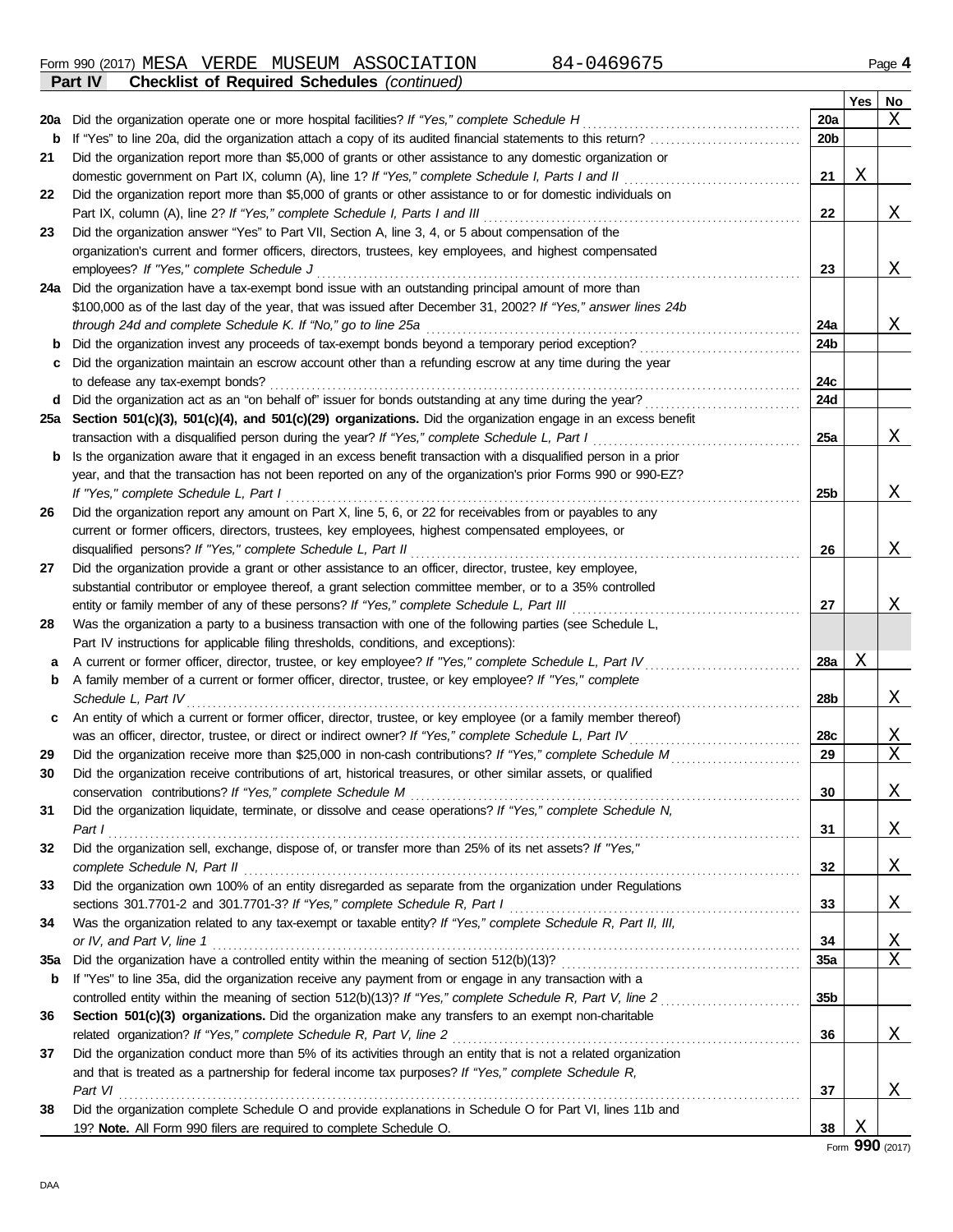|        | 84-0469675<br>Form 990 (2017) MESA VERDE MUSEUM ASSOCIATION                                                                                                                                  |                 |                |                |     | Page 5                  |
|--------|----------------------------------------------------------------------------------------------------------------------------------------------------------------------------------------------|-----------------|----------------|----------------|-----|-------------------------|
|        | Statements Regarding Other IRS Filings and Tax Compliance<br><b>Part V</b>                                                                                                                   |                 |                |                |     |                         |
|        | Check if Schedule O contains a response or note to any line in this Part V                                                                                                                   |                 |                |                |     |                         |
|        |                                                                                                                                                                                              |                 |                |                | Yes | No                      |
| 1а     | Enter the number reported in Box 3 of Form 1096. Enter -0- if not applicable                                                                                                                 | 1a              | $\overline{a}$ |                |     |                         |
| b      | Enter the number of Forms W-2G included in line 1a. Enter -0- if not applicable                                                                                                              | 1 <sub>b</sub>  | $\Omega$       |                |     |                         |
| c      | Did the organization comply with backup withholding rules for reportable payments to vendors and                                                                                             |                 |                |                |     |                         |
|        | reportable gaming (gambling) winnings to prize winners?                                                                                                                                      |                 |                | 1c             |     |                         |
|        | 2a Enter the number of employees reported on Form W-3, Transmittal of Wage and Tax                                                                                                           |                 |                |                |     |                         |
|        | Statements, filed for the calendar year ending with or within the year covered by this return                                                                                                | 2a              | 25             |                |     |                         |
| b      | If at least one is reported on line 2a, did the organization file all required federal employment tax returns?                                                                               |                 |                | 2b             | Χ   |                         |
|        | Note. If the sum of lines 1a and 2a is greater than 250, you may be required to e-file (see instructions)                                                                                    |                 |                |                |     |                         |
| За     | Did the organization have unrelated business gross income of \$1,000 or more during the year?                                                                                                |                 |                | 3a             |     | Χ                       |
| b      | If "Yes," has it filed a Form 990-T for this year? If "No" to line 3b, provide an explanation in Schedule O                                                                                  |                 |                | 3 <sub>b</sub> |     |                         |
| 4a     | At any time during the calendar year, did the organization have an interest in, or a signature or other authority                                                                            |                 |                |                |     |                         |
|        | over, a financial account in a foreign country (such as a bank account, securities account, or other financial                                                                               |                 |                |                |     |                         |
|        | account)?                                                                                                                                                                                    |                 |                | 4a             |     | Χ                       |
| b      |                                                                                                                                                                                              |                 |                |                |     |                         |
|        | See instructions for filing requirements for FinCEN Form 114, Report of Foreign Bank and Financial Accounts                                                                                  |                 |                |                |     |                         |
|        | (FBAR).                                                                                                                                                                                      |                 |                |                |     |                         |
| 5а     | Was the organization a party to a prohibited tax shelter transaction at any time during the tax year?                                                                                        |                 |                | 5a             |     | $\overline{\mathrm{X}}$ |
| b      | Did any taxable party notify the organization that it was or is a party to a prohibited tax shelter transaction?                                                                             |                 |                | 5b             |     | X                       |
| c      | If "Yes" to line 5a or 5b, did the organization file Form 8886-T?                                                                                                                            |                 |                | 5c             |     |                         |
| 6а     | Does the organization have annual gross receipts that are normally greater than \$100,000, and did the                                                                                       |                 |                |                |     |                         |
|        | organization solicit any contributions that were not tax deductible as charitable contributions?                                                                                             |                 |                | 6a             |     | Χ                       |
| b      | If "Yes," did the organization include with every solicitation an express statement that such contributions or                                                                               |                 |                |                |     |                         |
|        | gifts were not tax deductible?                                                                                                                                                               |                 |                | 6b             |     |                         |
| 7      | Organizations that may receive deductible contributions under section 170(c).<br>Did the organization receive a payment in excess of \$75 made partly as a contribution and partly for goods |                 |                |                |     |                         |
| а      | and services provided to the payor?                                                                                                                                                          |                 |                | 7a             |     |                         |
|        |                                                                                                                                                                                              |                 |                | 7b             |     |                         |
| b<br>с | Did the organization sell, exchange, or otherwise dispose of tangible personal property for which it was                                                                                     |                 |                |                |     |                         |
|        | required to file Form 8282?                                                                                                                                                                  |                 |                | 7c             |     |                         |
| d      | If "Yes," indicate the number of Forms 8282 filed during the year                                                                                                                            | 7d              |                |                |     |                         |
| е      | Did the organization receive any funds, directly or indirectly, to pay premiums on a personal benefit contract?                                                                              |                 |                | 7e             |     |                         |
|        | Did the organization, during the year, pay premiums, directly or indirectly, on a personal benefit contract?                                                                                 |                 |                | 7f             |     |                         |
|        | If the organization received a contribution of qualified intellectual property, did the organization file Form 8899 as required?                                                             |                 |                | 7g             |     |                         |
|        | If the organization received a contribution of cars, boats, airplanes, or other vehicles, did the organization file a Form 1098-C?                                                           |                 |                | 7h             |     |                         |
| 8      | Sponsoring organizations maintaining donor advised funds. Did a donor advised fund maintained by the                                                                                         |                 |                |                |     |                         |
|        |                                                                                                                                                                                              |                 |                | 8              |     |                         |
| 9      | Sponsoring organizations maintaining donor advised funds.                                                                                                                                    |                 |                |                |     |                         |
| a      | Did the sponsoring organization make any taxable distributions under section 4966?                                                                                                           |                 |                | 9а             |     |                         |
| b      |                                                                                                                                                                                              |                 |                | 9b             |     |                         |
| 10     | Section 501(c)(7) organizations. Enter:                                                                                                                                                      |                 |                |                |     |                         |
| а      | Initiation fees and capital contributions included on Part VIII, line 12 [11] [11] [12] [11] [12] [11] [12] [1                                                                               | 10a             |                |                |     |                         |
| b      | Gross receipts, included on Form 990, Part VIII, line 12, for public use of club facilities                                                                                                  | 10 <sub>b</sub> |                |                |     |                         |
| 11     | Section 501(c)(12) organizations. Enter:                                                                                                                                                     |                 |                |                |     |                         |
| а      | Gross income from members or shareholders                                                                                                                                                    | 11a             |                |                |     |                         |
| b      | Gross income from other sources (Do not net amounts due or paid to other sources                                                                                                             |                 |                |                |     |                         |
|        | against amounts due or received from them.)                                                                                                                                                  | 11 <sub>b</sub> |                |                |     |                         |
| 12a    | Section 4947(a)(1) non-exempt charitable trusts. Is the organization filing Form 990 in lieu of Form 1041?                                                                                   |                 |                | 12a            |     |                         |
| b      | If "Yes," enter the amount of tax-exempt interest received or accrued during the year                                                                                                        | 12 <sub>b</sub> |                |                |     |                         |
| 13     | Section 501(c)(29) qualified nonprofit health insurance issuers.                                                                                                                             |                 |                |                |     |                         |
| a      | Is the organization licensed to issue qualified health plans in more than one state?                                                                                                         |                 |                | 13a            |     |                         |
|        | Note. See the instructions for additional information the organization must report on Schedule O.                                                                                            |                 |                |                |     |                         |
| b      | Enter the amount of reserves the organization is required to maintain by the states in which                                                                                                 |                 |                |                |     |                         |
|        |                                                                                                                                                                                              | 13 <sub>b</sub> |                |                |     |                         |
| c      | Enter the amount of reserves on hand                                                                                                                                                         | 13 <sub>c</sub> |                |                |     |                         |
| 14a    | Did the organization receive any payments for indoor tanning services during the tax year?                                                                                                   |                 |                | 14a            |     | Χ                       |
|        | <b>b</b> If "Yes," has it filed a Form 720 to report these payments? If "No," provide an explanation in Schedule O                                                                           |                 |                | 14b            |     |                         |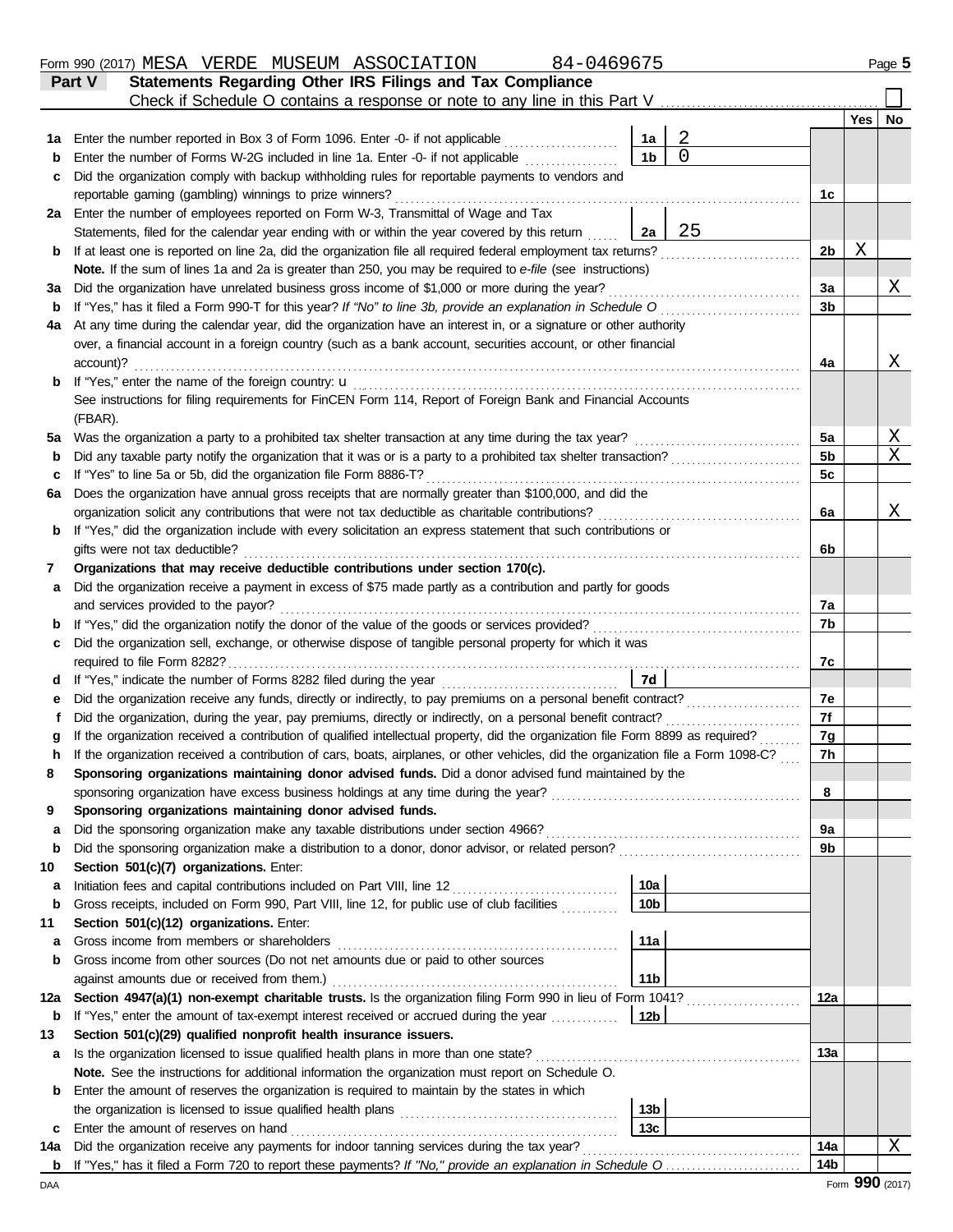#### Form 990 (2017) Page **6** MESA VERDE MUSEUM ASSOCIATION 84-0469675

committee, explain in Schedule O.

If there are material differences in voting rights among members of the governing body, or if the governing body delegated broad authority to an executive committee or similar

| Part VI<br>Governance, Management, and Disclosure For each "Yes" response to lines 2 through 7b below, and for a "No"     |             |  |
|---------------------------------------------------------------------------------------------------------------------------|-------------|--|
| response to line 8a, 8b, or 10b below, describe the circumstances, processes, or changes in Schedule O. See instructions. |             |  |
|                                                                                                                           |             |  |
| Section A. Governing Body and Management                                                                                  |             |  |
|                                                                                                                           | No<br>Yes I |  |
| 1a Enter the number of voting members of the governing body at the end of the tax year<br>1a                              |             |  |

| b   | 13<br>1 <sub>b</sub><br>Enter the number of voting members included in line 1a, above, who are independent                          |                 |             |    |
|-----|-------------------------------------------------------------------------------------------------------------------------------------|-----------------|-------------|----|
| 2   | Did any officer, director, trustee, or key employee have a family relationship or a business relationship with                      |                 |             |    |
|     | any other officer, director, trustee, or key employee?                                                                              | $\mathbf{2}$    |             | Χ  |
| 3   | Did the organization delegate control over management duties customarily performed by or under the direct                           |                 |             |    |
|     | supervision of officers, directors, or trustees, or key employees to a management company or other person?                          | 3               |             | Χ  |
| 4   | Did the organization make any significant changes to its governing documents since the prior Form 990 was filed?                    | 4               |             | X  |
| 5   | Did the organization become aware during the year of a significant diversion of the organization's assets?                          | 5               |             | X  |
| 6   |                                                                                                                                     | 6               |             | X  |
| 7a  | Did the organization have members, stockholders, or other persons who had the power to elect or appoint                             |                 |             |    |
|     | one or more members of the governing body?                                                                                          | 7a              |             | Χ  |
| b   | Are any governance decisions of the organization reserved to (or subject to approval by) members,                                   |                 |             |    |
|     | stockholders, or persons other than the governing body?                                                                             | 7b              |             | X. |
| 8   | Did the organization contemporaneously document the meetings held or written actions undertaken during the year by the following:   |                 |             |    |
| a   | The governing body?                                                                                                                 | 8a              | Χ           |    |
| b   | Each committee with authority to act on behalf of the governing body?                                                               | 8b              | $\mathbf X$ |    |
| 9   | Is there any officer, director, trustee, or key employee listed in Part VII, Section A, who cannot be reached at                    |                 |             |    |
|     |                                                                                                                                     | 9               |             | Χ  |
|     | Section B. Policies (This Section B requests information about policies not required by the Internal Revenue Code.)                 |                 |             |    |
|     |                                                                                                                                     |                 | Yes         | No |
| 10a | Did the organization have local chapters, branches, or affiliates?                                                                  | 10a             |             | Χ  |
| b   | If "Yes," did the organization have written policies and procedures governing the activities of such chapters,                      |                 |             |    |
|     | affiliates, and branches to ensure their operations are consistent with the organization's exempt purposes?<br>                     | 10 <sub>b</sub> |             |    |
| 11a | Has the organization provided a complete copy of this Form 990 to all members of its governing body before filing the form?         | 11a             | X           |    |
| b   | Describe in Schedule O the process, if any, used by the organization to review this Form 990.                                       |                 |             |    |
| 12a |                                                                                                                                     | 12a             | Χ           |    |
| b   | Were officers, directors, or trustees, and key employees required to disclose annually interests that could give rise to conflicts? | 12 <sub>b</sub> | X           |    |
| C   | Did the organization regularly and consistently monitor and enforce compliance with the policy? If "Yes,"                           |                 |             |    |
|     | describe in Schedule O how this was done                                                                                            | 12c             | Χ           |    |
| 13  | Did the organization have a written whistleblower policy?                                                                           | 13              | X           |    |
| 14  | Did the organization have a written document retention and destruction policy?                                                      | 14              | Χ           |    |
| 15  | Did the process for determining compensation of the following persons include a review and approval by                              |                 |             |    |
|     | independent persons, comparability data, and contemporaneous substantiation of the deliberation and decision?                       |                 |             |    |
| a   |                                                                                                                                     | 15a             | Χ           |    |
| b   | Other officers or key employees of the organization                                                                                 | 15 <sub>b</sub> |             | X  |
|     | If "Yes" to line 15a or 15b, describe the process in Schedule O (see instructions).                                                 |                 |             |    |
|     | 16a Did the organization invest in, contribute assets to, or participate in a joint venture or similar arrangement                  |                 |             |    |
|     | with a taxable entity during the year?                                                                                              | 16a             |             | Χ  |
| b   | If "Yes," did the organization follow a written policy or procedure requiring the organization to evaluate its                      |                 |             |    |
|     | participation in joint venture arrangements under applicable federal tax law, and take steps to safeguard the                       |                 |             |    |
|     |                                                                                                                                     | 16 <sub>b</sub> |             |    |
|     | <b>Section C. Disclosure</b>                                                                                                        |                 |             |    |
| 17  | List the states with which a copy of this Form 990 is required to be filed $\mathbf u$ NONE                                         |                 |             |    |

| 18 Section 6104 requires an organization to make its Forms 1023 (or 1024 if applicable), 990, and 990-T (Section 501(c)(3)s only) |
|-----------------------------------------------------------------------------------------------------------------------------------|
| ayakla da wuldigiyaasiga kaligda bayyyay waada daga ayakala Obaali al-dha gaabi                                                   |

available for public inspection. Indicate how you made these available. Check all that apply.

Own website **Another's website**   $\boxed{\text{X}}$  Upon request **o** Other *(explain in Schedule O)* 

| 19 Describe in Schedule O whether (and if so, how) the organization made its governing documents, conflict of interest policy, and |
|------------------------------------------------------------------------------------------------------------------------------------|
| financial statements available to the public during the tax year.                                                                  |

**20** State the name, address, and telephone number of the person who possesses the organization's books and records: u BUSINESS MANAGER MESA VERDE NAT'L PARK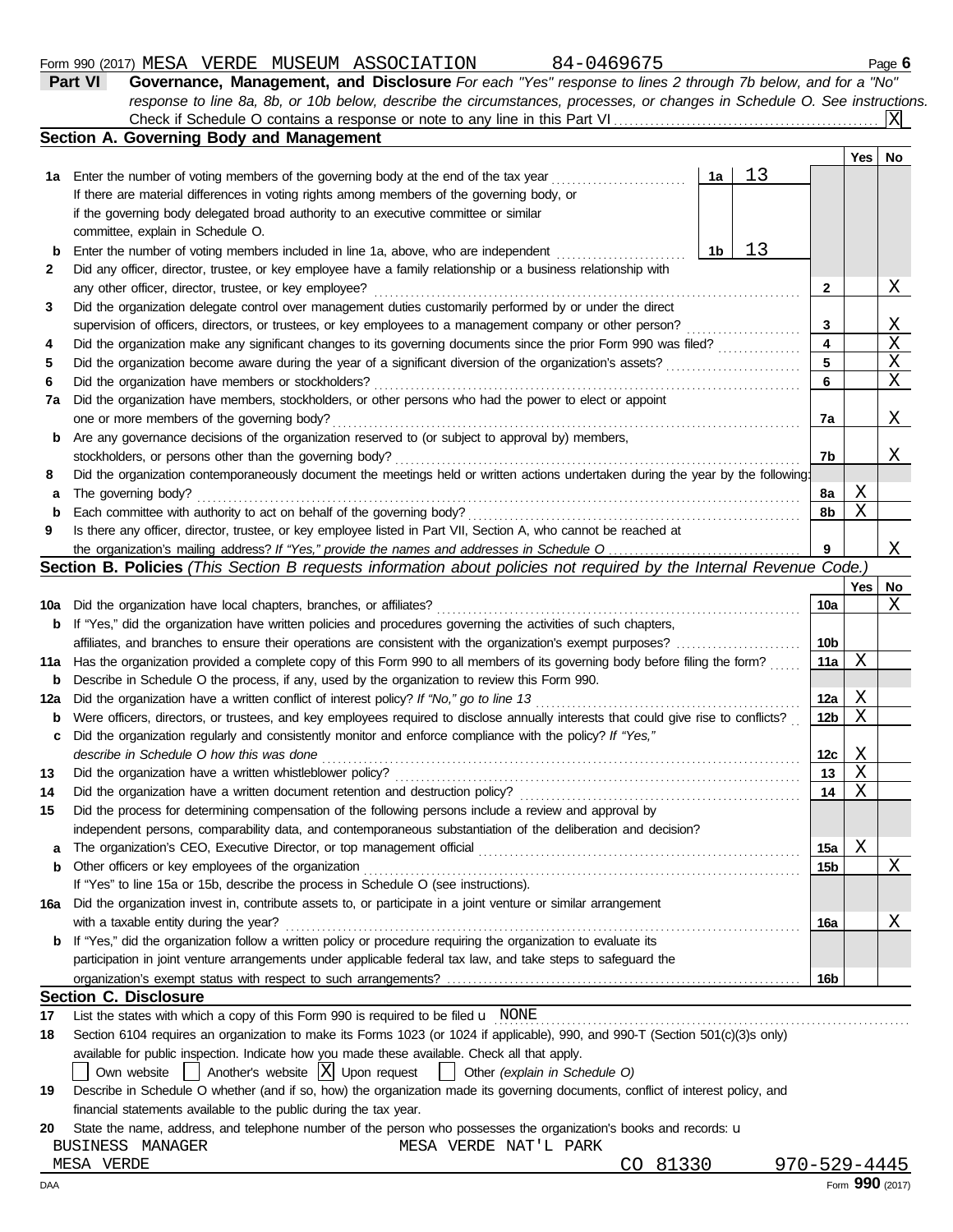| Part VII                 | Compensation of Officers, Directors, Trustees, Key Employees, Highest Compensated Employees, and                                                                                                                            |
|--------------------------|-----------------------------------------------------------------------------------------------------------------------------------------------------------------------------------------------------------------------------|
|                          | <b>Independent Contractors</b>                                                                                                                                                                                              |
|                          |                                                                                                                                                                                                                             |
| Section A.               | Officers, Directors, Trustees, Key Employees, and Highest Compensated Employees                                                                                                                                             |
| organization's tax year. | 1a Complete this table for all persons required to be listed. Report compensation for the calendar year ending with or within the                                                                                           |
|                          | • List all of the organization's current officers, directors, trustees (whether individuals or organizations), regardless of amount of<br>compensation. Enter -0- in columns (D), (E), and (F) if no compensation was paid. |

● List all of the organization's **current** key employees, if any. See instructions for definition of "key employee."

who received reportable compensation (Box 5 of Form W-2 and/or Box 7 of Form 1099-MISC) of more than \$100,000 from the organization and any related organizations. ■ List the organization's five **current** highest compensated employees (other than an officer, director, trustee, or key employee)<br> **•** precised repetable compensation (Box 5 of Ferm W-2 and/or Box 7 of Ferm 1000 MISC) of

■ List all of the organization's **former** officers, key employees, and highest compensated employees who received more than<br>00.000 of reportable compensation from the erganization and any related erganizations \$100,000 of reportable compensation from the organization and any related organizations.

■ List all of the organization's **former directors or trustees** that received, in the capacity as a former director or trustee of the<br>enization more than \$10,000 of reportable compensation from the organization and any re organization, more than \$10,000 of reportable compensation from the organization and any related organizations. List persons in the following order: individual trustees or directors; institutional trustees; officers; key employees; highest

compensated employees; and former such persons.

Check this box if neither the organization nor any related organization compensated any current officer, director, or trustee.

| (A)<br>Name and Title                   | (B)<br>Average<br>hours per<br>week<br>(list any               | (C)<br>Position<br>(do not check more than one<br>box, unless person is both an<br>officer and a director/trustee) |                          |                |              |                                 |        | (D)<br>Reportable<br>compensation<br>from<br>the<br>organization | (E)<br>Reportable<br>compensation from<br>related<br>organizations<br>(W-2/1099-MISC) | (F)<br>Estimated<br>amount of<br>other<br>compensation<br>from the |  |
|-----------------------------------------|----------------------------------------------------------------|--------------------------------------------------------------------------------------------------------------------|--------------------------|----------------|--------------|---------------------------------|--------|------------------------------------------------------------------|---------------------------------------------------------------------------------------|--------------------------------------------------------------------|--|
|                                         | hours for<br>related<br>organizations<br>below dotted<br>line) | Individual trustee                                                                                                 | Institutional<br>trustee | <b>Officer</b> | Key employee | Highest compensated<br>employee | Former | (W-2/1099-MISC)                                                  |                                                                                       | organization<br>and related<br>organizations                       |  |
| (1) TERI PAUL                           | 40.00                                                          |                                                                                                                    |                          |                |              |                                 |        |                                                                  |                                                                                       |                                                                    |  |
| EXECUTIVE DIRECTOR                      | 0.00                                                           | X                                                                                                                  |                          |                |              |                                 |        | 67,150                                                           | 0                                                                                     | 22,201                                                             |  |
| (2) KELLI BRUSH                         |                                                                |                                                                                                                    |                          |                |              |                                 |        |                                                                  |                                                                                       |                                                                    |  |
|                                         | 1.00                                                           |                                                                                                                    |                          |                |              |                                 |        |                                                                  |                                                                                       |                                                                    |  |
| PRESIDENT                               | 0.00                                                           | X                                                                                                                  |                          |                |              |                                 |        | 0                                                                | 0                                                                                     | 0                                                                  |  |
| $(3)$ YVONNE $M$ .<br><b>BILINSKI</b>   | 1.00                                                           |                                                                                                                    |                          |                |              |                                 |        |                                                                  |                                                                                       |                                                                    |  |
| <b>DIRECTOR</b>                         | 0.00                                                           | X                                                                                                                  |                          |                |              |                                 |        | 0                                                                | 0                                                                                     | 0                                                                  |  |
| (4) SHERYL MERRITT                      |                                                                |                                                                                                                    |                          |                |              |                                 |        |                                                                  |                                                                                       |                                                                    |  |
|                                         | 1.00                                                           |                                                                                                                    |                          |                |              |                                 |        |                                                                  |                                                                                       |                                                                    |  |
| SECRETARY/TREASURER                     | 0.00                                                           | X                                                                                                                  |                          |                |              |                                 |        | 0                                                                | 0                                                                                     | 0                                                                  |  |
| (5) SYLVESTER ALLRED                    |                                                                |                                                                                                                    |                          |                |              |                                 |        |                                                                  |                                                                                       |                                                                    |  |
| DIRECTOR                                | 1.00<br>0.00                                                   | X                                                                                                                  |                          |                |              |                                 |        | 0                                                                | 0                                                                                     | 0                                                                  |  |
| (6) LYNN THOMPSON BACA                  |                                                                |                                                                                                                    |                          |                |              |                                 |        |                                                                  |                                                                                       |                                                                    |  |
|                                         | 1.00                                                           |                                                                                                                    |                          |                |              |                                 |        |                                                                  |                                                                                       |                                                                    |  |
| DIRECTOR                                | 0.00                                                           | $\mathbf X$                                                                                                        |                          |                |              |                                 |        | 0                                                                | 0                                                                                     | 0                                                                  |  |
| (7) ERIC HITTLE                         |                                                                |                                                                                                                    |                          |                |              |                                 |        |                                                                  |                                                                                       |                                                                    |  |
| <b>DIRECTOR</b>                         | 1.00<br>0.00                                                   | X                                                                                                                  |                          |                |              |                                 |        | 0                                                                | 0                                                                                     | 0                                                                  |  |
| (8) KAY HOLMES                          |                                                                |                                                                                                                    |                          |                |              |                                 |        |                                                                  |                                                                                       |                                                                    |  |
|                                         | 1.00                                                           |                                                                                                                    |                          |                |              |                                 |        |                                                                  |                                                                                       |                                                                    |  |
| <b>DIRECTOR</b>                         | 0.00                                                           | X                                                                                                                  |                          |                |              |                                 |        | 0                                                                | 0                                                                                     | 0                                                                  |  |
| $(9)$ KAREN L.<br>KINNEAR               |                                                                |                                                                                                                    |                          |                |              |                                 |        |                                                                  |                                                                                       |                                                                    |  |
|                                         | 1.00                                                           |                                                                                                                    |                          |                |              |                                 |        |                                                                  |                                                                                       |                                                                    |  |
| <b>DIRECTOR</b><br>(10) KEEVIN P. LEWIS | 0.00                                                           | Χ                                                                                                                  |                          |                |              |                                 |        | 0                                                                | 0                                                                                     | 0                                                                  |  |
|                                         | 1.00                                                           |                                                                                                                    |                          |                |              |                                 |        |                                                                  |                                                                                       |                                                                    |  |
| <b>DIRECTOR</b>                         | 0.00                                                           | X                                                                                                                  |                          |                |              |                                 |        | 0                                                                | 0                                                                                     | 0                                                                  |  |
| $(11)$ JAMES L. MERRILL                 |                                                                |                                                                                                                    |                          |                |              |                                 |        |                                                                  |                                                                                       |                                                                    |  |
|                                         | 1.00                                                           |                                                                                                                    |                          |                |              |                                 |        |                                                                  |                                                                                       |                                                                    |  |
| DIRECTOR<br><b>DAA</b>                  | 0.00                                                           | $\mathbf X$                                                                                                        |                          |                |              |                                 |        | 0                                                                | 0                                                                                     | Form 990 (2017)                                                    |  |
|                                         |                                                                |                                                                                                                    |                          |                |              |                                 |        |                                                                  |                                                                                       |                                                                    |  |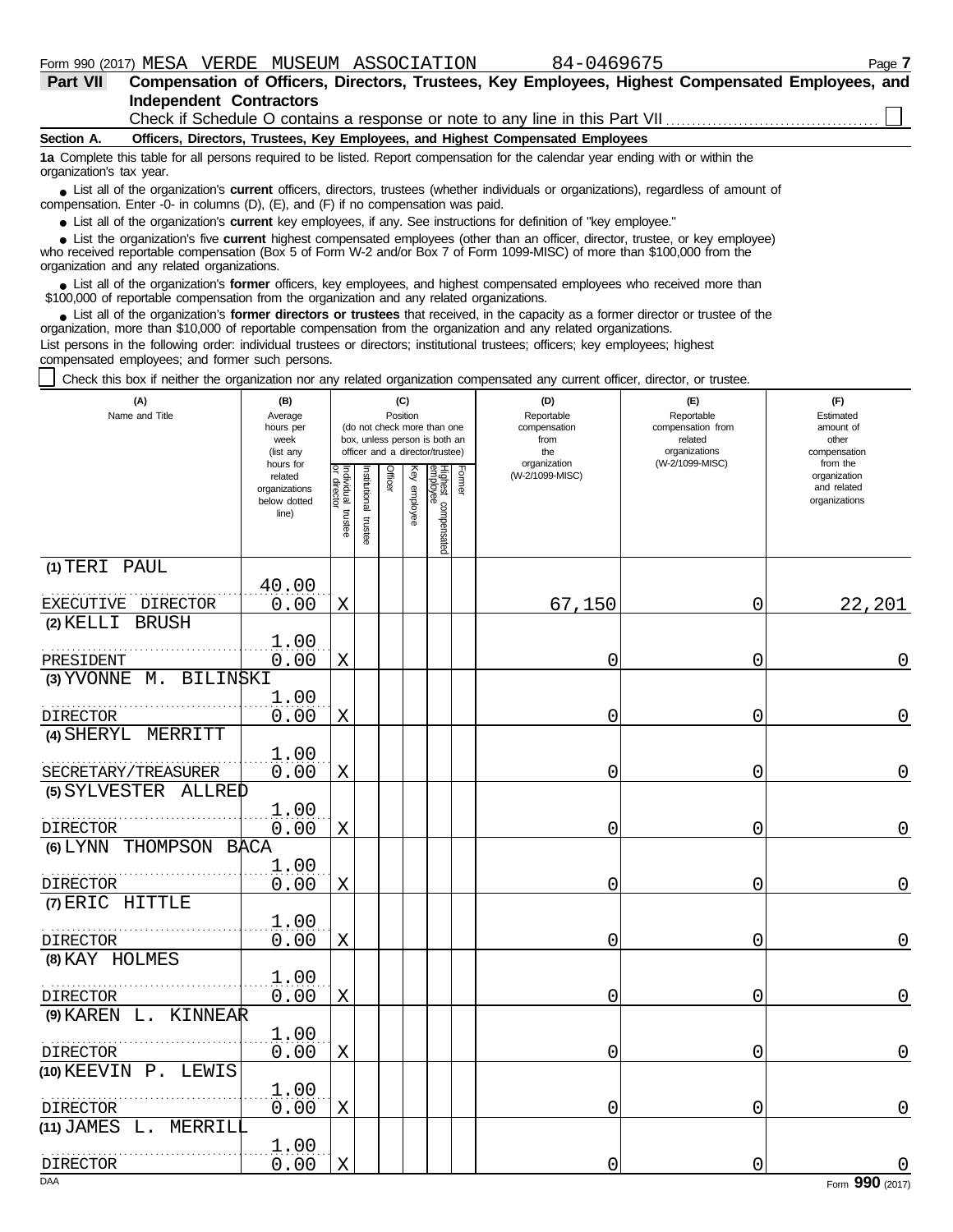|              | Form 990 (2017) MESA VERDE MUSEUM ASSOCIATION<br>Part VII                                                                                                                                                            |                                                                |                                                                                                                    |                          |         |              |                                                  |        | 84-0469675<br>Section A. Officers, Directors, Trustees, Key Employees, and Highest Compensated Employees (continued) |                                                        | Page 8                                                   |     |
|--------------|----------------------------------------------------------------------------------------------------------------------------------------------------------------------------------------------------------------------|----------------------------------------------------------------|--------------------------------------------------------------------------------------------------------------------|--------------------------|---------|--------------|--------------------------------------------------|--------|----------------------------------------------------------------------------------------------------------------------|--------------------------------------------------------|----------------------------------------------------------|-----|
|              | (A)<br>(B)<br>Name and title<br>Average<br>hours per<br>week<br>(list any                                                                                                                                            |                                                                | (C)<br>Position<br>(do not check more than one<br>box, unless person is both an<br>officer and a director/trustee) |                          |         |              | (D)<br>Reportable<br>compensation<br>from<br>the |        | (F)<br>Reportable<br>compensation from<br>related<br>organizations                                                   | (F)<br>Estimated<br>amount of<br>other<br>compensation |                                                          |     |
|              |                                                                                                                                                                                                                      | hours for<br>related<br>organizations<br>below dotted<br>line) | Individual 1<br>or director<br>trustee                                                                             | Institutional<br>trustee | Officer | Key employee | Highest compensated<br>employee                  | Former | organization<br>(W-2/1099-MISC)                                                                                      | (W-2/1099-MISC)                                        | from the<br>organization<br>and related<br>organizations |     |
| (12)         | WILLIAM R.<br>DIRECTOR                                                                                                                                                                                               | MORRIS<br>1.00<br>0.00                                         | X                                                                                                                  |                          |         |              |                                                  |        | 0                                                                                                                    | 0                                                      |                                                          | 0   |
| (13)         | TESSY<br>SHIRAKAWA                                                                                                                                                                                                   |                                                                |                                                                                                                    |                          |         |              |                                                  |        |                                                                                                                      |                                                        |                                                          |     |
| (14)         | <b>DIRECTOR</b><br>LILLIAN D.                                                                                                                                                                                        | 1.00<br>0.00<br>WAKELEY                                        | X                                                                                                                  |                          |         |              |                                                  |        | 0                                                                                                                    | 0                                                      |                                                          | 0   |
|              | <b>DIRECTOR</b>                                                                                                                                                                                                      | 1.00<br>0.00                                                   | X                                                                                                                  |                          |         |              |                                                  |        | 0                                                                                                                    | 0                                                      |                                                          | 0   |
| (15)         | <b>DUANE</b><br>SMITH                                                                                                                                                                                                |                                                                |                                                                                                                    |                          |         |              |                                                  |        |                                                                                                                      |                                                        |                                                          |     |
|              | EMERITUS MEMBER                                                                                                                                                                                                      | 1.00<br>0.00                                                   | Χ                                                                                                                  |                          |         |              |                                                  |        | 0                                                                                                                    | 0                                                      |                                                          | 0   |
|              |                                                                                                                                                                                                                      |                                                                |                                                                                                                    |                          |         |              |                                                  |        |                                                                                                                      |                                                        |                                                          |     |
|              |                                                                                                                                                                                                                      |                                                                |                                                                                                                    |                          |         |              |                                                  |        |                                                                                                                      |                                                        |                                                          |     |
|              |                                                                                                                                                                                                                      |                                                                |                                                                                                                    |                          |         |              |                                                  |        |                                                                                                                      |                                                        |                                                          |     |
|              |                                                                                                                                                                                                                      |                                                                |                                                                                                                    |                          |         |              |                                                  |        |                                                                                                                      |                                                        |                                                          |     |
|              |                                                                                                                                                                                                                      |                                                                |                                                                                                                    |                          |         |              |                                                  |        |                                                                                                                      |                                                        |                                                          |     |
| 1b           | Sub-total<br>c Total from continuation sheets to Part VII, Section A                                                                                                                                                 |                                                                |                                                                                                                    |                          |         |              |                                                  | u<br>u | 67,150                                                                                                               |                                                        | 22,201                                                   |     |
| d            |                                                                                                                                                                                                                      |                                                                |                                                                                                                    |                          |         |              |                                                  |        | 67,150                                                                                                               |                                                        | 22,201                                                   |     |
| $\mathbf{2}$ | Total number of individuals (including but not limited to those listed above) who received more than \$100,000 of<br>reportable compensation from the organization $\bf{u}$ 0                                        |                                                                |                                                                                                                    |                          |         |              |                                                  |        |                                                                                                                      |                                                        |                                                          |     |
| 3            | Did the organization list any former officer, director, or trustee, key employee, or highest compensated                                                                                                             |                                                                |                                                                                                                    |                          |         |              |                                                  |        |                                                                                                                      |                                                        | Yes                                                      | No. |
| 4            | For any individual listed on line 1a, is the sum of reportable compensation and other compensation from the<br>organization and related organizations greater than \$150,000? If "Yes," complete Schedule J for such |                                                                |                                                                                                                    |                          |         |              |                                                  |        |                                                                                                                      |                                                        | 3                                                        | Χ   |
| 5            | individual<br>Did any person listed on line 1a receive or accrue compensation from any unrelated organization or individual                                                                                          |                                                                |                                                                                                                    |                          |         |              |                                                  |        |                                                                                                                      |                                                        | 4                                                        | Χ   |
|              |                                                                                                                                                                                                                      |                                                                |                                                                                                                    |                          |         |              |                                                  |        |                                                                                                                      |                                                        | 5                                                        | Χ   |
| 1            | Section B. Independent Contractors<br>Complete this table for your five highest compensated independent contractors that received more than \$100,000 of                                                             |                                                                |                                                                                                                    |                          |         |              |                                                  |        |                                                                                                                      |                                                        |                                                          |     |
|              | compensation from the organization. Report compensation for the calendar year ending with or within the organization's tax year.                                                                                     | (A)<br>Name and business address                               |                                                                                                                    |                          |         |              |                                                  |        |                                                                                                                      | (B)<br>Description of services                         | $\overline{\text{Compensation}}$                         |     |
|              |                                                                                                                                                                                                                      |                                                                |                                                                                                                    |                          |         |              |                                                  |        |                                                                                                                      |                                                        |                                                          |     |
|              |                                                                                                                                                                                                                      |                                                                |                                                                                                                    |                          |         |              |                                                  |        |                                                                                                                      |                                                        |                                                          |     |
|              |                                                                                                                                                                                                                      |                                                                |                                                                                                                    |                          |         |              |                                                  |        |                                                                                                                      |                                                        |                                                          |     |
|              |                                                                                                                                                                                                                      |                                                                |                                                                                                                    |                          |         |              |                                                  |        |                                                                                                                      |                                                        |                                                          |     |
|              |                                                                                                                                                                                                                      |                                                                |                                                                                                                    |                          |         |              |                                                  |        |                                                                                                                      |                                                        |                                                          |     |
|              |                                                                                                                                                                                                                      |                                                                |                                                                                                                    |                          |         |              |                                                  |        |                                                                                                                      |                                                        |                                                          |     |
| $\mathbf{2}$ | Total number of independent contractors (including but not limited to those listed above) who                                                                                                                        |                                                                |                                                                                                                    |                          |         |              |                                                  |        |                                                                                                                      |                                                        |                                                          |     |
| DAA          | received more than \$100,000 of compensation from the organization $\mathbf u$                                                                                                                                       |                                                                |                                                                                                                    |                          |         |              |                                                  |        |                                                                                                                      | 0                                                      | Form 990 (2017)                                          |     |

| . |  |  |  |
|---|--|--|--|
|   |  |  |  |
|   |  |  |  |
|   |  |  |  |
|   |  |  |  |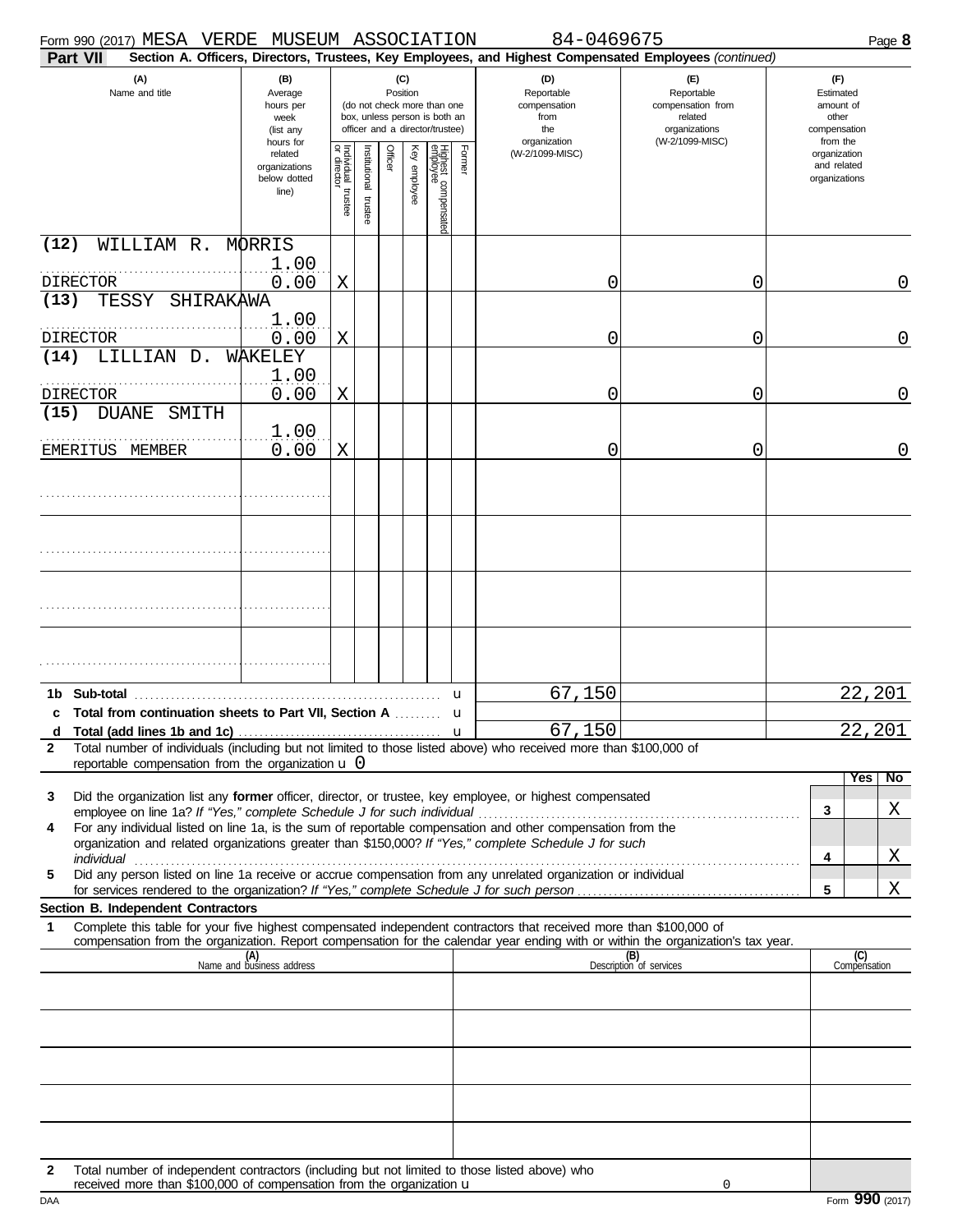**Part VIII Statement of Revenue**

Check if Schedule O contains a response or note to any line in this Part VIII . . . . . . . . . . . . . . . . . . . . . . . . . . . . . . . . . . . . . . . .

|                                              |    |                                                            |                   | (A)<br>Total revenue | (B)<br>Related or<br>exempt<br>function<br>revenue | (C)<br>Unrelated<br>business<br>revenue | (D)<br>Revenue<br>excluded from tax<br>under sections<br>512-514 |
|----------------------------------------------|----|------------------------------------------------------------|-------------------|----------------------|----------------------------------------------------|-----------------------------------------|------------------------------------------------------------------|
|                                              |    | 1a Federated campaigns<br>1a                               |                   |                      |                                                    |                                         |                                                                  |
|                                              |    | 1 <sub>b</sub><br><b>b</b> Membership dues                 |                   |                      |                                                    |                                         |                                                                  |
|                                              |    | c Fundraising events<br>1c                                 |                   |                      |                                                    |                                         |                                                                  |
|                                              |    | d Related organizations<br>1 <sub>d</sub>                  |                   |                      |                                                    |                                         |                                                                  |
|                                              |    | e Government grants (contributions)<br>1е                  |                   |                      |                                                    |                                         |                                                                  |
|                                              |    | f All other contributions, gifts, grants,                  |                   |                      |                                                    |                                         |                                                                  |
|                                              |    | and similar amounts not included above<br>1 <sub>f</sub>   | 143,960           |                      |                                                    |                                         |                                                                  |
|                                              |    | <b>g</b> Noncash contributions included in lines 1a-1f: \$ |                   |                      |                                                    |                                         |                                                                  |
| Service Revenue Contributions, Gifts, Grants |    |                                                            |                   | 143,960              |                                                    |                                         |                                                                  |
|                                              |    |                                                            | <b>Busn. Code</b> |                      |                                                    |                                         |                                                                  |
|                                              | 2a | MEMBERSHIP DUES<br>.                                       | 451211            | 85,166               | 85,166                                             |                                         |                                                                  |
|                                              | b  | PROGRAM FEES                                               | 611600            | 1,320                | 1,320                                              |                                         |                                                                  |
|                                              | C  |                                                            |                   |                      |                                                    |                                         |                                                                  |
|                                              |    |                                                            |                   |                      |                                                    |                                         |                                                                  |
|                                              |    |                                                            |                   |                      |                                                    |                                         |                                                                  |
| Program                                      |    | f All other program service revenue                        |                   |                      |                                                    |                                         |                                                                  |
|                                              |    |                                                            |                   | 86,486               |                                                    |                                         |                                                                  |
|                                              | 3  | Investment income (including dividends, interest,          |                   |                      |                                                    |                                         |                                                                  |
|                                              |    | and other similar amounts)                                 | u                 | 288                  |                                                    |                                         | 288                                                              |
|                                              | 4  | Income from investment of tax-exempt bond proceedsu        |                   |                      |                                                    |                                         |                                                                  |
|                                              | 5  |                                                            | u                 |                      |                                                    |                                         |                                                                  |
|                                              |    | (i) Real                                                   | (ii) Personal     |                      |                                                    |                                         |                                                                  |
|                                              | 6а | Gross rents                                                |                   |                      |                                                    |                                         |                                                                  |
|                                              | b  | Less: rental exps.                                         |                   |                      |                                                    |                                         |                                                                  |
|                                              | c  | Rental inc. or (loss)                                      |                   |                      |                                                    |                                         |                                                                  |
|                                              | d  | <b>7a</b> Gross amount from                                | u                 |                      |                                                    |                                         |                                                                  |
|                                              |    | (i) Securities<br>sales of assets                          | (ii) Other        |                      |                                                    |                                         |                                                                  |
|                                              |    | other than inventor                                        |                   |                      |                                                    |                                         |                                                                  |
|                                              | b  | Less: cost or other                                        |                   |                      |                                                    |                                         |                                                                  |
|                                              |    | basis & sales exps.                                        |                   |                      |                                                    |                                         |                                                                  |
|                                              |    | c Gain or (loss)                                           |                   |                      |                                                    |                                         |                                                                  |
|                                              |    | 8a Gross income from fundraising events                    | u                 |                      |                                                    |                                         |                                                                  |
| anueve                                       |    | (not including \$                                          |                   |                      |                                                    |                                         |                                                                  |
|                                              |    | .<br>of contributions reported on line 1c).                |                   |                      |                                                    |                                         |                                                                  |
| <u>č</u>                                     |    | See Part IV, line 18                                       |                   |                      |                                                    |                                         |                                                                  |
| Other                                        |    | <b>b</b> Less: direct expenses                             |                   |                      |                                                    |                                         |                                                                  |
|                                              |    | c Net income or (loss) from fundraising events  u          |                   |                      |                                                    |                                         |                                                                  |
|                                              |    | 9a Gross income from gaming activities.                    |                   |                      |                                                    |                                         |                                                                  |
|                                              |    | See Part IV, line 19<br>a                                  |                   |                      |                                                    |                                         |                                                                  |
|                                              |    | b<br><b>b</b> Less: direct expenses                        |                   |                      |                                                    |                                         |                                                                  |
|                                              |    | c Net income or (loss) from gaming activities  u           |                   |                      |                                                    |                                         |                                                                  |
|                                              |    | 10a Gross sales of inventory, less                         |                   |                      |                                                    |                                         |                                                                  |
|                                              |    | returns and allowances  a                                  | 1,784,497         |                      |                                                    |                                         |                                                                  |
|                                              |    | $\mathbf{b}$<br><b>b</b> Less: cost of goods sold          | 889,644           |                      |                                                    |                                         |                                                                  |
|                                              |    | c Net income or (loss) from sales of inventory  u          |                   | 894,853              | 894,853                                            |                                         |                                                                  |
|                                              |    | Miscellaneous Revenue                                      | Busn. Code        |                      |                                                    |                                         |                                                                  |
|                                              |    | 11a OTHER REVENUE                                          | 451211            | 15,878               | 15,878                                             |                                         |                                                                  |
|                                              | b  |                                                            |                   |                      |                                                    |                                         |                                                                  |
|                                              | c  |                                                            |                   |                      |                                                    |                                         |                                                                  |
|                                              | d  | All other revenue <i>communication</i>                     |                   |                      |                                                    |                                         |                                                                  |
|                                              |    | e Total. Add lines 11a-11d                                 | $\mathbf{u}$      | 15,878               |                                                    |                                         |                                                                  |
|                                              | 12 |                                                            |                   | 1,141,465            | 997,217                                            | $\mathbf{0}$                            | 288                                                              |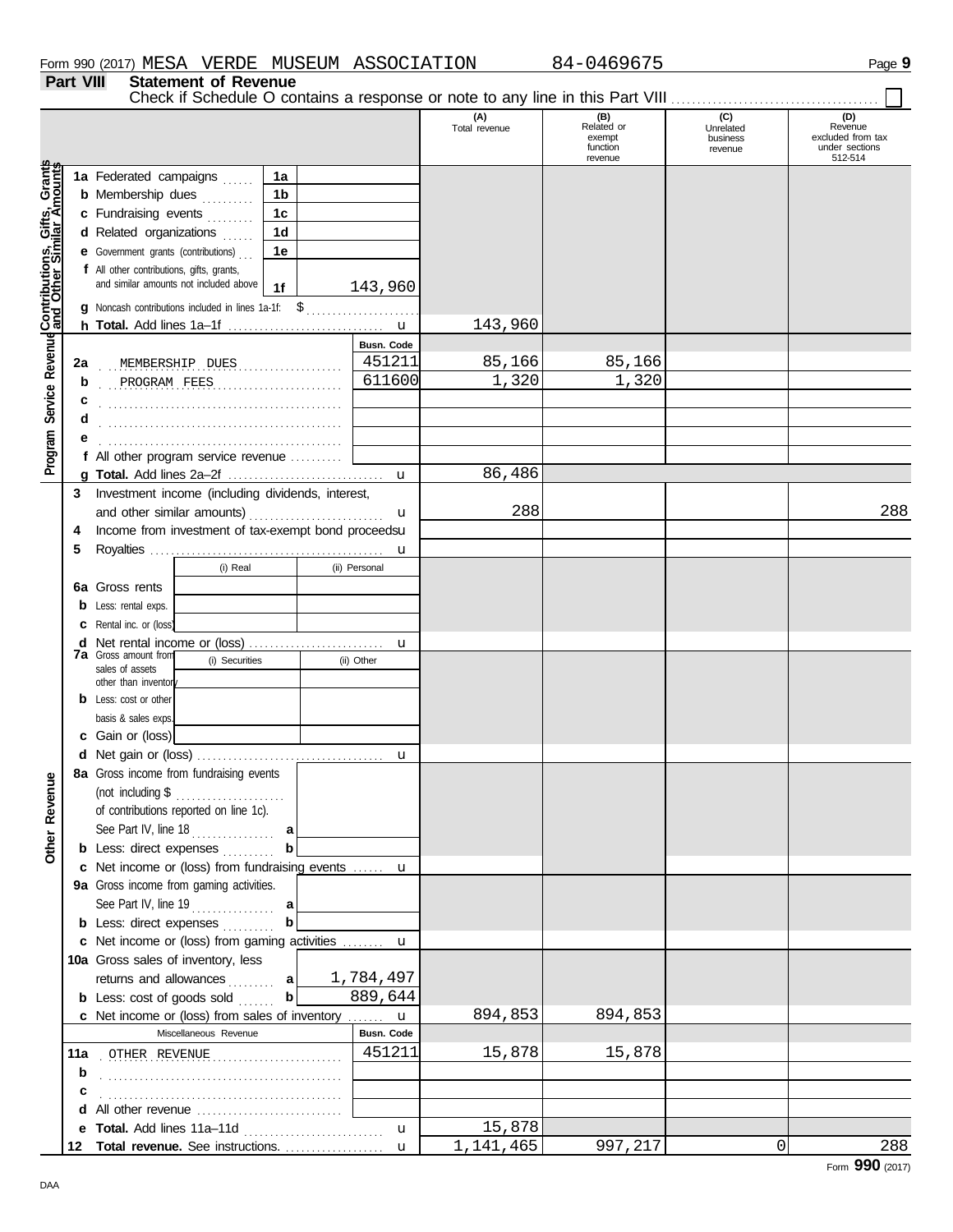#### **Part IX Statement of Functional Expenses** Form 990 (2017) MESA VERDE MUSEUM ASSOCIATION 84-0469675 Page **10** *Section 501(c)(3) and 501(c)(4) organizations must complete all columns. All other organizations must complete column (A). Do not include amounts reported on lines 6b, 7b, 8b, 9b, and 10b of Part VIII.* **1 2 3** Grants and other assistance to foreign **4 5** Compensation of current officers, directors, **6** Compensation not included above, to disqualified **7 8 9 10 11 a** Management . . . . . . . . . . . . . . . . . . . . . . . . . . . . . . . . **b** Legal . . . . . . . . . . . . . . . . . . . . . . . . . . . . . . . . . . . . . . . . **c** Accounting . . . . . . . . . . . . . . . . . . . . . . . . . . . . . . . . . . **d** Lobbying . . . . . . . . . . . . . . . . . . . . . . . . . . . . . . . . . . . . **e** Professional fundraising services. See Part IV, line 17 f Investment management fees . . . . . . . . . . . . **g** Other. (If line 11g amount exceeds 10% of line 25, column **12** Advertising and promotion . . . . . . . . . . . . . . . . **13 14 15** Royalties . . . . . . . . . . . . . . . . . . . . . . . . . . . . . . . . . . . . **16 17 18 19 20** Interest . . . . . . . . . . . . . . . . . . . . . . . . . . . . . . . . . . . . . . **21 22** Depreciation, depletion, and amortization . . **23** Grants and other assistance to domestic organizations and domestic governments. See Part IV, line 21 ........ Grants and other assistance to domestic individuals. See Part IV, line  $22$  ............. organizations, foreign governments, and foreign individuals. See Part IV, lines 15 and 16 . . . . . . . . . Benefits paid to or for members ............ trustees, and key employees .............. persons (as defined under section 4958(f)(1)) and persons described in section 4958(c)(3)(B) . . . . . . Other salaries and wages .................. Pension plan accruals and contributions (include section 401(k) and 403(b) employer contributions) Other employee benefits ................... Payroll taxes . . . . . . . . . . . . . . . . . . . . . . . . . . . . . . . . Fees for services (non-employees): Office expenses ............................. Information technology ..................... Occupancy . . . . . . . . . . . . . . . . . . . . . . . . . . . . . . . . . Travel . . . . . . . . . . . . . . . . . . . . . . . . . . . . . . . . . . . . . . . Payments of travel or entertainment expenses for any federal, state, or local public officials Conferences, conventions, and meetings Payments to affiliates ....................... Insurance . . . . . . . . . . . . . . . . . . . . . . . . . . . . . . . . . . . **(A) (B) (C) (D)** Total expenses Program service Management and expenses general expenses Fundraising expenses Check if Schedule O contains a response or note to any line in this Part IX . . . . . . . . . . . . . . . . . . . . . . . . . . . . . . . . . . . . . . . . . . . . . . . . . . . . . . . . . . . . . . . (A) amount, list line 11g expenses on Schedule O.) . . . . . . 189,536 189,536 89,352 71,906 17,446 254,097 207,287 46,810 8,278 6,386 1,892<br>56,110 43,284 12,826 <mark>43,284</mark> 12,826<br>30.851 6,967 37,818 17,191 17,191 <mark>75</mark> 75 10,822 8,179 2,643 1,879 5,081 5,081 5,081 86 86 18,229 3,865 14,364 1,744

**24** Other expenses. Itemize expenses not covered **a b** above (List miscellaneous expenses in line 24e. If line 24e amount exceeds 10% of line 25, column (A) amount, list line 24e expenses on Schedule O.) . JOINT MEMBERSHIP EXPENSE | 63,876 | 47,907 | 15,969 . . . . . . . . . . . . . . . . . . . . . . . . . . . . . . . . . . . . . . . . . . . . . . MERCHANT CREDIT CARD EXP 47,141 47,141

DAA Form **990** (2017) **c d e** All other expenses . . . . . . . . . . . . . . . . . . . . . . . . . . **25 Total functional expenses.** Add lines 1 through 24e . . . **26** fundraising solicitation. Check here  $\tilde{u}$  | if organization reported in column (B) joint costs from a combined educational campaign and following SOP 98-2 (ASC 958-720) ... . . . . . . . . . . . . . . . . . . . . . . . . . . . . . . . . . . . . . . . . . . . . . . SUPPLIES 19,712 13,652 6,060 . . . . . . . . . . . . . . . . . . . . . . . . . . . . . . . . . . . . . . . . . . . . . . OTHER 17,304 8,716 8,588 **Joint costs.** Complete this line only if the 1,783 4,196 3,587<br>855,234 686,604 168,630

168,630 0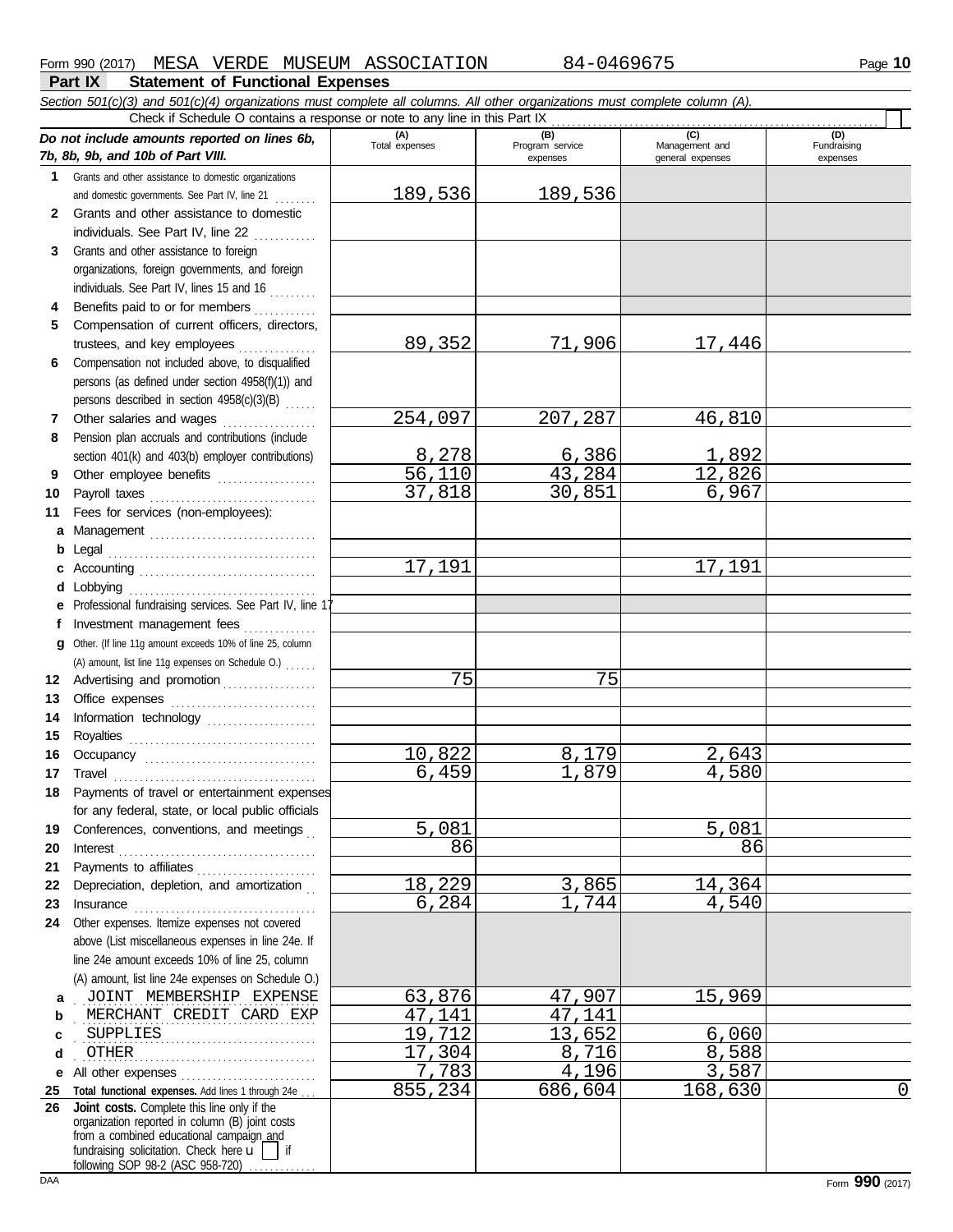|                         |          | Check if Schedule O contains a response or note to any line in this Part X                                                                 |                                                                          |                |                          |                |                    |  |  |
|-------------------------|----------|--------------------------------------------------------------------------------------------------------------------------------------------|--------------------------------------------------------------------------|----------------|--------------------------|----------------|--------------------|--|--|
|                         |          |                                                                                                                                            |                                                                          |                | (A)<br>Beginning of year |                | (B)<br>End of year |  |  |
|                         | 1        | Cash-non-interest bearing                                                                                                                  |                                                                          |                | 196,605                  | $\mathbf{1}$   | 8,936              |  |  |
|                         | 2        |                                                                                                                                            |                                                                          |                | 112,800                  | $\mathbf{2}$   | 553,097            |  |  |
|                         | 3        |                                                                                                                                            |                                                                          |                | 3                        |                |                    |  |  |
|                         | 4        |                                                                                                                                            |                                                                          | 4              | 8,841                    |                |                    |  |  |
|                         | 5        |                                                                                                                                            | Loans and other receivables from current and former officers, directors, |                |                          |                |                    |  |  |
|                         |          | trustees, key employees, and highest compensated employees.                                                                                |                                                                          |                |                          |                |                    |  |  |
|                         |          | Complete Part II of Schedule L                                                                                                             |                                                                          |                |                          | 5              |                    |  |  |
|                         | 6        | Loans and other receivables from other disqualified persons (as defined under section                                                      |                                                                          |                |                          |                |                    |  |  |
|                         |          | $4958(f)(1)$ ), persons described in section $4958(c)(3)(B)$ , and contributing employers and                                              |                                                                          |                |                          |                |                    |  |  |
|                         |          | sponsoring organizations of section 501(c)(9) voluntary employees' beneficiary                                                             |                                                                          |                |                          |                |                    |  |  |
|                         |          | organizations (see instructions). Complete Part II of Schedule L                                                                           |                                                                          |                |                          | 6              |                    |  |  |
| Assets                  | 7        |                                                                                                                                            |                                                                          |                |                          | $\overline{7}$ |                    |  |  |
|                         | 8        | Inventories for sale or use                                                                                                                |                                                                          |                | 212,244                  | 8              | 213,677            |  |  |
|                         | 9        |                                                                                                                                            |                                                                          |                | 4,213                    | 9              | 1,100              |  |  |
|                         |          | 10a Land, buildings, and equipment: cost or                                                                                                |                                                                          |                |                          |                |                    |  |  |
|                         |          |                                                                                                                                            |                                                                          | <u>187,684</u> |                          |                |                    |  |  |
|                         | b        | Less: accumulated depreciation                                                                                                             | 10b                                                                      | 156,655        | 12,607                   | 10c            | <u>31,029</u>      |  |  |
|                         | 11       |                                                                                                                                            |                                                                          | 11             |                          |                |                    |  |  |
|                         | 12       |                                                                                                                                            |                                                                          |                | 12                       |                |                    |  |  |
|                         | 13       |                                                                                                                                            |                                                                          | 13             |                          |                |                    |  |  |
|                         | 14       | Intangible assets                                                                                                                          |                                                                          | 14             |                          |                |                    |  |  |
|                         | 15       |                                                                                                                                            | 6,581                                                                    | 15             | 2,716                    |                |                    |  |  |
|                         | 16       |                                                                                                                                            |                                                                          |                | 545,050                  | 16             | 819,396            |  |  |
|                         | 17       |                                                                                                                                            |                                                                          |                | 33,358                   | 17             | 21,473             |  |  |
|                         | 18       | Grants payable                                                                                                                             |                                                                          |                | 18                       |                |                    |  |  |
|                         | 19       |                                                                                                                                            |                                                                          |                | 19                       |                |                    |  |  |
|                         | 20       |                                                                                                                                            |                                                                          |                |                          | 20             |                    |  |  |
|                         | 21       | Escrow or custodial account liability. Complete Part IV of Schedule D                                                                      |                                                                          |                |                          | 21             |                    |  |  |
|                         | 22       | Loans and other payables to current and former officers, directors,                                                                        |                                                                          |                |                          |                |                    |  |  |
|                         |          | trustees, key employees, highest compensated employees, and                                                                                |                                                                          |                |                          |                |                    |  |  |
| Liabilities             |          | disqualified persons. Complete Part II of Schedule L                                                                                       |                                                                          |                |                          | 22             |                    |  |  |
|                         | 23       | Secured mortgages and notes payable to unrelated third parties                                                                             |                                                                          |                |                          | 23<br>24       |                    |  |  |
|                         | 24<br>25 | Unsecured notes and loans payable to unrelated third parties<br>Other liabilities (including federal income tax, payables to related third |                                                                          |                |                          |                |                    |  |  |
|                         |          | parties, and other liabilities not included on lines 17-24). Complete Part X                                                               |                                                                          |                |                          |                |                    |  |  |
|                         |          | of Schedule D                                                                                                                              |                                                                          |                |                          | 25             |                    |  |  |
|                         | 26       |                                                                                                                                            |                                                                          |                | 33,358                   | 26             | 21,473             |  |  |
|                         |          | Organizations that follow SFAS 117 (ASC 958), check here $\mathbf{u} \times \mathbf{a}$ and                                                |                                                                          |                |                          |                |                    |  |  |
|                         |          | complete lines 27 through 29, and lines 33 and 34.                                                                                         |                                                                          |                |                          |                |                    |  |  |
|                         | 27       | Unrestricted net assets                                                                                                                    |                                                                          |                | 489,977                  | 27             | 688,758            |  |  |
|                         | 28       | Temporarily restricted net assets                                                                                                          |                                                                          | 21,715         | 28                       | 109,165        |                    |  |  |
|                         | 29       |                                                                                                                                            |                                                                          | 29             |                          |                |                    |  |  |
|                         |          | Organizations that do not follow SFAS 117 (ASC 958), check here u                                                                          |                                                                          | and            |                          |                |                    |  |  |
| Assets or Fund Balances |          | complete lines 30 through 34.                                                                                                              |                                                                          |                |                          |                |                    |  |  |
|                         | 30       | Capital stock or trust principal, or current funds                                                                                         |                                                                          |                |                          | 30             |                    |  |  |
|                         | 31       | Paid-in or capital surplus, or land, building, or equipment fund                                                                           |                                                                          |                |                          | 31             |                    |  |  |
| $\frac{1}{2}$           | 32       | Retained earnings, endowment, accumulated income, or other funds                                                                           |                                                                          |                |                          | 32             |                    |  |  |
|                         | 33       | Total net assets or fund balances                                                                                                          |                                                                          |                | 511,692                  | 33             | 797,923            |  |  |
|                         | 34       |                                                                                                                                            |                                                                          |                | 545,050                  | 34             | 819,396            |  |  |

Form **990** (2017)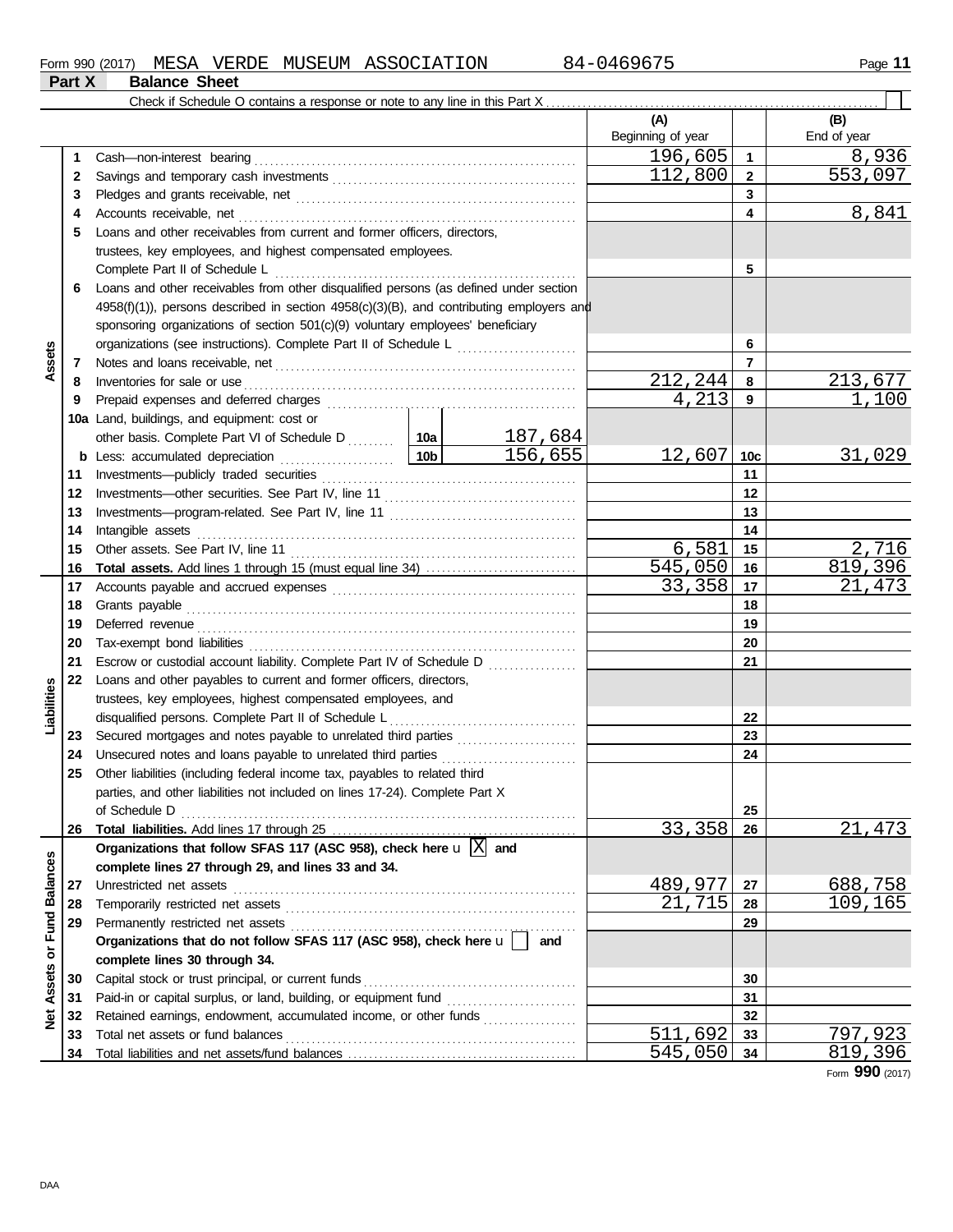| Form<br>990 | (2017) | .<br>MH'S A<br>படி<br>. . | סתססי<br>RDE<br>. <del>.</del> | . MIJSEIT<br>SEUM | <b>ASSOCIATION</b><br>70 L<br>ADL | ` Л ._<br>$\mathbf{1}$ | Page |
|-------------|--------|---------------------------|--------------------------------|-------------------|-----------------------------------|------------------------|------|
|             |        |                           |                                |                   |                                   |                        |      |

|    | Part XI<br><b>Reconciliation of Net Assets</b>                                                                                                                                                                                 |                |                |         |              |
|----|--------------------------------------------------------------------------------------------------------------------------------------------------------------------------------------------------------------------------------|----------------|----------------|---------|--------------|
|    |                                                                                                                                                                                                                                |                |                |         |              |
|    |                                                                                                                                                                                                                                | $\mathbf{1}$   | 1,141,465      |         |              |
| 2  |                                                                                                                                                                                                                                | $\overline{2}$ |                | 855,234 |              |
| 3  |                                                                                                                                                                                                                                | $\overline{3}$ |                | 286,231 |              |
| 4  |                                                                                                                                                                                                                                | $\overline{4}$ |                | 511,692 |              |
| 5  | Net unrealized gains (losses) on investments [11] matter contracts and the state of the state of the state of the state of the state of the state of the state of the state of the state of the state of the state of the stat | 5              |                |         |              |
| 6  |                                                                                                                                                                                                                                | 6              |                |         |              |
| 7  | Investment expenses                                                                                                                                                                                                            | $\overline{7}$ |                |         |              |
| 8  | Prior period adjustments                                                                                                                                                                                                       | 8              |                |         |              |
| 9  |                                                                                                                                                                                                                                | 9              |                |         |              |
| 10 | Net assets or fund balances at end of year. Combine lines 3 through 9 (must equal Part X, line                                                                                                                                 |                |                |         |              |
|    |                                                                                                                                                                                                                                | 10             |                | 797,923 |              |
|    | <b>Financial Statements and Reporting</b><br>Part XII                                                                                                                                                                          |                |                |         |              |
|    |                                                                                                                                                                                                                                |                |                |         |              |
|    |                                                                                                                                                                                                                                |                |                | Yes     | <b>No</b>    |
| 1  | $ X $ Accrual<br>Accounting method used to prepare the Form 990:     Cash<br>Other                                                                                                                                             |                |                |         |              |
|    | If the organization changed its method of accounting from a prior year or checked "Other," explain in                                                                                                                          |                |                |         |              |
|    | Schedule O.                                                                                                                                                                                                                    |                |                |         |              |
|    | 2a Were the organization's financial statements compiled or reviewed by an independent accountant?                                                                                                                             |                | 2a             |         | Х            |
|    | If "Yes," check a box below to indicate whether the financial statements for the year were compiled or                                                                                                                         |                |                |         |              |
|    | reviewed on a separate basis, consolidated basis, or both:                                                                                                                                                                     |                |                |         |              |
|    | Separate basis<br>  Consolidated basis<br>Both consolidated and separate basis<br>$\mathbf{1}$                                                                                                                                 |                |                |         |              |
|    |                                                                                                                                                                                                                                |                | 2 <sub>b</sub> | Χ       |              |
|    | If "Yes," check a box below to indicate whether the financial statements for the year were audited on a                                                                                                                        |                |                |         |              |
|    | separate basis, consolidated basis, or both:                                                                                                                                                                                   |                |                |         |              |
|    | X Separate basis<br>Both consolidated and separate basis<br>Consolidated basis                                                                                                                                                 |                |                |         |              |
|    | c If "Yes" to line 2a or 2b, does the organization have a committee that assumes responsibility for oversight                                                                                                                  |                |                |         |              |
|    | of the audit, review, or compilation of its financial statements and selection of an independent accountant?                                                                                                                   |                | 2c             | Χ       |              |
|    | If the organization changed either its oversight process or selection process during the tax year, explain in                                                                                                                  |                |                |         |              |
|    | Schedule O.                                                                                                                                                                                                                    |                |                |         |              |
|    | 3a As a result of a federal award, was the organization required to undergo an audit or audits as set forth in                                                                                                                 |                |                |         |              |
|    | the Single Audit Act and OMB Circular A-133?                                                                                                                                                                                   |                | 3a             |         | Χ            |
|    | <b>b</b> If "Yes," did the organization undergo the required audit or audits? If the organization did not undergo the                                                                                                          |                |                |         |              |
|    |                                                                                                                                                                                                                                |                | 3 <sub>b</sub> |         |              |
|    |                                                                                                                                                                                                                                |                |                |         | $\mathbf{Q}$ |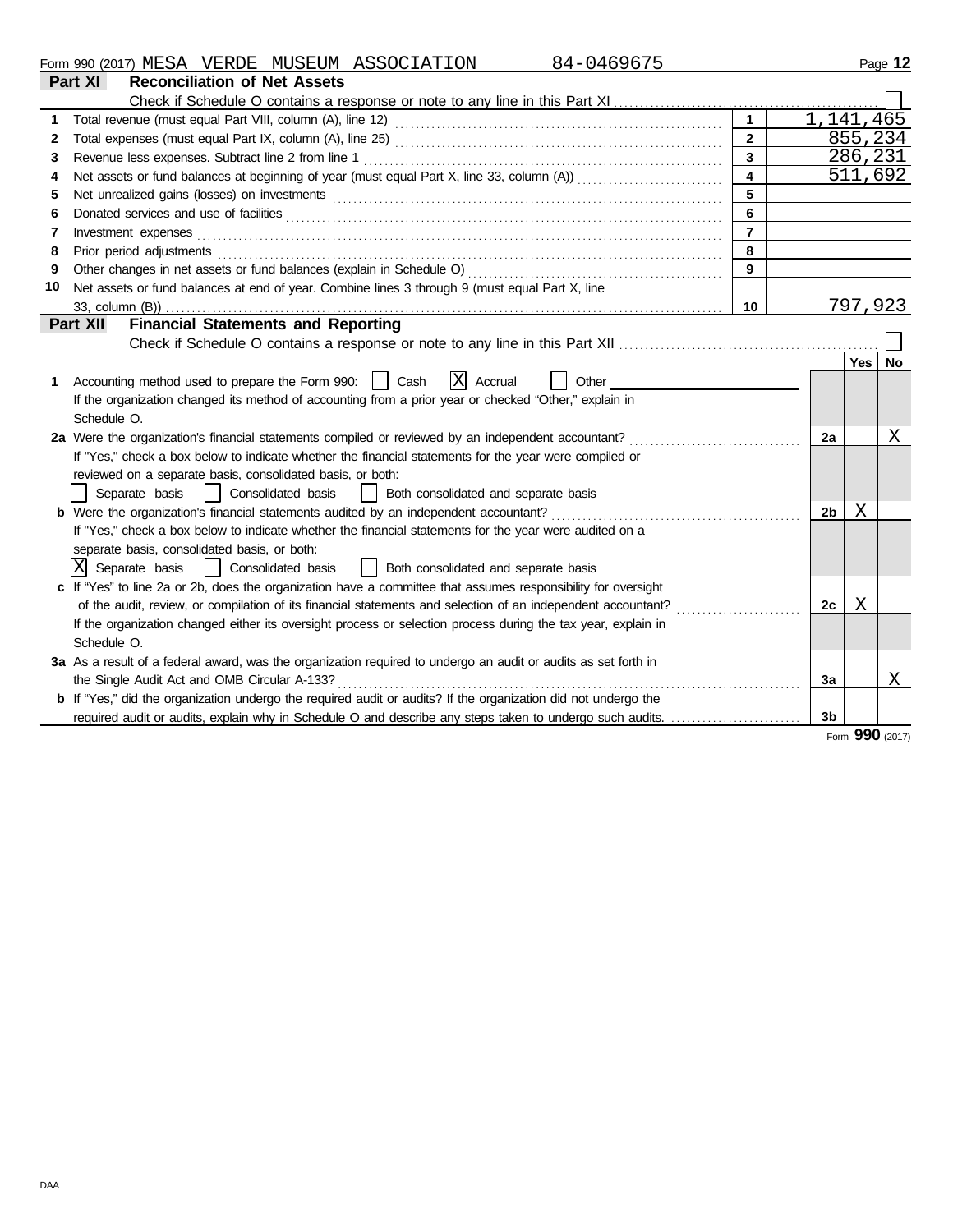| <b>SCHEDULE A</b>          |                                                                                                                                                                                                                                                                                                                                                                 | <b>Public Charity Status and Public Support</b>                                                                                                                                                                      |                                                                                                                      |    |                                                                                                                                            | OMB No. 1545-0047                   |  |  |  |  |
|----------------------------|-----------------------------------------------------------------------------------------------------------------------------------------------------------------------------------------------------------------------------------------------------------------------------------------------------------------------------------------------------------------|----------------------------------------------------------------------------------------------------------------------------------------------------------------------------------------------------------------------|----------------------------------------------------------------------------------------------------------------------|----|--------------------------------------------------------------------------------------------------------------------------------------------|-------------------------------------|--|--|--|--|
| (Form 990 or 990-EZ)       |                                                                                                                                                                                                                                                                                                                                                                 |                                                                                                                                                                                                                      | Complete if the organization is a section 501(c)(3) organization or a section 4947(a)(1) nonexempt charitable trust. |    |                                                                                                                                            |                                     |  |  |  |  |
| Department of the Treasury |                                                                                                                                                                                                                                                                                                                                                                 | u Attach to Form 990 or Form 990-EZ.                                                                                                                                                                                 | <b>Open to Public</b>                                                                                                |    |                                                                                                                                            |                                     |  |  |  |  |
| Internal Revenue Service   |                                                                                                                                                                                                                                                                                                                                                                 | u Go to www.irs.gov/Form990 for instructions and the latest information.                                                                                                                                             |                                                                                                                      |    |                                                                                                                                            | Inspection                          |  |  |  |  |
| Name of the organization   |                                                                                                                                                                                                                                                                                                                                                                 | MESA VERDE MUSEUM ASSOCIATION                                                                                                                                                                                        |                                                                                                                      |    | Employer identification number<br>84-0469675                                                                                               |                                     |  |  |  |  |
| Part I                     |                                                                                                                                                                                                                                                                                                                                                                 |                                                                                                                                                                                                                      |                                                                                                                      |    | Reason for Public Charity Status (All organizations must complete this part.) See instructions.                                            |                                     |  |  |  |  |
|                            |                                                                                                                                                                                                                                                                                                                                                                 | The organization is not a private foundation because it is: (For lines 1 through 12, check only one box.)                                                                                                            |                                                                                                                      |    |                                                                                                                                            |                                     |  |  |  |  |
| 1                          |                                                                                                                                                                                                                                                                                                                                                                 | A church, convention of churches, or association of churches described in section 170(b)(1)(A)(i).                                                                                                                   |                                                                                                                      |    |                                                                                                                                            |                                     |  |  |  |  |
| 2                          |                                                                                                                                                                                                                                                                                                                                                                 | A school described in section 170(b)(1)(A)(ii). (Attach Schedule E (Form 990 or 990-EZ).)                                                                                                                            |                                                                                                                      |    |                                                                                                                                            |                                     |  |  |  |  |
| 3                          |                                                                                                                                                                                                                                                                                                                                                                 | A hospital or a cooperative hospital service organization described in section 170(b)(1)(A)(iii).                                                                                                                    |                                                                                                                      |    |                                                                                                                                            |                                     |  |  |  |  |
| 4                          |                                                                                                                                                                                                                                                                                                                                                                 |                                                                                                                                                                                                                      |                                                                                                                      |    | A medical research organization operated in conjunction with a hospital described in section 170(b)(1)(A)(iii). Enter the hospital's name, |                                     |  |  |  |  |
|                            |                                                                                                                                                                                                                                                                                                                                                                 |                                                                                                                                                                                                                      |                                                                                                                      |    |                                                                                                                                            |                                     |  |  |  |  |
| 5                          | city, and state: <b>contract and state</b> contract and state contract and state contract and state contract and state contract and state contract and state contract and state contract and state contract and state contract and<br>An organization operated for the benefit of a college or university owned or operated by a governmental unit described in |                                                                                                                                                                                                                      |                                                                                                                      |    |                                                                                                                                            |                                     |  |  |  |  |
|                            | section 170(b)(1)(A)(iv). (Complete Part II.)                                                                                                                                                                                                                                                                                                                   |                                                                                                                                                                                                                      |                                                                                                                      |    |                                                                                                                                            |                                     |  |  |  |  |
| 6                          |                                                                                                                                                                                                                                                                                                                                                                 | A federal, state, or local government or governmental unit described in section 170(b)(1)(A)(v).                                                                                                                     |                                                                                                                      |    |                                                                                                                                            |                                     |  |  |  |  |
| 7                          | described in section 170(b)(1)(A)(vi). (Complete Part II.)                                                                                                                                                                                                                                                                                                      |                                                                                                                                                                                                                      |                                                                                                                      |    | An organization that normally receives a substantial part of its support from a governmental unit or from the general public               |                                     |  |  |  |  |
| 8                          |                                                                                                                                                                                                                                                                                                                                                                 | A community trust described in section 170(b)(1)(A)(vi). (Complete Part II.)                                                                                                                                         |                                                                                                                      |    |                                                                                                                                            |                                     |  |  |  |  |
| 9                          |                                                                                                                                                                                                                                                                                                                                                                 |                                                                                                                                                                                                                      |                                                                                                                      |    | An agricultural research organization described in section 170(b)(1)(A)(ix) operated in conjunction with a land-grant college              |                                     |  |  |  |  |
|                            | university: www.communications.com/www.communications.com/www.communications.com                                                                                                                                                                                                                                                                                |                                                                                                                                                                                                                      |                                                                                                                      |    | or university or a non-land grant college of agriculture (see instructions). Enter the name, city, and state of the college or             |                                     |  |  |  |  |
| 10                         |                                                                                                                                                                                                                                                                                                                                                                 |                                                                                                                                                                                                                      |                                                                                                                      |    | An organization that normally receives: (1) more than 33 1/3% of its support from contributions, membership fees, and gross                |                                     |  |  |  |  |
|                            |                                                                                                                                                                                                                                                                                                                                                                 |                                                                                                                                                                                                                      |                                                                                                                      |    | receipts from activities related to its exempt functions—subject to certain exceptions, and (2) no more than 33 1/3% of its                |                                     |  |  |  |  |
|                            |                                                                                                                                                                                                                                                                                                                                                                 | support from gross investment income and unrelated business taxable income (less section 511 tax) from businesses<br>acquired by the organization after June 30, 1975. See section 509(a)(2). (Complete Part III.)   |                                                                                                                      |    |                                                                                                                                            |                                     |  |  |  |  |
| 11                         |                                                                                                                                                                                                                                                                                                                                                                 | An organization organized and operated exclusively to test for public safety. See section 509(a)(4).                                                                                                                 |                                                                                                                      |    |                                                                                                                                            |                                     |  |  |  |  |
| X<br>12                    |                                                                                                                                                                                                                                                                                                                                                                 |                                                                                                                                                                                                                      |                                                                                                                      |    | An organization organized and operated exclusively for the benefit of, to perform the functions of, or to carry out the purposes           |                                     |  |  |  |  |
|                            |                                                                                                                                                                                                                                                                                                                                                                 |                                                                                                                                                                                                                      |                                                                                                                      |    | of one or more publicly supported organizations described in section 509(a)(1) or section 509(a)(2). See section 509(a)(3).                |                                     |  |  |  |  |
|                            |                                                                                                                                                                                                                                                                                                                                                                 |                                                                                                                                                                                                                      |                                                                                                                      |    | Check the box in lines 12a through 12d that describes the type of supporting organization and complete lines 12e, 12f, and 12g.            |                                     |  |  |  |  |
| IХ<br>a                    |                                                                                                                                                                                                                                                                                                                                                                 | the supported organization(s) the power to regularly appoint or elect a majority of the directors or trustees of the                                                                                                 |                                                                                                                      |    | Type I. A supporting organization operated, supervised, or controlled by its supported organization(s), typically by giving                |                                     |  |  |  |  |
|                            |                                                                                                                                                                                                                                                                                                                                                                 | supporting organization. You must complete Part IV, Sections A and B.                                                                                                                                                |                                                                                                                      |    |                                                                                                                                            |                                     |  |  |  |  |
| b                          |                                                                                                                                                                                                                                                                                                                                                                 |                                                                                                                                                                                                                      |                                                                                                                      |    | Type II. A supporting organization supervised or controlled in connection with its supported organization(s), by having                    |                                     |  |  |  |  |
|                            |                                                                                                                                                                                                                                                                                                                                                                 |                                                                                                                                                                                                                      |                                                                                                                      |    | control or management of the supporting organization vested in the same persons that control or manage the supported                       |                                     |  |  |  |  |
|                            |                                                                                                                                                                                                                                                                                                                                                                 | organization(s). You must complete Part IV, Sections A and C.                                                                                                                                                        |                                                                                                                      |    |                                                                                                                                            |                                     |  |  |  |  |
| c                          |                                                                                                                                                                                                                                                                                                                                                                 | its supported organization(s) (see instructions). You must complete Part IV, Sections A, D, and E.                                                                                                                   |                                                                                                                      |    | Type III functionally integrated. A supporting organization operated in connection with, and functionally integrated with,                 |                                     |  |  |  |  |
| d                          |                                                                                                                                                                                                                                                                                                                                                                 |                                                                                                                                                                                                                      |                                                                                                                      |    | Type III non-functionally integrated. A supporting organization operated in connection with its supported organization(s)                  |                                     |  |  |  |  |
|                            |                                                                                                                                                                                                                                                                                                                                                                 |                                                                                                                                                                                                                      |                                                                                                                      |    | that is not functionally integrated. The organization generally must satisfy a distribution requirement and an attentiveness               |                                     |  |  |  |  |
|                            |                                                                                                                                                                                                                                                                                                                                                                 | requirement (see instructions). You must complete Part IV, Sections A and D, and Part V.                                                                                                                             |                                                                                                                      |    |                                                                                                                                            |                                     |  |  |  |  |
| e                          |                                                                                                                                                                                                                                                                                                                                                                 | Check this box if the organization received a written determination from the IRS that it is a Type I, Type II, Type III<br>functionally integrated, or Type III non-functionally integrated supporting organization. |                                                                                                                      |    |                                                                                                                                            |                                     |  |  |  |  |
| f                          | Enter the number of supported organizations                                                                                                                                                                                                                                                                                                                     |                                                                                                                                                                                                                      |                                                                                                                      |    |                                                                                                                                            | 1                                   |  |  |  |  |
| g                          |                                                                                                                                                                                                                                                                                                                                                                 | Provide the following information about the supported organization(s).                                                                                                                                               |                                                                                                                      |    |                                                                                                                                            |                                     |  |  |  |  |
| (i) Name of supported      | (ii) EIN                                                                                                                                                                                                                                                                                                                                                        | (iii) Type of organization                                                                                                                                                                                           | (iv) Is the organization                                                                                             |    | (v) Amount of monetary                                                                                                                     | (vi) Amount of                      |  |  |  |  |
| organization               |                                                                                                                                                                                                                                                                                                                                                                 | (described on lines 1-10<br>above (see instructions))                                                                                                                                                                | listed in your governing<br>document?                                                                                |    | support (see<br>instructions)                                                                                                              | other support (see<br>instructions) |  |  |  |  |
|                            |                                                                                                                                                                                                                                                                                                                                                                 |                                                                                                                                                                                                                      | Yes                                                                                                                  | No |                                                                                                                                            |                                     |  |  |  |  |
| (A) NATIONAL               | PARK SERVICE                                                                                                                                                                                                                                                                                                                                                    |                                                                                                                                                                                                                      |                                                                                                                      |    |                                                                                                                                            |                                     |  |  |  |  |
|                            | 53-0197094                                                                                                                                                                                                                                                                                                                                                      | 6                                                                                                                                                                                                                    | Χ                                                                                                                    |    | 189,536                                                                                                                                    | 0                                   |  |  |  |  |
| (B)                        |                                                                                                                                                                                                                                                                                                                                                                 |                                                                                                                                                                                                                      |                                                                                                                      |    |                                                                                                                                            |                                     |  |  |  |  |
| (C)                        |                                                                                                                                                                                                                                                                                                                                                                 |                                                                                                                                                                                                                      |                                                                                                                      |    |                                                                                                                                            |                                     |  |  |  |  |
|                            |                                                                                                                                                                                                                                                                                                                                                                 |                                                                                                                                                                                                                      |                                                                                                                      |    |                                                                                                                                            |                                     |  |  |  |  |
| (D)                        |                                                                                                                                                                                                                                                                                                                                                                 |                                                                                                                                                                                                                      |                                                                                                                      |    |                                                                                                                                            |                                     |  |  |  |  |
| (E)                        |                                                                                                                                                                                                                                                                                                                                                                 |                                                                                                                                                                                                                      |                                                                                                                      |    |                                                                                                                                            |                                     |  |  |  |  |
|                            |                                                                                                                                                                                                                                                                                                                                                                 |                                                                                                                                                                                                                      |                                                                                                                      |    |                                                                                                                                            |                                     |  |  |  |  |
| Total                      |                                                                                                                                                                                                                                                                                                                                                                 |                                                                                                                                                                                                                      |                                                                                                                      |    | 189,536                                                                                                                                    |                                     |  |  |  |  |

**For Paperwork Reduction Act Notice, see the Instructions for Form 990 or 990-EZ.**

**Schedule A (Form 990 or 990-EZ) 2017**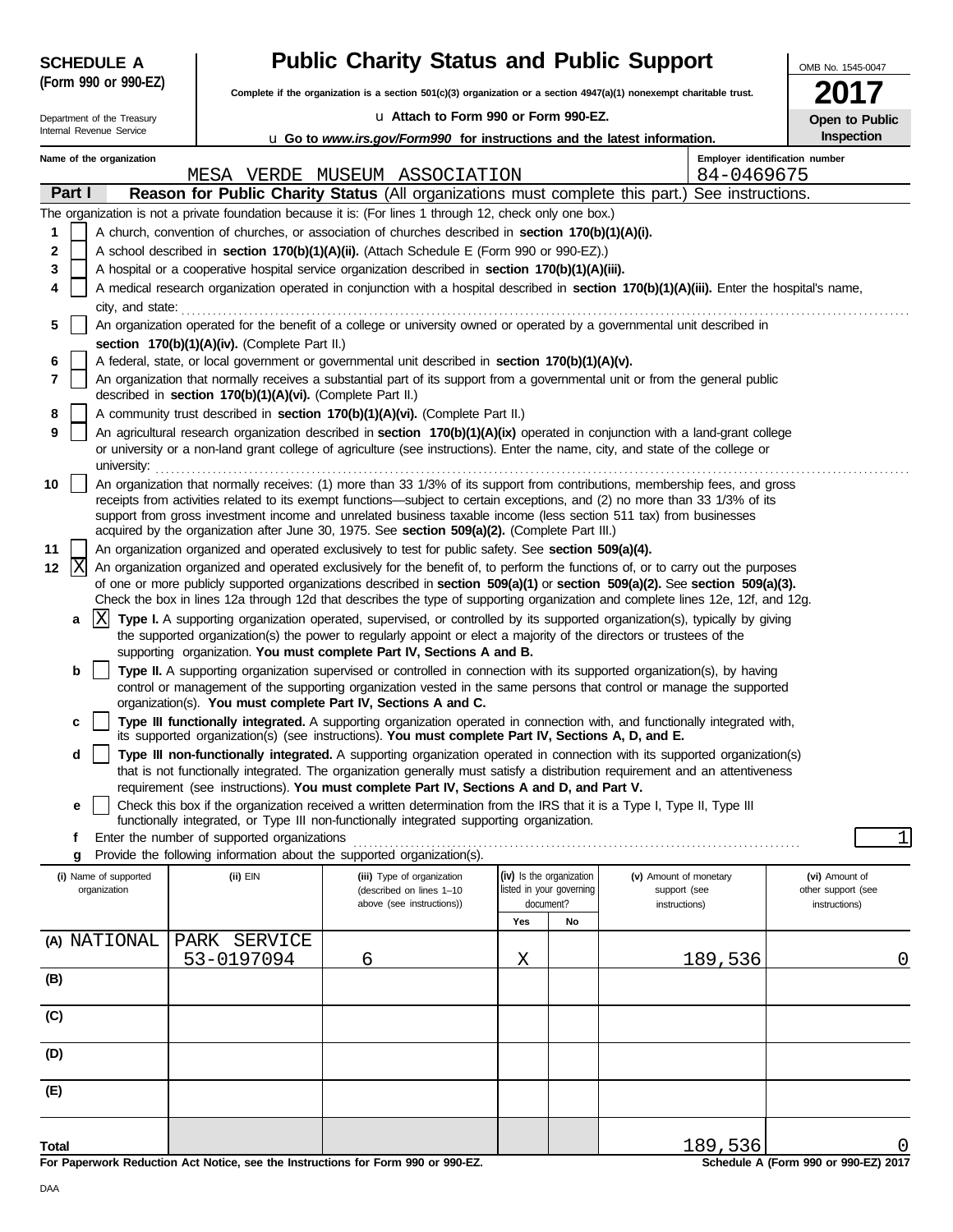| DAA |  |
|-----|--|

|              | Schedule A (Form 990 or 990-EZ) 2017                                                                                                                                                                                                             | MESA VERDE MUSEUM ASSOCIATION |            |            |            | 84-0469675 | Page 2    |
|--------------|--------------------------------------------------------------------------------------------------------------------------------------------------------------------------------------------------------------------------------------------------|-------------------------------|------------|------------|------------|------------|-----------|
|              | Support Schedule for Organizations Described in Sections 170(b)(1)(A)(iv) and 170(b)(1)(A)(vi)<br>Part II                                                                                                                                        |                               |            |            |            |            |           |
|              | (Complete only if you checked the box on line 5, 7, or 8 of Part I or if the organization failed to qualify under                                                                                                                                |                               |            |            |            |            |           |
|              | Part III. If the organization fails to qualify under the tests listed below, please complete Part III.)                                                                                                                                          |                               |            |            |            |            |           |
|              | <b>Section A. Public Support</b>                                                                                                                                                                                                                 |                               |            |            |            |            |           |
|              | Calendar year (or fiscal year beginning in) $\mathbf u$                                                                                                                                                                                          | (a) 2013                      | (b) $2014$ | $(c)$ 2015 | $(d)$ 2016 | (e) $2017$ | (f) Total |
| 1            | Gifts, grants, contributions, and<br>membership fees received. (Do not<br>include any "unusual grants.")                                                                                                                                         |                               |            |            |            |            |           |
| $\mathbf{2}$ | Tax revenues levied for the<br>organization's benefit and either paid<br>to or expended on its behalf                                                                                                                                            |                               |            |            |            |            |           |
| 3            | The value of services or facilities<br>furnished by a governmental unit to the<br>organization without charge                                                                                                                                    |                               |            |            |            |            |           |
| 4            | Total. Add lines 1 through 3<br>.                                                                                                                                                                                                                |                               |            |            |            |            |           |
| 5            | The portion of total contributions by<br>each person (other than a<br>governmental unit or publicly<br>supported organization) included on<br>line 1 that exceeds 2% of the amount                                                               |                               |            |            |            |            |           |
|              | shown on line 11, column (f)                                                                                                                                                                                                                     |                               |            |            |            |            |           |
| 6            | Public support. Subtract line 5 from line 4.                                                                                                                                                                                                     |                               |            |            |            |            |           |
|              | <b>Section B. Total Support</b>                                                                                                                                                                                                                  |                               |            |            |            |            |           |
|              | Calendar year (or fiscal year beginning in) $\mathbf u$                                                                                                                                                                                          | (a) 2013                      | (b) 2014   | $(c)$ 2015 | $(d)$ 2016 | (e) $2017$ | (f) Total |
| 7            | Amounts from line 4                                                                                                                                                                                                                              |                               |            |            |            |            |           |
| 8            | Gross income from interest, dividends,<br>payments received on securities loans,<br>rents, royalties, and income from<br>similar sources                                                                                                         |                               |            |            |            |            |           |
| 9            | Net income from unrelated business<br>activities, whether or not the business<br>is regularly carried on $\ldots$                                                                                                                                |                               |            |            |            |            |           |
| 10           | Other income. Do not include gain or<br>loss from the sale of capital assets<br>(Explain in Part VI.) $\ldots$                                                                                                                                   |                               |            |            |            |            |           |
| 11           | Total support. Add lines 7 through 10                                                                                                                                                                                                            |                               |            |            |            |            |           |
| 12           |                                                                                                                                                                                                                                                  |                               |            |            |            | 12         |           |
| 13           | First five years. If the Form 990 is for the organization's first, second, third, fourth, or fifth tax year as a section $501(c)(3)$                                                                                                             |                               |            |            |            |            |           |
|              |                                                                                                                                                                                                                                                  |                               |            |            |            |            |           |
|              | Section C. Computation of Public Support Percentage                                                                                                                                                                                              |                               |            |            |            |            |           |
| 14           |                                                                                                                                                                                                                                                  |                               |            |            |            | 14         | %         |
| 15           | Public support percentage from 2016 Schedule A, Part II, line 14                                                                                                                                                                                 |                               |            |            |            | 15         | %         |
| 16a          | 33 1/3% support test-2017. If the organization did not check the box on line 13, and line 14 is 33 1/3% or more, check this                                                                                                                      |                               |            |            |            |            |           |
|              |                                                                                                                                                                                                                                                  |                               |            |            |            |            |           |
| b            | 33 1/3% support test-2016. If the organization did not check a box on line 13 or 16a, and line 15 is 33 1/3% or more, check                                                                                                                      |                               |            |            |            |            |           |
|              |                                                                                                                                                                                                                                                  |                               |            |            |            |            |           |
| 17a          | 10%-facts-and-circumstances test-2017. If the organization did not check a box on line 13, 16a, or 16b, and line 14 is                                                                                                                           |                               |            |            |            |            |           |
|              | 10% or more, and if the organization meets the "facts-and-circumstances" test, check this box and stop here. Explain in                                                                                                                          |                               |            |            |            |            |           |
|              | Part VI how the organization meets the "facts-and-circumstances" test. The organization qualifies as a publicly supported                                                                                                                        |                               |            |            |            |            |           |
|              | organization                                                                                                                                                                                                                                     |                               |            |            |            |            |           |
| b            | 10%-facts-and-circumstances test-2016. If the organization did not check a box on line 13, 16a, 16b, or 17a, and line                                                                                                                            |                               |            |            |            |            |           |
|              | 15 is 10% or more, and if the organization meets the "facts-and-circumstances" test, check this box and stop here.<br>Explain in Part VI how the organization meets the "facts-and-circumstances" test. The organization qualifies as a publicly |                               |            |            |            |            |           |
| 18           | supported organization<br>Private foundation. If the organization did not check a box on line 13, 16a, 16b, 17a, or 17b, check this box and see                                                                                                  |                               |            |            |            |            |           |

instructions . . . . . . . . . . . . . . . . . . . . . . . . . . . . . . . . . . . . . . . . . . . . . . . . . . . . . . . . . . . . . . . . . . . . . . . . . . . . . . . . . . . . . . . . . . . . . . . . . . . . . . . . . . . . . . . . . . . . . . . . . . . . . . . . . . . . . . . . . . .

 $\blacktriangleright \Box$ 

 $\blacktriangleright \Box$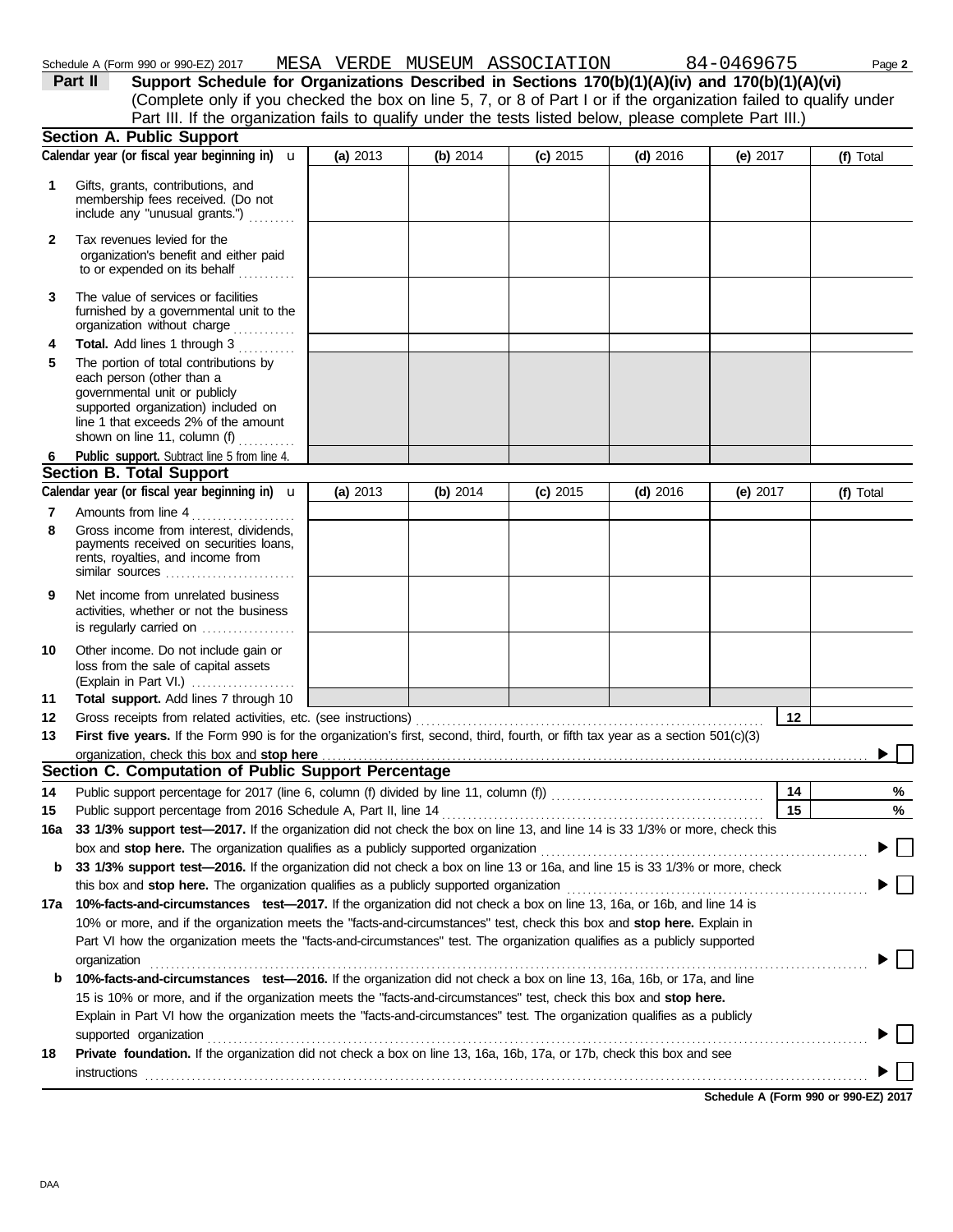| 6   | <b>Total.</b> Add lines 1 through 5                                                                                                                                     |            |            |            |            |            |                                      |
|-----|-------------------------------------------------------------------------------------------------------------------------------------------------------------------------|------------|------------|------------|------------|------------|--------------------------------------|
|     | 7a Amounts included on lines 1, 2, and 3<br>received from disqualified persons                                                                                          |            |            |            |            |            |                                      |
| b   | Amounts included on lines 2 and 3<br>received from other than disqualified<br>persons that exceed the greater of \$5,000<br>or 1% of the amount on line 13 for the year |            |            |            |            |            |                                      |
| c   | Add lines 7a and 7b                                                                                                                                                     |            |            |            |            |            |                                      |
| 8   | Public support. (Subtract line 7c from                                                                                                                                  |            |            |            |            |            |                                      |
|     | line $6.$ )                                                                                                                                                             |            |            |            |            |            |                                      |
|     | <b>Section B. Total Support</b>                                                                                                                                         |            |            |            |            |            |                                      |
|     | Calendar year (or fiscal year beginning in) $\mathbf u$                                                                                                                 | (a) $2013$ | (b) $2014$ | $(c)$ 2015 | $(d)$ 2016 | (e) $2017$ | (f) Total                            |
| 9   | Amounts from line 6                                                                                                                                                     |            |            |            |            |            |                                      |
| 10a | Gross income from interest, dividends,<br>payments received on securities loans, rents,<br>royalties, and income from similar sources                                   |            |            |            |            |            |                                      |
|     | <b>b</b> Unrelated business taxable income (less<br>section 511 taxes) from businesses<br>acquired after June 30, 1975                                                  |            |            |            |            |            |                                      |
| c   | Add lines 10a and 10b                                                                                                                                                   |            |            |            |            |            |                                      |
| 11  | Net income from unrelated business<br>activities not included in line 10b, whether<br>or not the business is regularly carried on                                       |            |            |            |            |            |                                      |
| 12  | Other income. Do not include gain or<br>loss from the sale of capital assets<br>(Explain in Part VI.)                                                                   |            |            |            |            |            |                                      |
| 13  | Total support. (Add lines 9, 10c, 11,                                                                                                                                   |            |            |            |            |            |                                      |
|     | and 12.) <u></u>                                                                                                                                                        |            |            |            |            |            |                                      |
| 14  | First five years. If the Form 990 is for the organization's first, second, third, fourth, or fifth tax year as a section 501(c)(3)                                      |            |            |            |            |            |                                      |
|     | organization, check this box and stop here                                                                                                                              |            |            |            |            |            |                                      |
|     | Section C. Computation of Public Support Percentage                                                                                                                     |            |            |            |            |            |                                      |
| 15  |                                                                                                                                                                         |            |            |            |            | 15         | %                                    |
| 16  |                                                                                                                                                                         |            |            |            |            | 16         | %                                    |
|     | Section D. Computation of Investment Income Percentage                                                                                                                  |            |            |            |            |            |                                      |
| 17  |                                                                                                                                                                         |            |            |            |            | 17         | %                                    |
| 18  |                                                                                                                                                                         |            |            |            |            | 18         | %                                    |
| 19a | 33 1/3% support tests-2017. If the organization did not check the box on line 14, and line 15 is more than 33 1/3%, and line                                            |            |            |            |            |            |                                      |
|     | 17 is not more than 33 1/3%, check this box and stop here. The organization qualifies as a publicly supported organization                                              |            |            |            |            |            |                                      |
|     | b 33 1/3% support tests-2016. If the organization did not check a box on line 14 or line 19a, and line 16 is more than 33 1/3%, and                                     |            |            |            |            |            |                                      |
|     | line 18 is not more than 33 1/3%, check this box and stop here. The organization qualifies as a publicly supported organization                                         |            |            |            |            |            |                                      |
| 20  |                                                                                                                                                                         |            |            |            |            |            |                                      |
|     |                                                                                                                                                                         |            |            |            |            |            | Schedule A (Form 990 or 990-EZ) 2017 |
| DAA |                                                                                                                                                                         |            |            |            |            |            |                                      |
|     |                                                                                                                                                                         |            |            |            |            |            |                                      |

|          | Schedule A (Form 990 or 990-EZ) 2017 |  | MESA VERDE MUSEUM ASSOCIATION                                     | 84-0469675 | Page 3 |
|----------|--------------------------------------|--|-------------------------------------------------------------------|------------|--------|
| Part III |                                      |  | Support Schedule for Organizations Described in Section 509(a)(2) |            |        |

(Complete only if you checked the box on line 10 of Part I or if the organization failed to qualify under Part II. If the organization fails to qualify under the tests listed below, please complete Part II.)

**(a)** 2013 **(b)** 2014 **(c)** 2015 **(d)** 2016 **(e)** 2017 **(f)** Total

| <b>IGOUIG H</b> (LOILII 99) |  |    |
|-----------------------------|--|----|
| Part III                    |  | Su |

**1**

**2**

**3**

**6**

unrelated trade or business under section 513

Gross receipts from activities that are not an

organization's benefit and either paid to or expended on its behalf . . . . . . . . . .

organization without charge ............. furnished by a governmental unit to the

organization's tax-exempt purpose .........

Gross receipts from admissions, merchandise sold or services performed, or facilities furnished in any activity that is related to the

Gifts, grants, contributions, and membership fees received. (Do not include any "unusual grants.") .

Calendar year (or fiscal year beginning in) **u** 

**Section A. Public Support**

**4** Tax revenues levied for the

**5** The value of services or facilities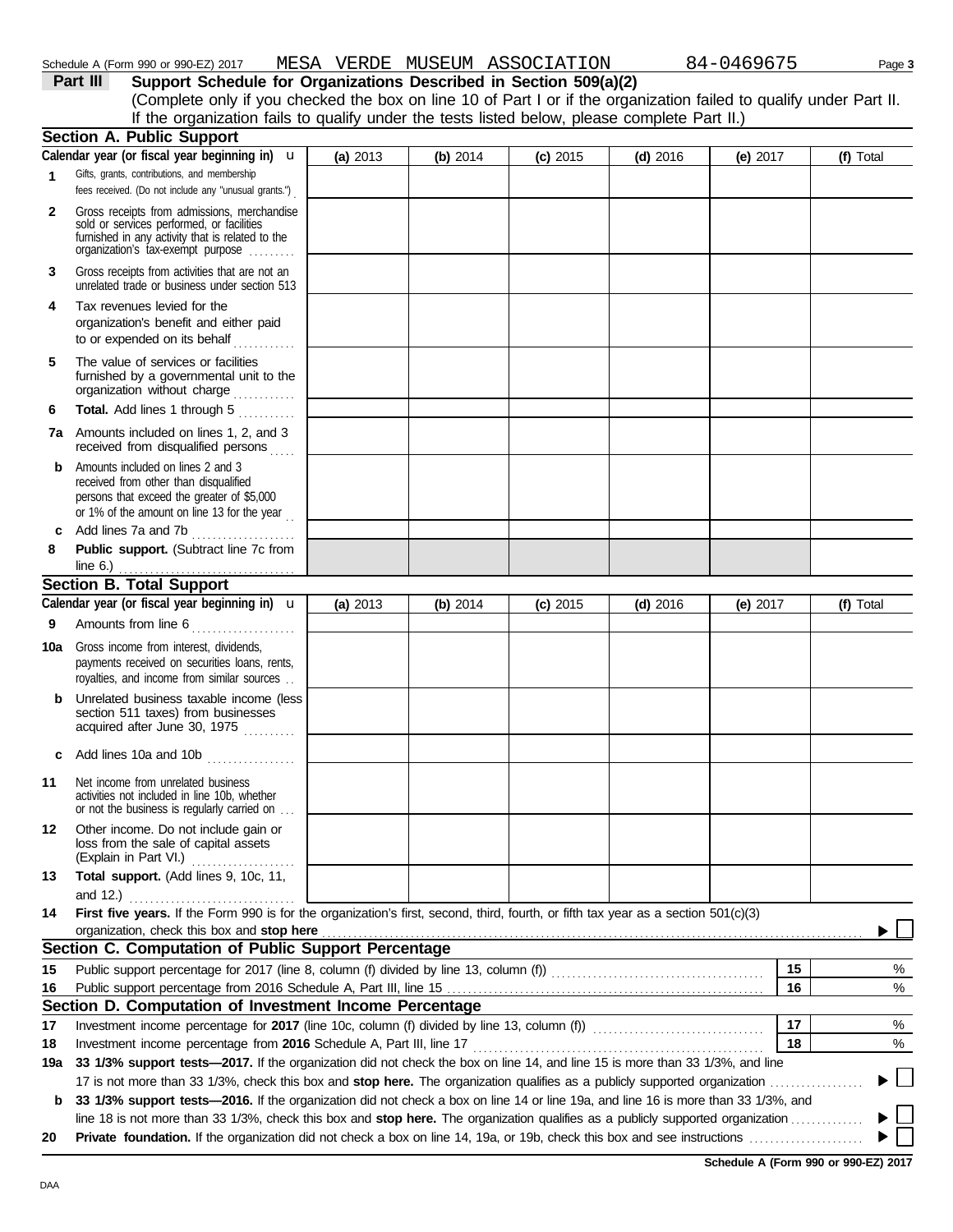|              | (Complete only if you checked a box in line 12 on Part I. If you checked 12a of Part I, complete Sections A                                                                                                              |                      |     |                         |
|--------------|--------------------------------------------------------------------------------------------------------------------------------------------------------------------------------------------------------------------------|----------------------|-----|-------------------------|
|              | and B. If you checked 12b of Part I, complete Sections A and C. If you checked 12c of Part I, complete                                                                                                                   |                      |     |                         |
|              | Sections A, D, and E. If you checked 12d of Part I, complete Sections A and D, and complete Part V.)<br><b>Section A. All Supporting Organizations</b>                                                                   |                      |     |                         |
|              |                                                                                                                                                                                                                          |                      | Yes | No                      |
| 1            | Are all of the organization's supported organizations listed by name in the organization's governing                                                                                                                     |                      |     |                         |
|              | documents? If "No," describe in Part VI how the supported organizations are designated. If designated by                                                                                                                 |                      |     |                         |
|              | class or purpose, describe the designation. If historic and continuing relationship, explain.                                                                                                                            | 1                    | Χ   |                         |
| $\mathbf{2}$ | Did the organization have any supported organization that does not have an IRS determination of status                                                                                                                   |                      |     |                         |
|              | under section $509(a)(1)$ or (2)? If "Yes," explain in Part VI how the organization determined that the supported                                                                                                        |                      |     |                         |
|              | organization was described in section 509(a)(1) or (2).                                                                                                                                                                  | 2                    |     | $\mathbf X$             |
| За           | Did the organization have a supported organization described in section $501(c)(4)$ , (5), or (6)? If "Yes," answer                                                                                                      |                      |     |                         |
|              | $(b)$ and $(c)$ below.                                                                                                                                                                                                   | 3a                   |     | Χ                       |
| b            | Did the organization confirm that each supported organization qualified under section $501(c)(4)$ , $(5)$ , or $(6)$ and                                                                                                 |                      |     |                         |
|              | satisfied the public support tests under section 509(a)(2)? If "Yes," describe in Part VI when and how the                                                                                                               |                      |     |                         |
|              | organization made the determination.                                                                                                                                                                                     | 3b                   |     |                         |
| c            | Did the organization ensure that all support to such organizations was used exclusively for section $170(c)(2)(B)$                                                                                                       |                      |     |                         |
|              | purposes? If "Yes," explain in Part VI what controls the organization put in place to ensure such use.                                                                                                                   | 3c                   |     |                         |
| 4a           | Was any supported organization not organized in the United States ("foreign supported organization")? If                                                                                                                 |                      |     |                         |
|              | "Yes," and if you checked 12a or 12b in Part I, answer (b) and (c) below.                                                                                                                                                | 4a                   |     | Χ                       |
| b            | Did the organization have ultimate control and discretion in deciding whether to make grants to the foreign                                                                                                              |                      |     |                         |
|              | supported organization? If "Yes," describe in Part VI how the organization had such control and discretion                                                                                                               |                      |     |                         |
|              | despite being controlled or supervised by or in connection with its supported organizations.                                                                                                                             | 4b                   |     |                         |
| c            | Did the organization support any foreign supported organization that does not have an IRS determination                                                                                                                  |                      |     |                         |
|              | under sections $501(c)(3)$ and $509(a)(1)$ or (2)? If "Yes," explain in Part VI what controls the organization used                                                                                                      |                      |     |                         |
|              | to ensure that all support to the foreign supported organization was used exclusively for section $170(c)(2)(B)$                                                                                                         |                      |     |                         |
|              | purposes.                                                                                                                                                                                                                | 4c                   |     |                         |
| 5a           | Did the organization add, substitute, or remove any supported organizations during the tax year? If "Yes,"                                                                                                               |                      |     |                         |
|              | answer (b) and (c) below (if applicable). Also, provide detail in Part VI, including (i) the names and EIN                                                                                                               |                      |     |                         |
|              | numbers of the supported organizations added, substituted, or removed; (ii) the reasons for each such action;                                                                                                            |                      |     |                         |
|              | (iii) the authority under the organization's organizing document authorizing such action; and (iv) how the action                                                                                                        |                      |     |                         |
|              | was accomplished (such as by amendment to the organizing document).                                                                                                                                                      | 5a                   |     | Χ                       |
| b            | Type I or Type II only. Was any added or substituted supported organization part of a class already                                                                                                                      |                      |     |                         |
|              | designated in the organization's organizing document?                                                                                                                                                                    | 5b<br>5 <sub>c</sub> |     |                         |
| с<br>6       | Substitutions only. Was the substitution the result of an event beyond the organization's control?<br>Did the organization provide support (whether in the form of grants or the provision of services or facilities) to |                      |     |                         |
|              | anyone other than (i) its supported organizations, (ii) individuals that are part of the charitable class benefited                                                                                                      |                      |     |                         |
|              | by one or more of its supported organizations, or (iii) other supporting organizations that also support or                                                                                                              |                      |     |                         |
|              | benefit one or more of the filing organization's supported organizations? If "Yes," provide detail in Part VI.                                                                                                           | 6                    |     | <u>х</u>                |
| 7            | Did the organization provide a grant, loan, compensation, or other similar payment to a substantial contributor                                                                                                          |                      |     |                         |
|              | (defined in section $4958(c)(3)(C)$ ), a family member of a substantial contributor, or a 35% controlled entity with                                                                                                     |                      |     |                         |
|              | regard to a substantial contributor? If "Yes," complete Part I of Schedule L (Form 990 or 990-EZ).                                                                                                                       | 7                    |     | <u>X</u>                |
| 8            | Did the organization make a loan to a disqualified person (as defined in section 4958) not described in line 7?                                                                                                          |                      |     |                         |
|              | If "Yes," complete Part I of Schedule L (Form 990 or 990-EZ).                                                                                                                                                            | 8                    |     | Χ                       |
| 9a           | Was the organization controlled directly or indirectly at any time during the tax year by one or more                                                                                                                    |                      |     |                         |
|              | disqualified persons as defined in section 4946 (other than foundation managers and organizations described                                                                                                              |                      |     |                         |
|              | in section $509(a)(1)$ or $(2)$ ? If "Yes," provide detail in Part VI.                                                                                                                                                   | 9а                   |     | <u>X</u>                |
| b            | Did one or more disqualified persons (as defined in line 9a) hold a controlling interest in any entity in which                                                                                                          |                      |     |                         |
|              | the supporting organization had an interest? If "Yes," provide detail in Part VI.                                                                                                                                        | 9b                   |     | $\overline{\mathrm{X}}$ |
| c            | Did a disqualified person (as defined in line 9a) have an ownership interest in, or derive any personal benefit                                                                                                          |                      |     |                         |
|              | from, assets in which the supporting organization also had an interest? If "Yes," provide detail in Part VI.                                                                                                             | 9c                   |     | Χ                       |
| 10a          | Was the organization subject to the excess business holdings rules of section 4943 because of section                                                                                                                    |                      |     |                         |
|              | 4943(f) (regarding certain Type II supporting organizations, and all Type III non-functionally integrated                                                                                                                |                      |     |                         |
|              | supporting organizations)? If "Yes," answer 10b below.                                                                                                                                                                   | 10a                  |     | $\mathbf X$             |
| b            | Did the organization have any excess business holdings in the tax year? (Use Schedule C, Form 4720, to                                                                                                                   |                      |     |                         |
|              | determine whether the organization had excess business holdings.)                                                                                                                                                        | 10 <sub>b</sub>      |     |                         |

**Schedule A (Form 990 or 990-EZ) 2017**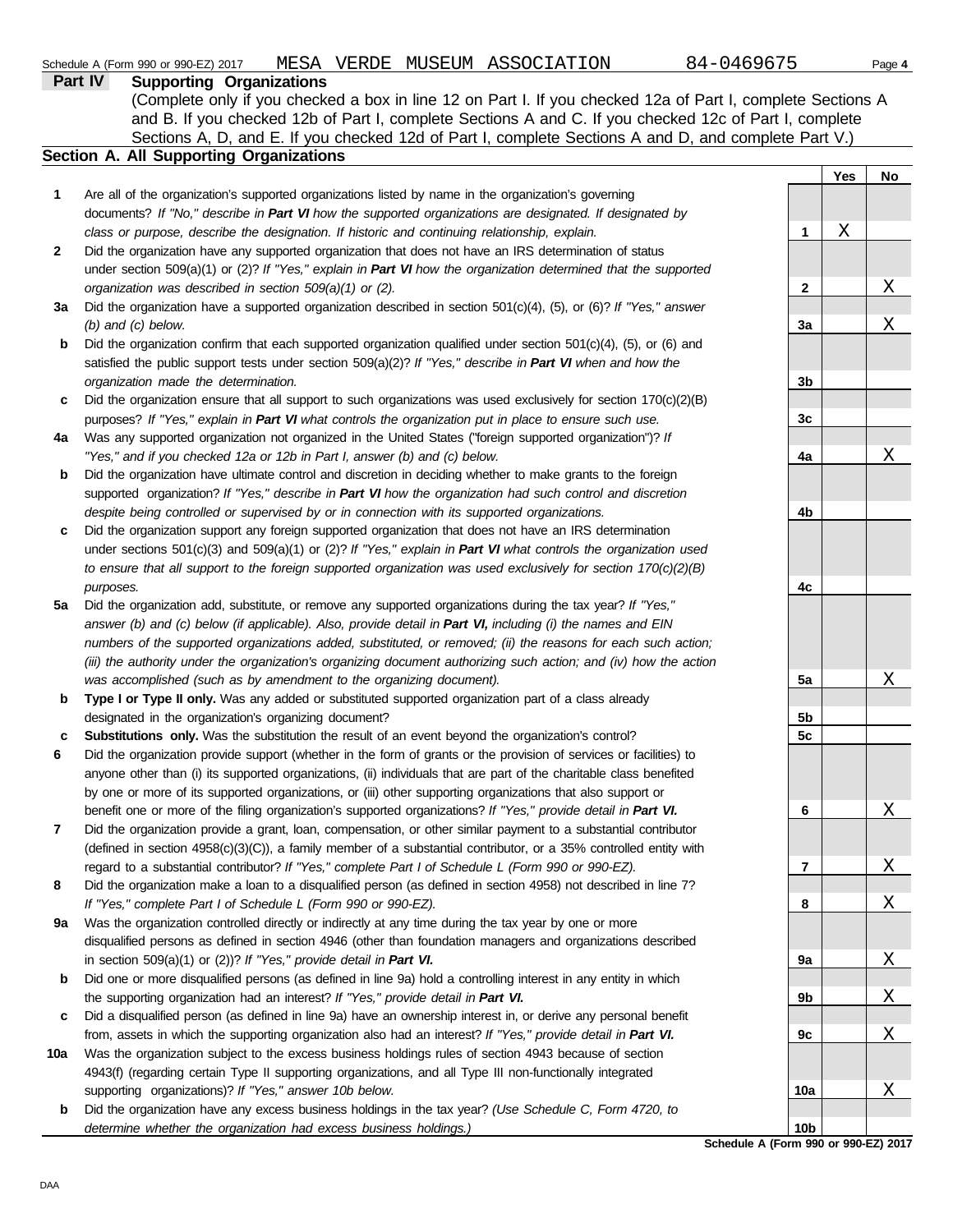Schedule A (Form 990 or 990-EZ) 2017 MESA VERDE N<br>**Part IV Supporting Organizations** *(continued)* Schedule A (Form 990 or 990-EZ) 2017 MESA VERDE MUSEUM ASSOCIATION 84-0469675 Page **5** 

Has the organization accepted a gift or contribution from any of the following persons?

**11**

|  | 84-046967 |
|--|-----------|
|--|-----------|

**Yes No**

|   | a A person who directly or indirectly controls, either alone or together with persons described in (b) and (c)                    |                 |     |                 |
|---|-----------------------------------------------------------------------------------------------------------------------------------|-----------------|-----|-----------------|
|   | below, the governing body of a supported organization?                                                                            | 11a             |     | $\underline{X}$ |
|   | <b>b</b> A family member of a person described in (a) above?                                                                      | 11 <sub>b</sub> |     | $\overline{X}$  |
|   | c A 35% controlled entity of a person described in (a) or (b) above? If "Yes" to a, b, or c, provide detail in Part VI.           | 11c             |     | $\mathbf X$     |
|   | <b>Section B. Type I Supporting Organizations</b>                                                                                 |                 |     |                 |
|   |                                                                                                                                   |                 | Yes | No              |
| 1 | Did the directors, trustees, or membership of one or more supported organizations have the power to                               |                 |     |                 |
|   | regularly appoint or elect at least a majority of the organization's directors or trustees at all times during the                |                 |     |                 |
|   | tax year? If "No," describe in Part VI how the supported organization(s) effectively operated, supervised, or                     |                 |     |                 |
|   | controlled the organization's activities. If the organization had more than one supported organization,                           |                 |     |                 |
|   |                                                                                                                                   |                 |     |                 |
|   | describe how the powers to appoint and/or remove directors or trustees were allocated among the supported                         |                 |     |                 |
|   | organizations and what conditions or restrictions, if any, applied to such powers during the tax year.                            | 1               | Χ   |                 |
| 2 | Did the organization operate for the benefit of any supported organization other than the supported                               |                 |     |                 |
|   | organization(s) that operated, supervised, or controlled the supporting organization? If "Yes," explain in Part                   |                 |     |                 |
|   | VI how providing such benefit carried out the purposes of the supported organization(s) that operated,                            |                 |     |                 |
|   | supervised, or controlled the supporting organization.                                                                            | 2               |     | Χ               |
|   | Section C. Type II Supporting Organizations                                                                                       |                 |     |                 |
|   |                                                                                                                                   |                 | Yes | No              |
| 1 | Were a majority of the organization's directors or trustees during the tax year also a majority of the directors                  |                 |     |                 |
|   | or trustees of each of the organization's supported organization(s)? If "No," describe in Part VI how control                     |                 |     |                 |
|   | or management of the supporting organization was vested in the same persons that controlled or managed                            |                 |     |                 |
|   | the supported organization(s).                                                                                                    | 1               |     |                 |
|   | Section D. All Type III Supporting Organizations                                                                                  |                 |     |                 |
|   |                                                                                                                                   |                 | Yes | No              |
| 1 | Did the organization provide to each of its supported organizations, by the last day of the fifth month of the                    |                 |     |                 |
|   | organization's tax year, (i) a written notice describing the type and amount of support provided during the prior tax             |                 |     |                 |
|   | year, (ii) a copy of the Form 990 that was most recently filed as of the date of notification, and (iii) copies of the            |                 |     |                 |
|   | organization's governing documents in effect on the date of notification, to the extent not previously provided?                  | 1               |     |                 |
| 2 | Were any of the organization's officers, directors, or trustees either (i) appointed or elected by the supported                  |                 |     |                 |
|   | organization(s) or (ii) serving on the governing body of a supported organization? If "No," explain in Part VI how                |                 |     |                 |
|   | the organization maintained a close and continuous working relationship with the supported organization(s).                       | 2               |     |                 |
| 3 | By reason of the relationship described in (2), did the organization's supported organizations have a                             |                 |     |                 |
|   | significant voice in the organization's investment policies and in directing the use of the organization's                        |                 |     |                 |
|   | income or assets at all times during the tax year? If "Yes," describe in Part VI the role the organization's                      |                 |     |                 |
|   | supported organizations played in this regard.                                                                                    | 3               |     |                 |
|   | Section E. Type III Functionally-Integrated Supporting Organizations                                                              |                 |     |                 |
|   |                                                                                                                                   |                 |     |                 |
|   |                                                                                                                                   |                 |     |                 |
| 1 | Check the box next to the method that the organization used to satisfy the Integral Part Test during the year (see instructions). |                 |     |                 |
| a | The organization satisfied the Activities Test. Complete line 2 below.                                                            |                 |     |                 |
| b | The organization is the parent of each of its supported organizations. Complete line 3 below.                                     |                 |     |                 |
| c | The organization supported a governmental entity. Describe in Part VI how you supported a government entity (see instructions).   |                 |     |                 |
|   |                                                                                                                                   |                 |     |                 |
|   | 2 Activities Test. Answer (a) and (b) below.                                                                                      |                 | Yes | No              |
| а | Did substantially all of the organization's activities during the tax year directly further the exempt purposes of                |                 |     |                 |
|   | the supported organization(s) to which the organization was responsive? If "Yes," then in Part VI identify                        |                 |     |                 |
|   | those supported organizations and explain how these activities directly furthered their exempt purposes,                          |                 |     |                 |
|   | how the organization was responsive to those supported organizations, and how the organization determined                         |                 |     |                 |
|   | that these activities constituted substantially all of its activities.                                                            | 2a              |     |                 |
| b | Did the activities described in (a) constitute activities that, but for the organization's involvement, one or more               |                 |     |                 |
|   | of the organization's supported organization(s) would have been engaged in? If "Yes," explain in Part VI the                      |                 |     |                 |
|   | reasons for the organization's position that its supported organization(s) would have engaged in these                            |                 |     |                 |
|   | activities but for the organization's involvement.                                                                                | 2b              |     |                 |
| 3 | Parent of Supported Organizations. Answer (a) and (b) below.                                                                      |                 |     |                 |
| а | Did the organization have the power to regularly appoint or elect a majority of the officers, directors, or                       |                 |     |                 |
|   | trustees of each of the supported organizations? Provide details in Part VI.                                                      | 3a              |     |                 |
| b | Did the organization exercise a substantial degree of direction over the policies, programs, and activities of each               |                 |     |                 |
|   | of its supported organizations? If "Yes," describe in Part VI the role played by the organization in this regard.                 | 3b              |     |                 |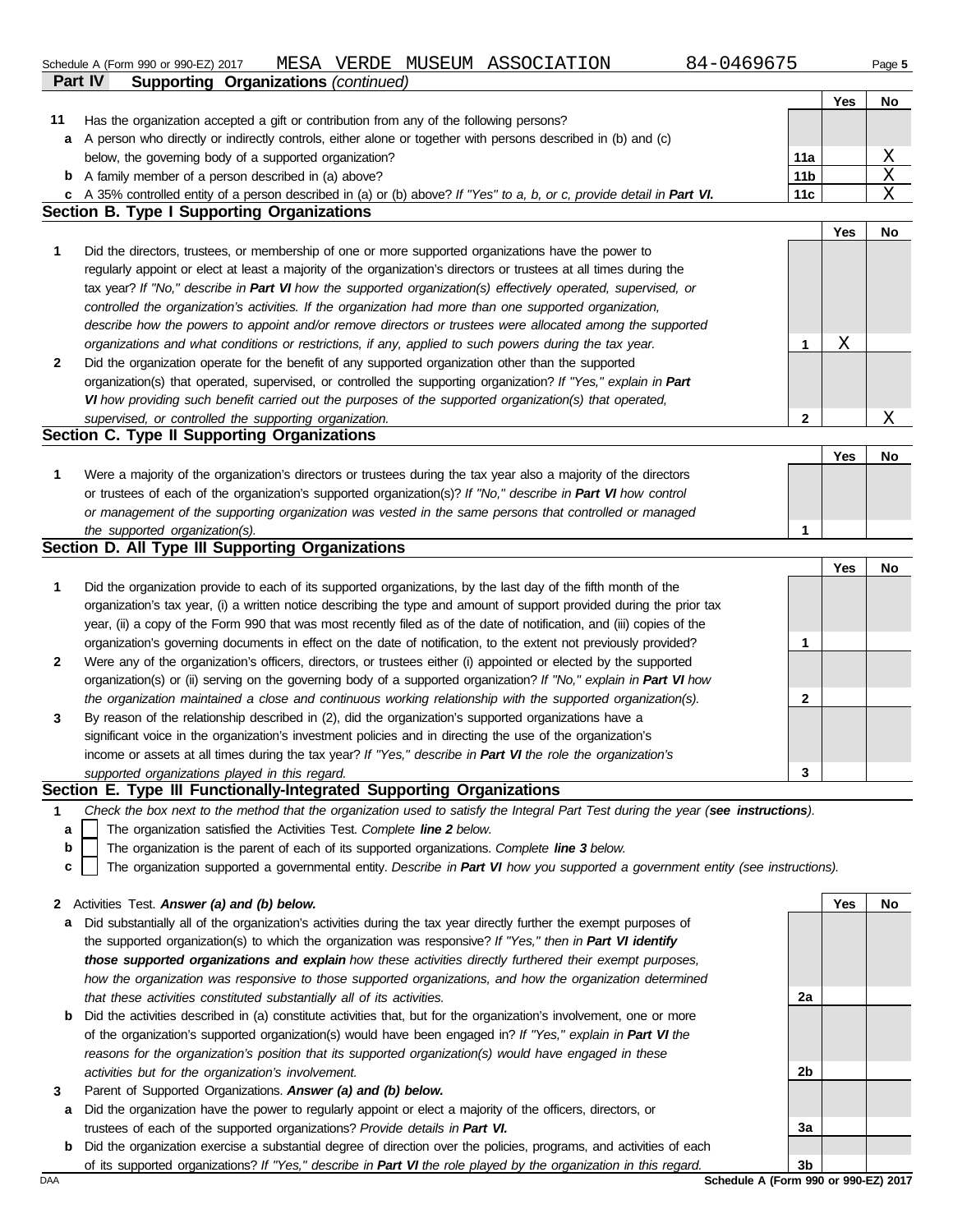| Check here if the organization satisfied the Integral Part Test as a qualifying trust on Nov. 20, 1970 (explain in Part VI). See<br>1<br>instructions. All other Type III non-functionally integrated supporting organizations must complete Sections A through E. |                |                |                                |
|--------------------------------------------------------------------------------------------------------------------------------------------------------------------------------------------------------------------------------------------------------------------|----------------|----------------|--------------------------------|
| Section A - Adjusted Net Income                                                                                                                                                                                                                                    |                | (A) Prior Year | (B) Current Year<br>(optional) |
| Net short-term capital gain<br>1                                                                                                                                                                                                                                   | $\mathbf{1}$   |                |                                |
| Recoveries of prior-year distributions<br>$\mathbf{2}$                                                                                                                                                                                                             | $\mathbf{2}$   |                |                                |
| 3<br>Other gross income (see instructions)                                                                                                                                                                                                                         | 3              |                |                                |
| 4<br>Add lines 1 through 3.                                                                                                                                                                                                                                        | 4              |                |                                |
| 5.<br>Depreciation and depletion                                                                                                                                                                                                                                   | 5              |                |                                |
| Portion of operating expenses paid or incurred for production or<br>6.                                                                                                                                                                                             |                |                |                                |
| collection of gross income or for management, conservation, or                                                                                                                                                                                                     |                |                |                                |
| maintenance of property held for production of income (see instructions)                                                                                                                                                                                           | 6              |                |                                |
| Other expenses (see instructions)<br>7                                                                                                                                                                                                                             | $\overline{7}$ |                |                                |
| 8<br>Adjusted Net Income (subtract lines 5, 6 and 7 from line 4).                                                                                                                                                                                                  | 8              |                |                                |
| <b>Section B - Minimum Asset Amount</b>                                                                                                                                                                                                                            |                | (A) Prior Year | (B) Current Year<br>(optional) |
| Aggregate fair market value of all non-exempt-use assets (see<br>1                                                                                                                                                                                                 |                |                |                                |
| instructions for short tax year or assets held for part of year):                                                                                                                                                                                                  |                |                |                                |
| a Average monthly value of securities                                                                                                                                                                                                                              | 1a             |                |                                |
| <b>b</b> Average monthly cash balances                                                                                                                                                                                                                             | 1 <sub>b</sub> |                |                                |
| <b>c</b> Fair market value of other non-exempt-use assets                                                                                                                                                                                                          | 1c             |                |                                |
| <b>Total</b> (add lines 1a, 1b, and 1c)<br>d                                                                                                                                                                                                                       | 1 <sub>d</sub> |                |                                |
| <b>Discount</b> claimed for blockage or other<br>е                                                                                                                                                                                                                 |                |                |                                |
| factors (explain in detail in Part VI):                                                                                                                                                                                                                            |                |                |                                |
| $\mathbf{2}$<br>Acquisition indebtedness applicable to non-exempt-use assets                                                                                                                                                                                       | $\mathbf{2}$   |                |                                |
| Subtract line 2 from line 1d.<br>3                                                                                                                                                                                                                                 | 3              |                |                                |
| Cash deemed held for exempt use. Enter 1-1/2% of line 3 (for greater amount,<br>4                                                                                                                                                                                  |                |                |                                |
| see instructions).                                                                                                                                                                                                                                                 | 4              |                |                                |
| 5.<br>Net value of non-exempt-use assets (subtract line 4 from line 3)                                                                                                                                                                                             | 5              |                |                                |
| 6<br>Multiply line 5 by 035.                                                                                                                                                                                                                                       | 6              |                |                                |
| Recoveries of prior-year distributions<br>7                                                                                                                                                                                                                        | $\overline{7}$ |                |                                |
| Minimum Asset Amount (add line 7 to line 6)<br>8                                                                                                                                                                                                                   | 8              |                |                                |
| Section C - Distributable Amount                                                                                                                                                                                                                                   |                |                | <b>Current Year</b>            |
| Adjusted net income for prior year (from Section A, line 8, Column A)<br>1                                                                                                                                                                                         | $\mathbf{1}$   |                |                                |
| $\mathbf{2}$<br>Enter 85% of line 1.                                                                                                                                                                                                                               | $\mathbf{2}$   |                |                                |
| 3<br>Minimum asset amount for prior year (from Section B, line 8, Column A)                                                                                                                                                                                        | 3              |                |                                |
| 4<br>Enter greater of line 2 or line 3.                                                                                                                                                                                                                            | 4              |                |                                |
| 5<br>Income tax imposed in prior year                                                                                                                                                                                                                              | 5              |                |                                |
| 6<br><b>Distributable Amount.</b> Subtract line 5 from line 4, unless subject to                                                                                                                                                                                   |                |                |                                |
| emergency temporary reduction (see instructions).                                                                                                                                                                                                                  | 6              |                |                                |

**7** | Check here if the current year is the organization's first as a non-functionally integrated Type III supporting organization (see instructions).

**Schedule A (Form 990 or 990-EZ) 2017**

**Part V Type III Non-Functionally Integrated 509(a)(3) Supporting Organizations** Schedule A (Form 990 or 990-EZ) 2017 MESA VERDE MUSEUM ASSOCIATION 84-0469675 Page **6**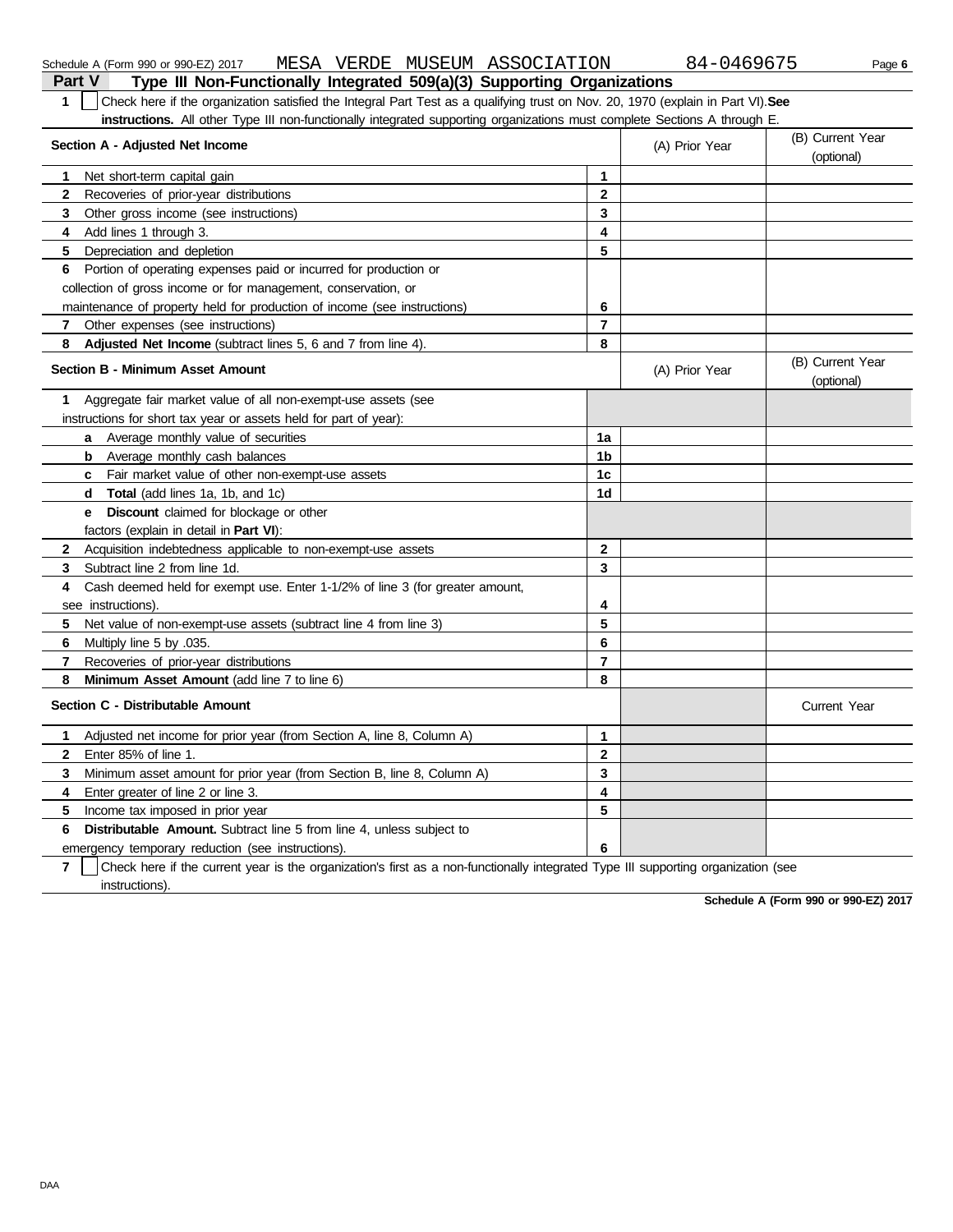|              | MESA VERDE MUSEUM ASSOCIATION<br>Schedule A (Form 990 or 990-EZ) 2017                                |                                    | 84-0469675                                    | Page 7                                           |  |  |  |  |
|--------------|------------------------------------------------------------------------------------------------------|------------------------------------|-----------------------------------------------|--------------------------------------------------|--|--|--|--|
|              | Type III Non-Functionally Integrated 509(a)(3) Supporting Organizations (continued)<br><b>Part V</b> |                                    |                                               |                                                  |  |  |  |  |
|              | <b>Section D - Distributions</b>                                                                     |                                    |                                               | <b>Current Year</b>                              |  |  |  |  |
| 1            | Amounts paid to supported organizations to accomplish exempt purposes                                |                                    |                                               |                                                  |  |  |  |  |
| 2            | Amounts paid to perform activity that directly furthers exempt purposes of supported                 |                                    |                                               |                                                  |  |  |  |  |
|              | organizations, in excess of income from activity                                                     |                                    |                                               |                                                  |  |  |  |  |
| 3            | Administrative expenses paid to accomplish exempt purposes of supported organizations                |                                    |                                               |                                                  |  |  |  |  |
| 4            | Amounts paid to acquire exempt-use assets                                                            |                                    |                                               |                                                  |  |  |  |  |
| 5            | Qualified set-aside amounts (prior IRS approval required)                                            |                                    |                                               |                                                  |  |  |  |  |
| 6            | Other distributions (describe in Part VI). See instructions.                                         |                                    |                                               |                                                  |  |  |  |  |
| 7            | Total annual distributions. Add lines 1 through 6.                                                   |                                    |                                               |                                                  |  |  |  |  |
| 8            | Distributions to attentive supported organizations to which the organization is responsive           |                                    |                                               |                                                  |  |  |  |  |
|              | (provide details in Part VI). See instructions.                                                      |                                    |                                               |                                                  |  |  |  |  |
| 9            | Distributable amount for 2017 from Section C, line 6                                                 |                                    |                                               |                                                  |  |  |  |  |
| 10           | Line 8 amount divided by line 9 amount                                                               |                                    |                                               |                                                  |  |  |  |  |
|              | Section E - Distribution Allocations (see instructions)                                              | (i)<br><b>Excess Distributions</b> | (ii)<br><b>Underdistributions</b><br>Pre-2017 | (iii)<br><b>Distributable</b><br>Amount for 2017 |  |  |  |  |
| 1            | Distributable amount for 2017 from Section C, line 6                                                 |                                    |                                               |                                                  |  |  |  |  |
| $\mathbf{2}$ | Underdistributions, if any, for years prior to 2017                                                  |                                    |                                               |                                                  |  |  |  |  |
|              | (reasonable cause required-explain in Part VI). See                                                  |                                    |                                               |                                                  |  |  |  |  |
|              | instructions.                                                                                        |                                    |                                               |                                                  |  |  |  |  |
| 3            | Excess distributions carryover, if any, to 2017:                                                     |                                    |                                               |                                                  |  |  |  |  |
| a            |                                                                                                      |                                    |                                               |                                                  |  |  |  |  |
|              | <b>b</b> From 2013                                                                                   |                                    |                                               |                                                  |  |  |  |  |
|              |                                                                                                      |                                    |                                               |                                                  |  |  |  |  |
|              |                                                                                                      |                                    |                                               |                                                  |  |  |  |  |
|              |                                                                                                      |                                    |                                               |                                                  |  |  |  |  |
|              | f Total of lines 3a through e                                                                        |                                    |                                               |                                                  |  |  |  |  |
|              | g Applied to underdistributions of prior years                                                       |                                    |                                               |                                                  |  |  |  |  |
|              | h Applied to 2017 distributable amount                                                               |                                    |                                               |                                                  |  |  |  |  |
|              | i Carryover from 2012 not applied (see instructions)                                                 |                                    |                                               |                                                  |  |  |  |  |
| 4            | Remainder. Subtract lines 3g, 3h, and 3i from 3f.<br>Distributions for 2017 from                     |                                    |                                               |                                                  |  |  |  |  |
|              |                                                                                                      |                                    |                                               |                                                  |  |  |  |  |
|              | Section D, line 7:<br>\$<br>a Applied to underdistributions of prior years                           |                                    |                                               |                                                  |  |  |  |  |
|              | <b>b</b> Applied to 2017 distributable amount                                                        |                                    |                                               |                                                  |  |  |  |  |
|              | <b>c</b> Remainder. Subtract lines 4a and 4b from 4.                                                 |                                    |                                               |                                                  |  |  |  |  |
| 5            | Remaining underdistributions for years prior to 2017, if                                             |                                    |                                               |                                                  |  |  |  |  |
|              | any. Subtract lines 3g and 4a from line 2. For result                                                |                                    |                                               |                                                  |  |  |  |  |
|              | greater than zero, explain in Part VI. See instructions.                                             |                                    |                                               |                                                  |  |  |  |  |
| 6            | Remaining underdistributions for 2017. Subtract lines 3h                                             |                                    |                                               |                                                  |  |  |  |  |
|              | and 4b from line 1. For result greater than zero, explain in                                         |                                    |                                               |                                                  |  |  |  |  |
|              | Part VI. See instructions.                                                                           |                                    |                                               |                                                  |  |  |  |  |
| 7            | Excess distributions carryover to 2018. Add lines 3j                                                 |                                    |                                               |                                                  |  |  |  |  |
|              | and 4c.                                                                                              |                                    |                                               |                                                  |  |  |  |  |
| 8            | Breakdown of line 7:                                                                                 |                                    |                                               |                                                  |  |  |  |  |
|              | a Excess from 2013                                                                                   |                                    |                                               |                                                  |  |  |  |  |
|              |                                                                                                      |                                    |                                               |                                                  |  |  |  |  |
|              |                                                                                                      |                                    |                                               |                                                  |  |  |  |  |
|              |                                                                                                      |                                    |                                               |                                                  |  |  |  |  |
|              | e Excess from 2017                                                                                   |                                    |                                               |                                                  |  |  |  |  |

**Schedule A (Form 990 or 990-EZ) 2017**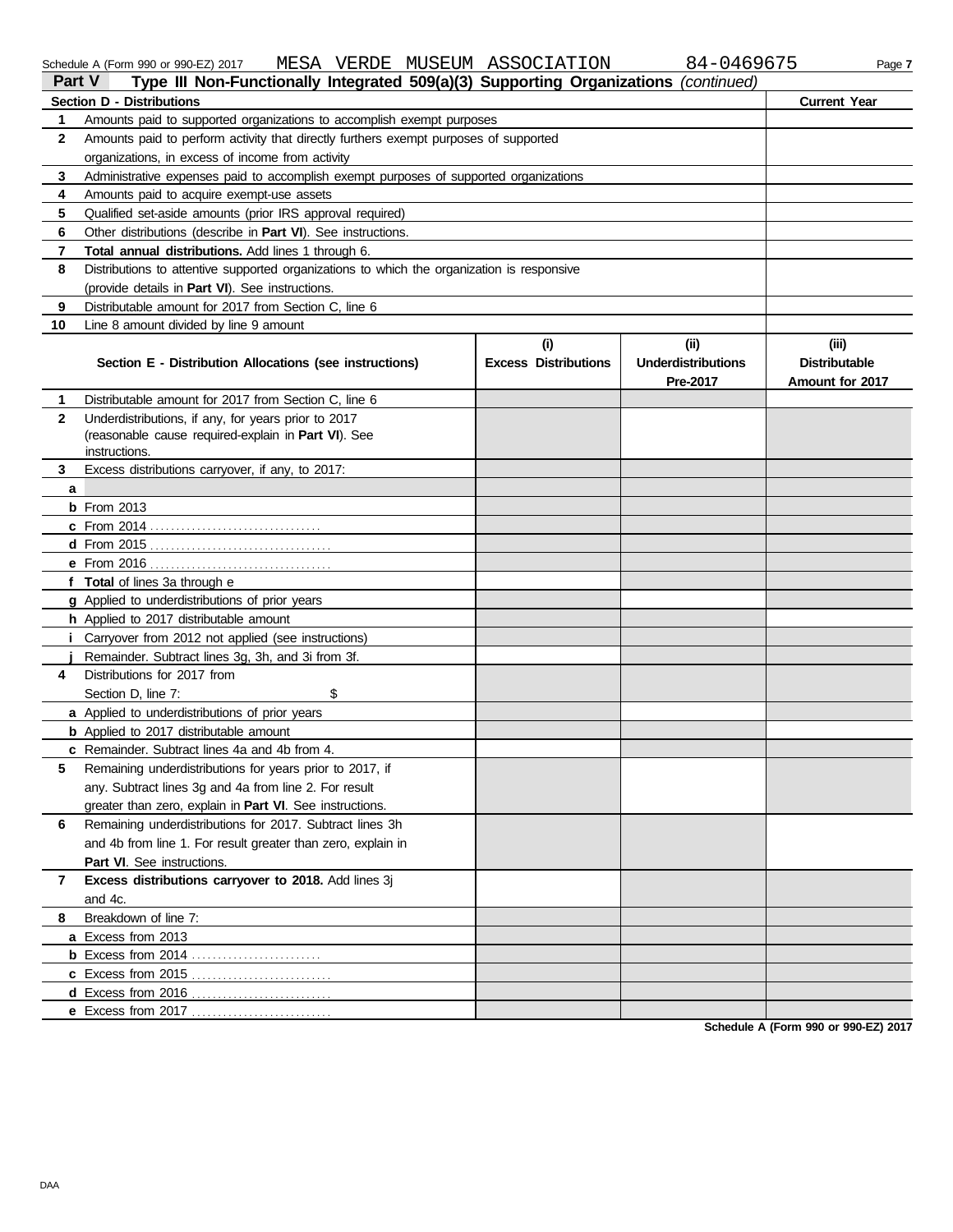| Part VI | Schedule A (Form 990 or 990-EZ) 2017 | MESA VERDE MUSEUM ASSOCIATION |  | 84-0469675<br>Supplemental Information. Provide the explanations required by Part II, line 10; Part II, line 17a or 17b; Part<br>III, line 12; Part IV, Section A, lines 1, 2, 3b, 3c, 4b, 4c, 5a, 6, 9a, 9b, 9c, 11a, 11b, and 11c; Part IV, Section<br>B, lines 1 and 2; Part IV, Section C, line 1; Part IV, Section D, lines 2 and 3; Part IV, Section E, lines 1c, 2a, 2b,<br>3a and 3b; Part V, line 1; Part V, Section B, line 1e; Part V, Section D, lines 5, 6, and 8; and Part V, Section E, | Page 8 |
|---------|--------------------------------------|-------------------------------|--|--------------------------------------------------------------------------------------------------------------------------------------------------------------------------------------------------------------------------------------------------------------------------------------------------------------------------------------------------------------------------------------------------------------------------------------------------------------------------------------------------------|--------|
|         |                                      |                               |  | lines 2, 5, and 6. Also complete this part for any additional information. (See instructions.)                                                                                                                                                                                                                                                                                                                                                                                                         |        |
|         |                                      |                               |  |                                                                                                                                                                                                                                                                                                                                                                                                                                                                                                        |        |
|         |                                      |                               |  |                                                                                                                                                                                                                                                                                                                                                                                                                                                                                                        |        |
|         |                                      |                               |  |                                                                                                                                                                                                                                                                                                                                                                                                                                                                                                        |        |
|         |                                      |                               |  |                                                                                                                                                                                                                                                                                                                                                                                                                                                                                                        |        |
|         |                                      |                               |  |                                                                                                                                                                                                                                                                                                                                                                                                                                                                                                        |        |
|         |                                      |                               |  |                                                                                                                                                                                                                                                                                                                                                                                                                                                                                                        |        |
|         |                                      |                               |  |                                                                                                                                                                                                                                                                                                                                                                                                                                                                                                        |        |
|         |                                      |                               |  |                                                                                                                                                                                                                                                                                                                                                                                                                                                                                                        |        |
|         |                                      |                               |  |                                                                                                                                                                                                                                                                                                                                                                                                                                                                                                        |        |
|         |                                      |                               |  |                                                                                                                                                                                                                                                                                                                                                                                                                                                                                                        |        |
|         |                                      |                               |  |                                                                                                                                                                                                                                                                                                                                                                                                                                                                                                        |        |
|         |                                      |                               |  |                                                                                                                                                                                                                                                                                                                                                                                                                                                                                                        |        |
|         |                                      |                               |  |                                                                                                                                                                                                                                                                                                                                                                                                                                                                                                        |        |
|         |                                      |                               |  |                                                                                                                                                                                                                                                                                                                                                                                                                                                                                                        |        |
|         |                                      |                               |  |                                                                                                                                                                                                                                                                                                                                                                                                                                                                                                        |        |
|         |                                      |                               |  |                                                                                                                                                                                                                                                                                                                                                                                                                                                                                                        |        |
|         |                                      |                               |  |                                                                                                                                                                                                                                                                                                                                                                                                                                                                                                        |        |
|         |                                      |                               |  |                                                                                                                                                                                                                                                                                                                                                                                                                                                                                                        |        |
|         |                                      |                               |  |                                                                                                                                                                                                                                                                                                                                                                                                                                                                                                        |        |
|         |                                      |                               |  |                                                                                                                                                                                                                                                                                                                                                                                                                                                                                                        |        |
|         |                                      |                               |  |                                                                                                                                                                                                                                                                                                                                                                                                                                                                                                        |        |
|         |                                      |                               |  |                                                                                                                                                                                                                                                                                                                                                                                                                                                                                                        |        |
|         |                                      |                               |  |                                                                                                                                                                                                                                                                                                                                                                                                                                                                                                        |        |
|         |                                      |                               |  |                                                                                                                                                                                                                                                                                                                                                                                                                                                                                                        |        |
|         |                                      |                               |  |                                                                                                                                                                                                                                                                                                                                                                                                                                                                                                        |        |
|         |                                      |                               |  |                                                                                                                                                                                                                                                                                                                                                                                                                                                                                                        |        |
|         |                                      |                               |  |                                                                                                                                                                                                                                                                                                                                                                                                                                                                                                        |        |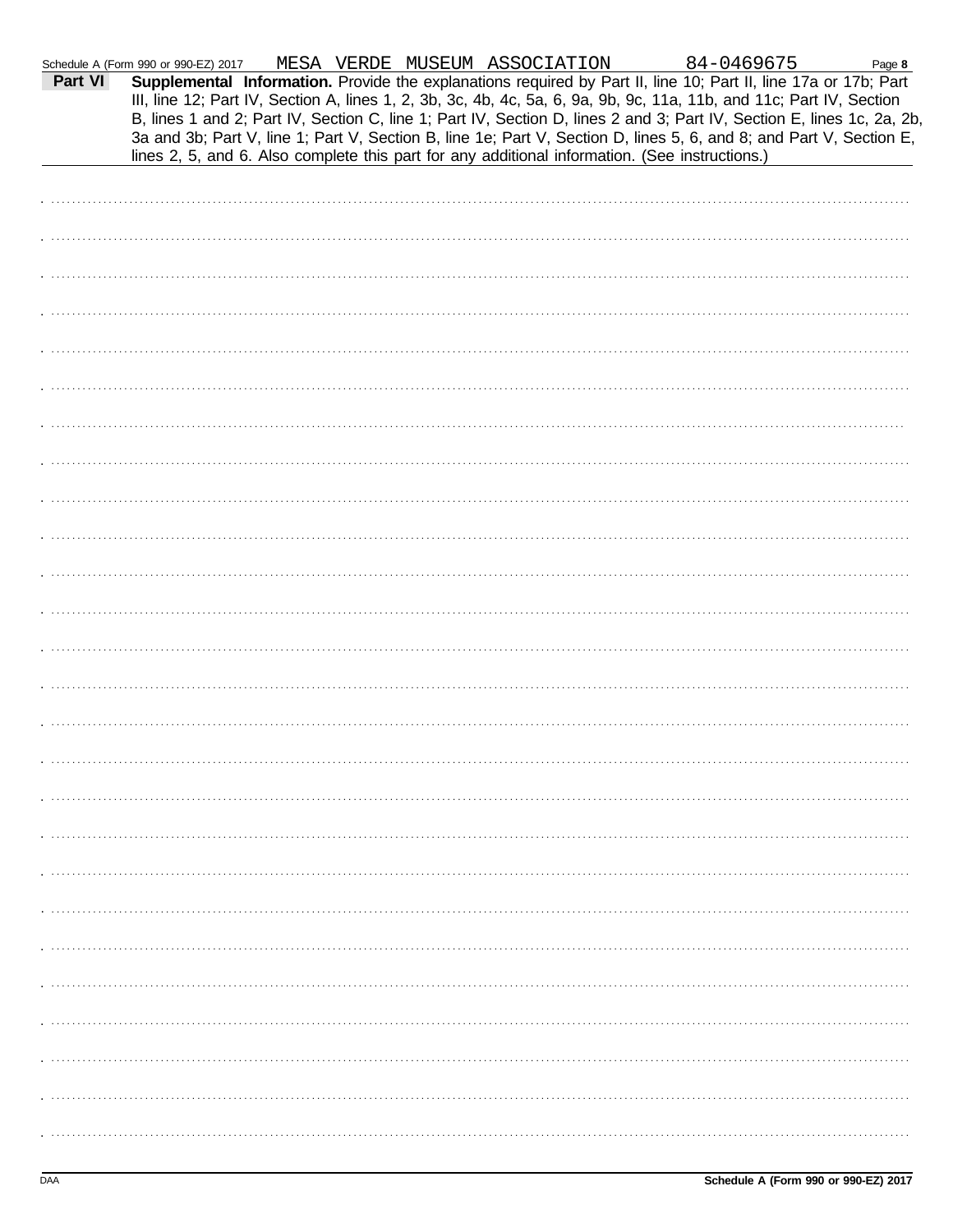### **Schedule of Contributors Schedule B**

OMB No. 1545-0047

**2017**

**or 990-PF)** u **Attach to Form 990, Form 990-EZ, or Form 990-PF.** u **Go to** *www.irs.gov/Form990* **for the latest information.**

**Employer identification number**

| --------- | --<br>$\sim$ $\sim$ | $- - -$ | ---<br>----- |  |
|-----------|---------------------|---------|--------------|--|
|           |                     |         |              |  |
|           |                     |         |              |  |
|           |                     |         |              |  |

**Name of the organization**

#### MESA VERDE MUSEUM ASSOCIATION 84-0469675

| Organization type (check one): |  |  |
|--------------------------------|--|--|
|                                |  |  |

| Filers of:         | Section:                                                                    |
|--------------------|-----------------------------------------------------------------------------|
| Form 990 or 990-EZ | $ X $ 501(c)( 3) (enter number) organization                                |
|                    | $4947(a)(1)$ nonexempt charitable trust not treated as a private foundation |
|                    | 527 political organization                                                  |
| Form 990-PF        | $501(c)(3)$ exempt private foundation                                       |
|                    | $4947(a)(1)$ nonexempt charitable trust treated as a private foundation     |
|                    | $501(c)(3)$ taxable private foundation                                      |

Check if your organization is covered by the **General Rule** or a **Special Rule. Note:** Only a section 501(c)(7), (8), or (10) organization can check boxes for both the General Rule and a Special Rule. See instructions.

#### **General Rule**

 $\overline{X}$  For an organization filing Form 990, 990-EZ, or 990-PF that received, during the year, contributions totaling \$5,000 or more (in money or property) from any one contributor. Complete Parts I and II. See instructions for determining a contributor's total contributions.

#### **Special Rules**

| For an organization described in section 501(c)(3) filing Form 990 or 990-EZ that met the 33 <sup>1</sup> /3% support test of the |
|-----------------------------------------------------------------------------------------------------------------------------------|
| regulations under sections 509(a)(1) and 170(b)(1)(A)(vi), that checked Schedule A (Form 990 or 990-EZ), Part II, line            |
| 13, 16a, or 16b, and that received from any one contributor, during the year, total contributions of the greater of (1)           |
| \$5,000; or (2) 2% of the amount on (i) Form 990, Part VIII, line 1h; or (ii) Form 990-EZ, line 1. Complete Parts I and II.       |

literary, or educational purposes, or for the prevention of cruelty to children or animals. Complete Parts I, II, and III. For an organization described in section  $501(c)(7)$ ,  $(8)$ , or  $(10)$  filing Form 990 or 990-EZ that received from any one contributor, during the year, total contributions of more than \$1,000 *exclusively* for religious, charitable, scientific,

For an organization described in section 501(c)(7), (8), or (10) filing Form 990 or 990-EZ that received from any one contributor, during the year, contributions *exclusively* for religious, charitable, etc., purposes, but no such contributions totaled more than \$1,000. If this box is checked, enter here the total contributions that were received during the year for an *exclusively* religious, charitable, etc., purpose. Don't complete any of the parts unless the **General Rule** applies to this organization because it received *nonexclusively* religious, charitable, etc., contributions totaling \$5,000 or more during the year . . . . . . . . . . . . . . . . . . . . . . . . . . . . . . . . . . . . . . . . . . . . . . . . . . . . . . . . . . . . . . . . . . . . . . . . . . . . . . . .  $\blacktriangleright$  \$

990-EZ, or 990-PF), but it **must** answer "No" on Part IV, line 2, of its Form 990; or check the box on line H of its Form 990-EZ or on its Form 990-PF, Part I, line 2, to certify that it doesn't meet the filing requirements of Schedule B (Form 990, 990-EZ, or 990-PF). **Caution:** An organization that isn't covered by the General Rule and/or the Special Rules doesn't file Schedule B (Form 990,

**For Paperwork Reduction Act Notice, see the instructions for Form 990, 990-EZ, or 990-PF.**

**Schedule B (Form 990, 990-EZ, or 990-PF) (2017)**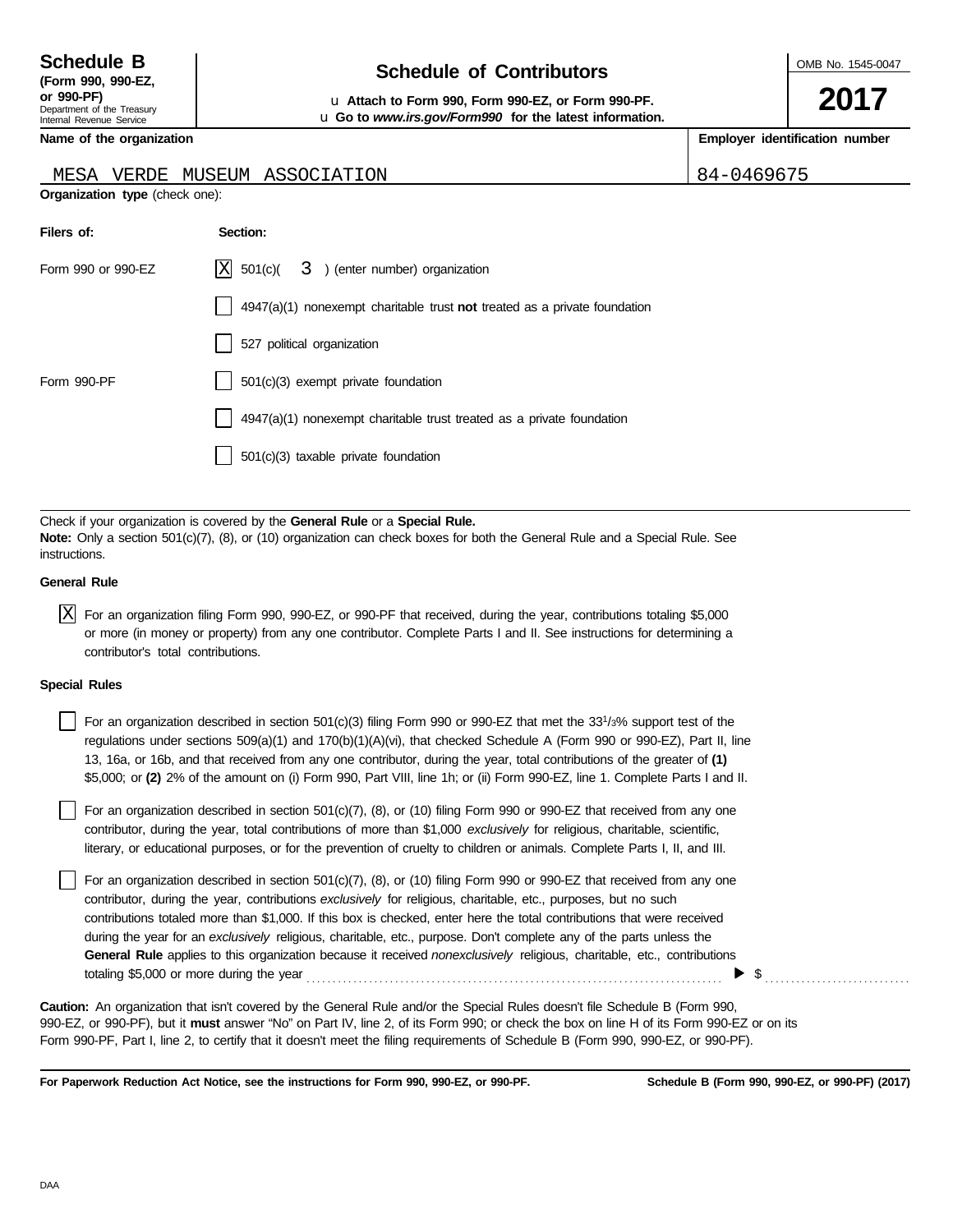|            | Schedule B (Form 990, 990-EZ, or 990-PF) (2017)                                                |                                   | PAGE 1 OF<br>$\mathbf{1}$<br>Page 2                                                        |
|------------|------------------------------------------------------------------------------------------------|-----------------------------------|--------------------------------------------------------------------------------------------|
|            | Name of organization<br>MESA VERDE MUSEUM ASSOCIATION                                          |                                   | Employer identification number<br>84-0469675                                               |
| Part I     | Contributors (see instructions). Use duplicate copies of Part I if additional space is needed. |                                   |                                                                                            |
| (a)<br>No. | (b)<br>Name, address, and ZIP + 4                                                              | (c)<br><b>Total contributions</b> | (d)<br>Type of contribution                                                                |
| 1          | CONCEPT 360<br>4080 W. FARM ROAD<br>WEST JORDAN<br>UT 84088                                    | .5,000<br>\$                      | Χ<br>Person<br>Payroll<br>Noncash<br>(Complete Part II for<br>noncash contributions.)      |
| (a)        | (b)                                                                                            | (c)                               | (d)                                                                                        |
| No.        | Name, address, and ZIP + 4                                                                     | <b>Total contributions</b>        | Type of contribution                                                                       |
|            |                                                                                                | \$                                | Person<br>Payroll<br>Noncash<br>(Complete Part II for<br>noncash contributions.)           |
| (a)        | (b)                                                                                            | (c)                               | (d)                                                                                        |
| No.        | Name, address, and ZIP + 4                                                                     | <b>Total contributions</b>        | Type of contribution                                                                       |
|            |                                                                                                | \$                                | Person<br>Payroll<br>Noncash<br>(Complete Part II for<br>noncash contributions.)           |
| (a)        | (b)                                                                                            | (c)                               | (d)                                                                                        |
| No.        | Name, address, and ZIP + 4                                                                     | <b>Total contributions</b>        | Type of contribution                                                                       |
|            |                                                                                                | \$                                | Person<br>Payroll<br>Noncash<br>$\Box$<br>(Complete Part II for<br>noncash contributions.) |
| (a)        | (b)                                                                                            | (c)                               | (d)                                                                                        |
| No.        | Name, address, and ZIP + 4                                                                     | <b>Total contributions</b>        | Type of contribution                                                                       |
|            |                                                                                                | \$                                | Person<br>Payroll<br><b>Noncash</b><br>(Complete Part II for<br>noncash contributions.)    |
| (a)        | (b)                                                                                            | (c)                               | (d)                                                                                        |
| No.        | Name, address, and ZIP + 4                                                                     | <b>Total contributions</b>        | Type of contribution                                                                       |
|            |                                                                                                | \$                                | Person<br>Payroll<br><b>Noncash</b><br>(Complete Part II for<br>noncash contributions.)    |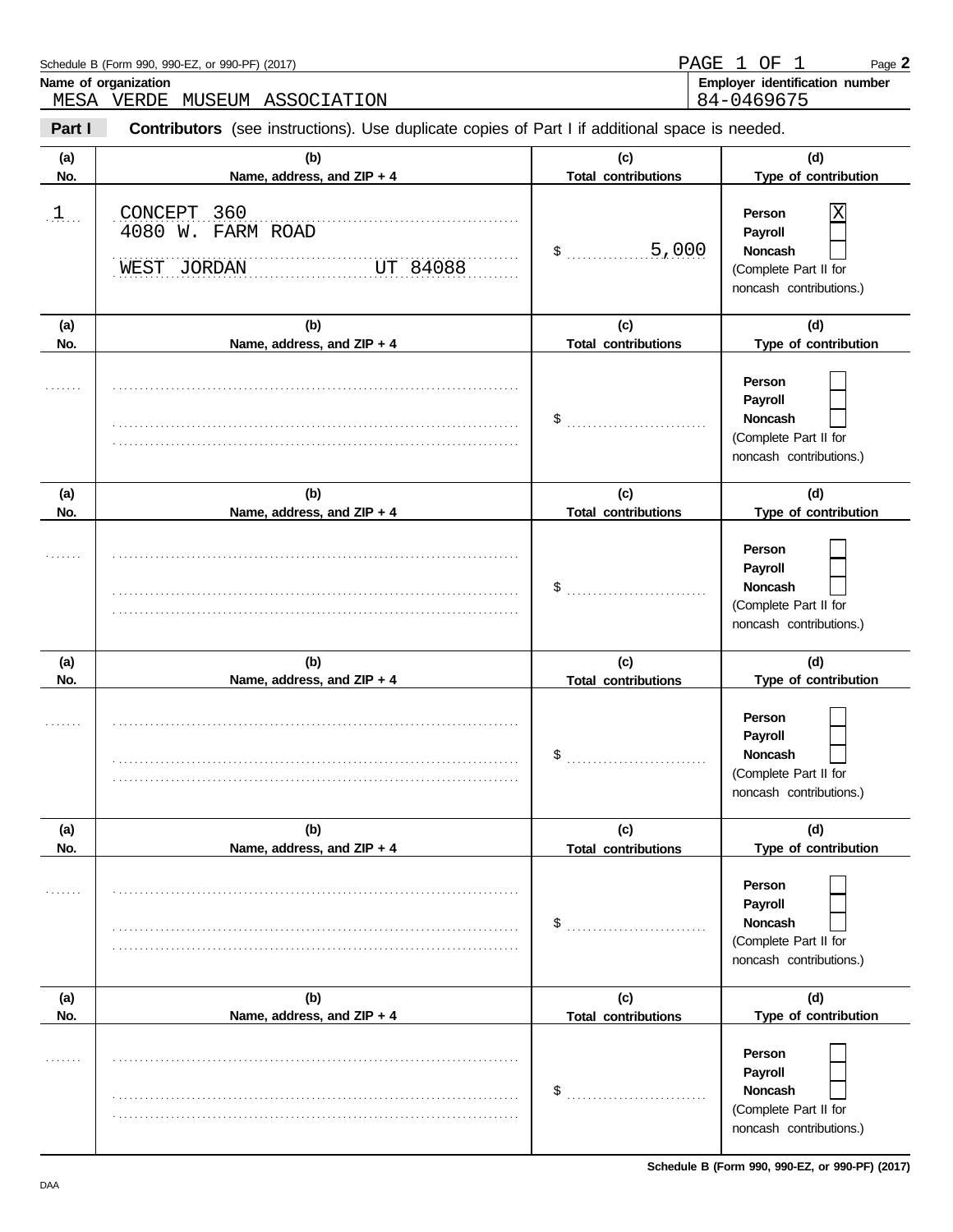Department of the Treasury Internal Revenue Service

### **SCHEDULE D Supplemental Financial Statements**

**Part IV, line 6, 7, 8, 9, 10, 11a, 11b, 11c, 11d, 11e, 11f, 12a, or 12b.** u **Complete if the organization answered "Yes" on Form 990,**

u **Attach to Form 990.**  u **Go to** *www.irs.gov/Form990* **for instructions and the latest information.**

**Employer identification number**

**Name of the organization**

|              | MESA<br>VERDE MUSEUM ASSOCIATION                                                                                                          |                                                                                                                       | 84-0469675                      |
|--------------|-------------------------------------------------------------------------------------------------------------------------------------------|-----------------------------------------------------------------------------------------------------------------------|---------------------------------|
|              | Organizations Maintaining Donor Advised Funds or Other Similar Funds or Accounts.<br>Part I                                               |                                                                                                                       |                                 |
|              | Complete if the organization answered "Yes" on Form 990, Part IV, line 6.                                                                 |                                                                                                                       |                                 |
|              |                                                                                                                                           | (a) Donor advised funds                                                                                               | (b) Funds and other accounts    |
| 1            | Total number at end of year                                                                                                               |                                                                                                                       |                                 |
| 2            | Aggregate value of contributions to (during year)                                                                                         |                                                                                                                       |                                 |
| 3            |                                                                                                                                           | <u> 1990 - Johann Harry Harry Harry Harry Harry Harry Harry Harry Harry Harry Harry Harry Harry Harry Harry Harry</u> |                                 |
| 4            |                                                                                                                                           | the control of the control of the control of the control of the control of                                            |                                 |
| 5            | Did the organization inform all donors and donor advisors in writing that the assets held in donor advised                                |                                                                                                                       |                                 |
|              |                                                                                                                                           |                                                                                                                       | Yes<br>No                       |
| 6            | Did the organization inform all grantees, donors, and donor advisors in writing that grant funds can be used                              |                                                                                                                       |                                 |
|              | only for charitable purposes and not for the benefit of the donor or donor advisor, or for any other purpose                              |                                                                                                                       |                                 |
|              |                                                                                                                                           |                                                                                                                       | <b>Yes</b><br>No                |
|              | Part II<br><b>Conservation Easements.</b>                                                                                                 |                                                                                                                       |                                 |
|              | Complete if the organization answered "Yes" on Form 990, Part IV, line 7.                                                                 |                                                                                                                       |                                 |
| 1            | Purpose(s) of conservation easements held by the organization (check all that apply).                                                     |                                                                                                                       |                                 |
|              | Preservation of land for public use (e.g., recreation or education)                                                                       | Preservation of a historically important land area                                                                    |                                 |
|              | Protection of natural habitat                                                                                                             | Preservation of a certified historic structure                                                                        |                                 |
|              | Preservation of open space                                                                                                                |                                                                                                                       |                                 |
| $\mathbf{2}$ | Complete lines 2a through 2d if the organization held a qualified conservation contribution in the form of a conservation                 |                                                                                                                       |                                 |
|              | easement on the last day of the tax year.                                                                                                 |                                                                                                                       | Held at the End of the Tax Year |
|              | a Total number of conservation easements                                                                                                  |                                                                                                                       | 2a                              |
| b            |                                                                                                                                           |                                                                                                                       | 2b                              |
| с            |                                                                                                                                           |                                                                                                                       | 2c                              |
|              | d Number of conservation easements included in (c) acquired after 7/25/06, and not on a                                                   |                                                                                                                       |                                 |
|              | historic structure listed in the National Register                                                                                        |                                                                                                                       | 2d                              |
| 3            | Number of conservation easements modified, transferred, released, extinguished, or terminated by the organization during the              |                                                                                                                       |                                 |
|              | $\mathsf{tax}$ year $\mathbf{u}$                                                                                                          |                                                                                                                       |                                 |
| 4            | Number of states where property subject to conservation easement is located $\mathbf u$                                                   |                                                                                                                       |                                 |
| 5            | Does the organization have a written policy regarding the periodic monitoring, inspection, handling of                                    |                                                                                                                       |                                 |
|              | violations, and enforcement of the conservation easements it holds?                                                                       |                                                                                                                       | Yes<br>No                       |
| 6            | Staff and volunteer hours devoted to monitoring, inspecting, handling of violations, and enforcing conservation easements during the year |                                                                                                                       |                                 |
|              | $\mathbf{u}$                                                                                                                              |                                                                                                                       |                                 |
| 7            | Amount of expenses incurred in monitoring, inspecting, handling of violations, and enforcing conservation easements during the year       |                                                                                                                       |                                 |
|              | u \$                                                                                                                                      |                                                                                                                       |                                 |
| 8            | Does each conservation easement reported on line 2(d) above satisfy the requirements of section 170(h)(4)(B)(i)                           |                                                                                                                       |                                 |
|              |                                                                                                                                           |                                                                                                                       |                                 |
| 9            | In Part XIII, describe how the organization reports conservation easements in its revenue and expense statement, and                      |                                                                                                                       |                                 |
|              | balance sheet, and include, if applicable, the text of the footnote to the organization's financial statements that describes the         |                                                                                                                       |                                 |
|              | organization's accounting for conservation easements.                                                                                     |                                                                                                                       |                                 |
|              | Organizations Maintaining Collections of Art, Historical Treasures, or Other Similar Assets.<br>Part III                                  |                                                                                                                       |                                 |
|              | Complete if the organization answered "Yes" on Form 990, Part IV, line 8.                                                                 |                                                                                                                       |                                 |
|              | 1a If the organization elected, as permitted under SFAS 116 (ASC 958), not to report in its revenue statement and balance sheet           |                                                                                                                       |                                 |
|              | works of art, historical treasures, or other similar assets held for public exhibition, education, or research in furtherance of          |                                                                                                                       |                                 |
|              | public service, provide, in Part XIII, the text of the footnote to its financial statements that describes these items.                   |                                                                                                                       |                                 |
|              | <b>b</b> If the organization elected, as permitted under SFAS 116 (ASC 958), to report in its revenue statement and balance sheet         |                                                                                                                       |                                 |
|              | works of art, historical treasures, or other similar assets held for public exhibition, education, or research in furtherance of          |                                                                                                                       |                                 |
|              | public service, provide the following amounts relating to these items:                                                                    |                                                                                                                       |                                 |
|              |                                                                                                                                           |                                                                                                                       | <b>u</b> \$                     |
|              |                                                                                                                                           |                                                                                                                       | $\mathbf{u}$ \$                 |
| $\mathbf{2}$ | If the organization received or held works of art, historical treasures, or other similar assets for financial gain, provide the          |                                                                                                                       |                                 |
|              | following amounts required to be reported under SFAS 116 (ASC 958) relating to these items:                                               |                                                                                                                       |                                 |
|              |                                                                                                                                           |                                                                                                                       |                                 |
|              |                                                                                                                                           |                                                                                                                       |                                 |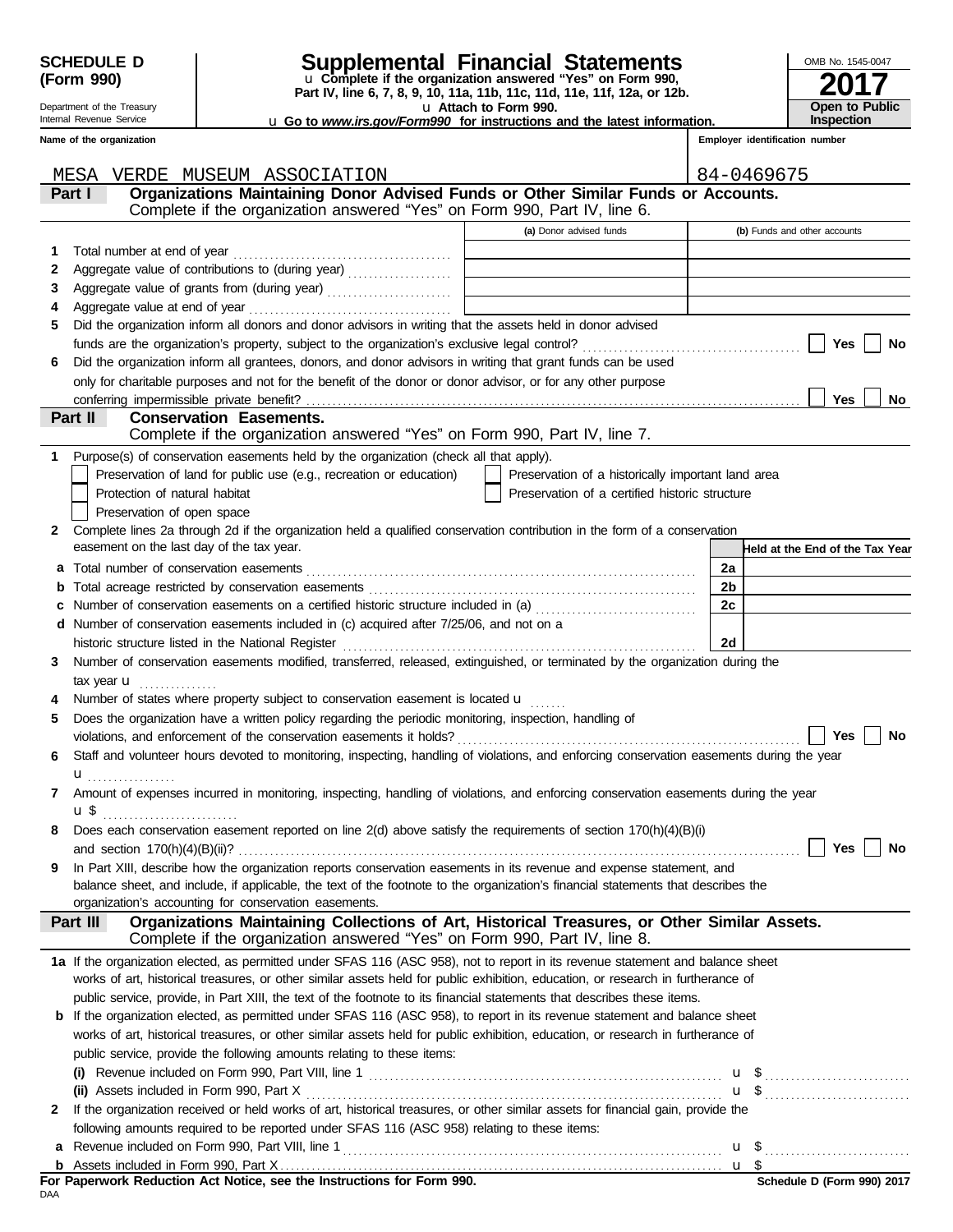|    | Schedule D (Form 990) 2017 MESA VERDE MUSEUM ASSOCIATION                                                                                                                                                                       |                         |                           |                    | 84-0469675           |   |                     | Page 2       |  |  |
|----|--------------------------------------------------------------------------------------------------------------------------------------------------------------------------------------------------------------------------------|-------------------------|---------------------------|--------------------|----------------------|---|---------------------|--------------|--|--|
|    | Organizations Maintaining Collections of Art, Historical Treasures, or Other Similar Assets (continued)<br>Part III                                                                                                            |                         |                           |                    |                      |   |                     |              |  |  |
| 3. | Using the organization's acquisition, accession, and other records, check any of the following that are a significant use of its<br>collection items (check all that apply):                                                   |                         |                           |                    |                      |   |                     |              |  |  |
| a  | Public exhibition                                                                                                                                                                                                              | d                       | Loan or exchange programs |                    |                      |   |                     |              |  |  |
| b  | Scholarly research                                                                                                                                                                                                             | е                       |                           |                    |                      |   |                     |              |  |  |
| c  | Preservation for future generations                                                                                                                                                                                            |                         |                           |                    |                      |   |                     |              |  |  |
| 4  | Provide a description of the organization's collections and explain how they further the organization's exempt purpose in Part<br>XIII.                                                                                        |                         |                           |                    |                      |   |                     |              |  |  |
| 5  | During the year, did the organization solicit or receive donations of art, historical treasures, or other similar                                                                                                              |                         |                           |                    |                      |   |                     |              |  |  |
|    | Yes $ $<br>No                                                                                                                                                                                                                  |                         |                           |                    |                      |   |                     |              |  |  |
|    | <b>Part IV</b><br><b>Escrow and Custodial Arrangements.</b>                                                                                                                                                                    |                         |                           |                    |                      |   |                     |              |  |  |
|    | Complete if the organization answered "Yes" on Form 990, Part IV, line 9, or reported an amount on Form                                                                                                                        |                         |                           |                    |                      |   |                     |              |  |  |
|    | 990, Part X, line 21.<br>1a Is the organization an agent, trustee, custodian or other intermediary for contributions or other assets not                                                                                       |                         |                           |                    |                      |   |                     |              |  |  |
|    |                                                                                                                                                                                                                                |                         |                           |                    |                      |   | Yes                 | No           |  |  |
|    | <b>b</b> If "Yes," explain the arrangement in Part XIII and complete the following table:                                                                                                                                      |                         |                           |                    |                      |   |                     |              |  |  |
|    |                                                                                                                                                                                                                                |                         |                           |                    |                      |   | Amount              |              |  |  |
|    |                                                                                                                                                                                                                                |                         |                           |                    | 1c                   |   |                     |              |  |  |
|    | c Beginning balance encourance and a series of the series of the series of the series of the series of the series of the series of the series of the series of the series of the series of the series of the series of the ser |                         |                           |                    | 1d                   |   |                     |              |  |  |
|    |                                                                                                                                                                                                                                |                         |                           |                    | 1e                   |   |                     |              |  |  |
|    | e Distributions during the year manufactured contains and the year manufactured with the year manufactured with the vertical state of the state of the state of the state of the state of the state of the state of the state  |                         |                           |                    | 1f                   |   |                     |              |  |  |
|    | 2a Did the organization include an amount on Form 990, Part X, line 21, for escrow or custodial account liability?                                                                                                             |                         |                           |                    |                      |   | Yes                 | <b>No</b>    |  |  |
|    |                                                                                                                                                                                                                                |                         |                           |                    |                      |   |                     |              |  |  |
|    | <b>Endowment Funds.</b><br><b>Part V</b>                                                                                                                                                                                       |                         |                           |                    |                      |   |                     |              |  |  |
|    | Complete if the organization answered "Yes" on Form 990, Part IV, line 10.                                                                                                                                                     |                         |                           |                    |                      |   |                     |              |  |  |
|    |                                                                                                                                                                                                                                | (a) Current year        | (b) Prior year            | (c) Two years back | (d) Three years back |   | (e) Four years back |              |  |  |
|    | 1a Beginning of year balance                                                                                                                                                                                                   |                         |                           |                    |                      |   |                     |              |  |  |
|    | <b>b</b> Contributions <b>contributions</b>                                                                                                                                                                                    |                         |                           |                    |                      |   |                     |              |  |  |
|    | c Net investment earnings, gains, and                                                                                                                                                                                          |                         |                           |                    |                      |   |                     |              |  |  |
|    |                                                                                                                                                                                                                                |                         |                           |                    |                      |   |                     |              |  |  |
|    | d Grants or scholarships                                                                                                                                                                                                       |                         |                           |                    |                      |   |                     |              |  |  |
|    | e Other expenditures for facilities and                                                                                                                                                                                        |                         |                           |                    |                      |   |                     |              |  |  |
|    |                                                                                                                                                                                                                                |                         |                           |                    |                      |   |                     |              |  |  |
|    | f Administrative expenses                                                                                                                                                                                                      |                         |                           |                    |                      |   |                     |              |  |  |
|    | <b>g</b> End of year balance $\ldots$                                                                                                                                                                                          |                         |                           |                    |                      |   |                     |              |  |  |
|    | 2 Provide the estimated percentage of the current year end balance (line 1g, column (a)) held as:                                                                                                                              |                         |                           |                    |                      |   |                     |              |  |  |
|    | a Board designated or quasi-endowment <b>u</b> %                                                                                                                                                                               |                         |                           |                    |                      |   |                     |              |  |  |
|    | <b>b</b> Permanent endowment <b>u</b> %                                                                                                                                                                                        |                         |                           |                    |                      |   |                     |              |  |  |
|    | c Temporarily restricted endowment <b>u</b> %                                                                                                                                                                                  |                         |                           |                    |                      |   |                     |              |  |  |
|    | The percentages on lines 2a, 2b, and 2c should equal 100%.                                                                                                                                                                     |                         |                           |                    |                      |   |                     |              |  |  |
|    | 3a Are there endowment funds not in the possession of the organization that are held and administered for the                                                                                                                  |                         |                           |                    |                      |   |                     |              |  |  |
|    | organization by:                                                                                                                                                                                                               |                         |                           |                    |                      |   |                     | Yes l<br>No. |  |  |
|    |                                                                                                                                                                                                                                |                         |                           |                    |                      |   | 3a(i)               |              |  |  |
|    |                                                                                                                                                                                                                                |                         |                           |                    |                      |   | 3a(ii)              |              |  |  |
|    |                                                                                                                                                                                                                                |                         |                           |                    |                      |   | 3b                  |              |  |  |
|    | Describe in Part XIII the intended uses of the organization's endowment funds.                                                                                                                                                 |                         |                           |                    |                      |   |                     |              |  |  |
|    | Land, Buildings, and Equipment.<br><b>Part VI</b>                                                                                                                                                                              |                         |                           |                    |                      |   |                     |              |  |  |
|    | Complete if the organization answered "Yes" on Form 990, Part IV, line 11a. See Form 990, Part X, line 10.                                                                                                                     |                         |                           |                    |                      |   |                     |              |  |  |
|    | Description of property                                                                                                                                                                                                        | (a) Cost or other basis | (b) Cost or other basis   |                    | (c) Accumulated      |   | (d) Book value      |              |  |  |
|    |                                                                                                                                                                                                                                | (investment)            | (other)                   |                    | depreciation         |   |                     |              |  |  |
|    |                                                                                                                                                                                                                                |                         |                           |                    |                      |   |                     |              |  |  |
|    |                                                                                                                                                                                                                                |                         |                           |                    |                      |   |                     |              |  |  |
|    | c Leasehold improvements                                                                                                                                                                                                       |                         |                           |                    |                      |   |                     |              |  |  |
|    |                                                                                                                                                                                                                                |                         |                           | 187,684            | 156,655              |   |                     | 31,029       |  |  |
|    |                                                                                                                                                                                                                                |                         |                           |                    |                      |   |                     |              |  |  |
|    |                                                                                                                                                                                                                                |                         |                           |                    |                      | u |                     | 31,029       |  |  |

**Schedule D (Form 990) 2017**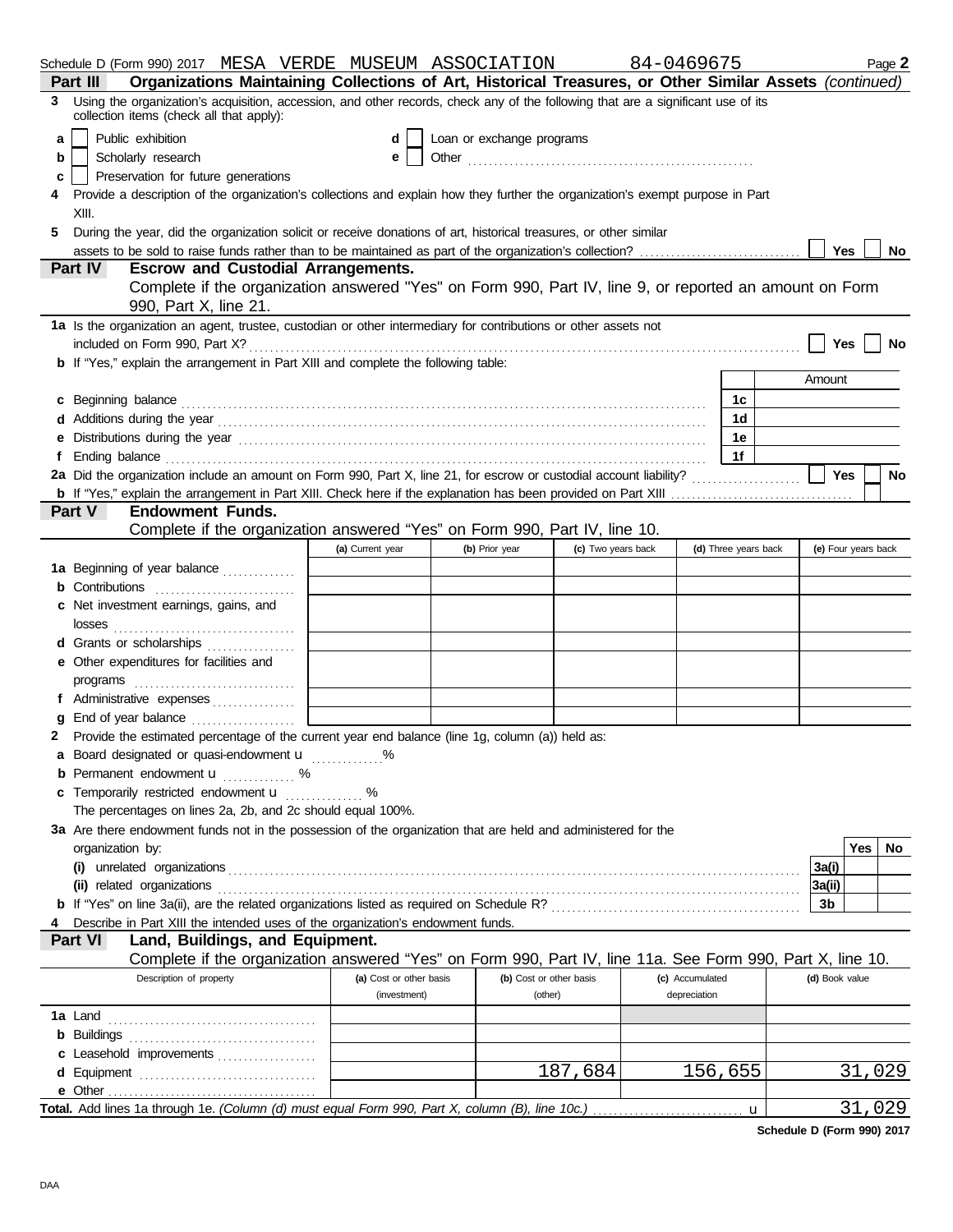|            | Complete if the organization answered "Yes" on Form 990, Part IV, line 11b. See Form 990, Part X, line 12.           |                |                                  |
|------------|----------------------------------------------------------------------------------------------------------------------|----------------|----------------------------------|
|            | (a) Description of security or category                                                                              | (b) Book value | (c) Method of valuation:         |
|            | (including name of security)                                                                                         |                | Cost or end-of-year market value |
|            |                                                                                                                      |                |                                  |
|            |                                                                                                                      |                |                                  |
|            | $(3)$ Other                                                                                                          |                |                                  |
|            | (A)                                                                                                                  |                |                                  |
| (B)        |                                                                                                                      |                |                                  |
|            |                                                                                                                      |                |                                  |
|            |                                                                                                                      |                |                                  |
| (E)        |                                                                                                                      |                |                                  |
| (F)        |                                                                                                                      |                |                                  |
| (G)        |                                                                                                                      |                |                                  |
| (H)        |                                                                                                                      |                |                                  |
|            | Total. (Column (b) must equal Form 990, Part X, col. (B) line 12.) $\mathbf u$                                       |                |                                  |
| Part VIII  | Investments-Program Related.                                                                                         |                |                                  |
|            | Complete if the organization answered "Yes" on Form 990, Part IV, line 11c. See Form 990, Part X, line 13.           |                |                                  |
|            | (a) Description of investment                                                                                        | (b) Book value | (c) Method of valuation:         |
|            |                                                                                                                      |                | Cost or end-of-year market value |
| (1)        |                                                                                                                      |                |                                  |
| (2)        |                                                                                                                      |                |                                  |
| (3)        |                                                                                                                      |                |                                  |
| (4)        |                                                                                                                      |                |                                  |
| (5)        |                                                                                                                      |                |                                  |
| (6)        |                                                                                                                      |                |                                  |
| (7)        |                                                                                                                      |                |                                  |
| (8)        |                                                                                                                      |                |                                  |
| (9)        |                                                                                                                      |                |                                  |
|            | Total. (Column (b) must equal Form 990, Part X, col. (B) line 13.) $\mathbf u$                                       |                |                                  |
| Part IX    | Other Assets.                                                                                                        |                |                                  |
|            | Complete if the organization answered "Yes" on Form 990, Part IV, line 11d. See Form 990, Part X, line 15.           |                |                                  |
|            | (a) Description                                                                                                      |                | (b) Book value                   |
| (1)        |                                                                                                                      |                |                                  |
| (2)        |                                                                                                                      |                |                                  |
| (3)        |                                                                                                                      |                |                                  |
| (4)        |                                                                                                                      |                |                                  |
| (5)        |                                                                                                                      |                |                                  |
| <u>(6)</u> |                                                                                                                      |                |                                  |
| (7)        |                                                                                                                      |                |                                  |
| (8)        |                                                                                                                      |                |                                  |
| (9)        |                                                                                                                      |                |                                  |
|            | Total. (Column (b) must equal Form 990, Part X, col. (B) line 15.)                                                   |                | u                                |
| Part X     | Other Liabilities.                                                                                                   |                |                                  |
|            | Complete if the organization answered "Yes" on Form 990, Part IV, line 11e or 11f. See Form 990, Part X,<br>line 25. |                |                                  |
| 1.         | (a) Description of liability                                                                                         | (b) Book value |                                  |
| (1)        | Federal income taxes                                                                                                 |                |                                  |
| (2)        |                                                                                                                      |                |                                  |
| (3)        |                                                                                                                      |                |                                  |
| (4)        |                                                                                                                      |                |                                  |
| (5)        |                                                                                                                      |                |                                  |

Liability for uncertain tax positions. In Part XIII, provide the text of the footnote to the organization's financial statements that reports the **2.** organization's liability for uncertain tax positions under FIN 48 (ASC 740). Check here if the text of the footnote has been provided in Part XIII ....

(9)  $(8)$ (7) (6)

**Total.** *(Column (b) must equal Form 990, Part X, col. (B) line 25.)* u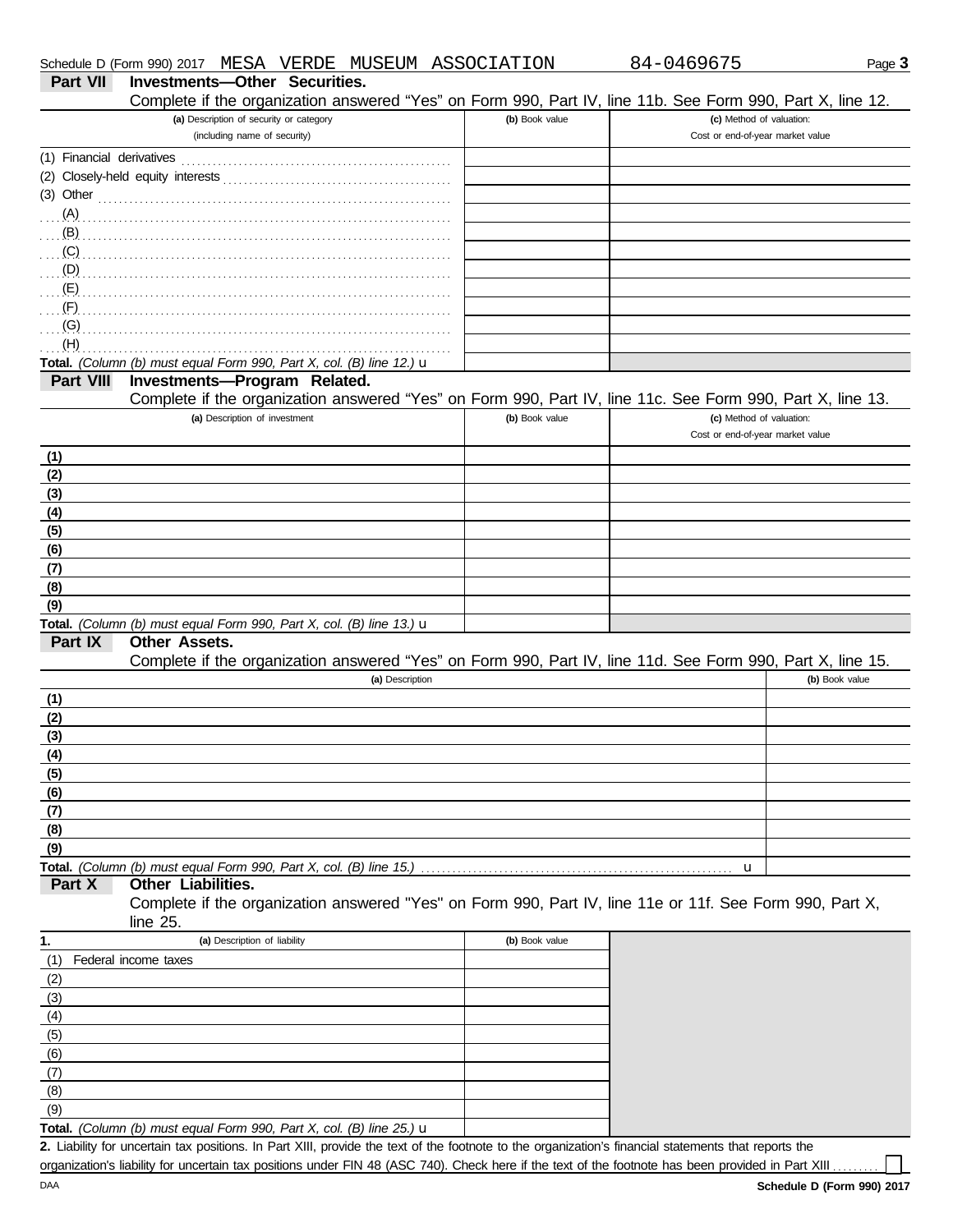|   | Schedule D (Form 990) 2017 MESA VERDE MUSEUM ASSOCIATION                                                                                                                                                                       |                      | 84-0469675 |                | Page 4    |
|---|--------------------------------------------------------------------------------------------------------------------------------------------------------------------------------------------------------------------------------|----------------------|------------|----------------|-----------|
|   | Reconciliation of Revenue per Audited Financial Statements With Revenue per Return.<br>Part XI                                                                                                                                 |                      |            |                |           |
|   | Complete if the organization answered "Yes" on Form 990, Part IV, line 12a.                                                                                                                                                    |                      |            |                |           |
| 1 |                                                                                                                                                                                                                                |                      |            | 1.             | 2,031,109 |
| 2 | Amounts included on line 1 but not on Form 990, Part VIII, line 12:                                                                                                                                                            |                      |            |                |           |
| a |                                                                                                                                                                                                                                | 2a                   |            |                |           |
| b |                                                                                                                                                                                                                                | 2 <sub>b</sub>       |            |                |           |
| c |                                                                                                                                                                                                                                | 2c                   |            |                |           |
| d |                                                                                                                                                                                                                                | 2d                   | 889,644    |                |           |
| е |                                                                                                                                                                                                                                |                      |            | 2e             | 889,644   |
| 3 |                                                                                                                                                                                                                                |                      |            | $\mathbf{3}$   | 1,141,465 |
| 4 | Amounts included on Form 990, Part VIII, line 12, but not on line 1:                                                                                                                                                           |                      |            |                |           |
|   | Investment expenses not included on Form 990, Part VIII, line 7b                                                                                                                                                               | 4a<br>4 <sub>b</sub> |            |                |           |
| b |                                                                                                                                                                                                                                |                      |            |                |           |
| 5 |                                                                                                                                                                                                                                |                      |            | 4с<br>5        | 1,141,465 |
|   | Reconciliation of Expenses per Audited Financial Statements With Expenses per Return.<br><b>Part XII</b>                                                                                                                       |                      |            |                |           |
|   | Complete if the organization answered "Yes" on Form 990, Part IV, line 12a.                                                                                                                                                    |                      |            |                |           |
| 1 |                                                                                                                                                                                                                                |                      |            | 1              | 1,744,878 |
| 2 | Amounts included on line 1 but not on Form 990, Part IX, line 25:                                                                                                                                                              |                      |            |                |           |
| a |                                                                                                                                                                                                                                | 2a                   |            |                |           |
| b |                                                                                                                                                                                                                                | 2 <sub>b</sub>       |            |                |           |
|   |                                                                                                                                                                                                                                | 2c                   |            |                |           |
|   |                                                                                                                                                                                                                                | 2d                   | 889,644    |                |           |
| е |                                                                                                                                                                                                                                |                      |            | 2е             | 889,644   |
| 3 |                                                                                                                                                                                                                                |                      |            | $\overline{3}$ | 855,234   |
| 4 | Amounts included on Form 990, Part IX, line 25, but not on line 1:                                                                                                                                                             |                      |            |                |           |
| a | Investment expenses not included on Form 990, Part VIII, line 7b                                                                                                                                                               | 4a                   |            |                |           |
| b |                                                                                                                                                                                                                                | 4 <sub>b</sub>       |            |                |           |
|   | Add lines 4a and 4b electron contracts and the contracts and the contracts and the contracts and the contracts of the contracts of the contracts of the contracts of the contracts of the contracts of the contracts of the co |                      |            | 4c             |           |
|   |                                                                                                                                                                                                                                |                      |            | 5              | 855,234   |
|   | Part XIII Supplemental Information.                                                                                                                                                                                            |                      |            |                |           |
|   | Provide the descriptions required for Part II, lines 3, 5, and 9; Part III, lines 1a and 4; Part IV, lines 1b and 2b; Part V, line 4; Part X, line                                                                             |                      |            |                |           |
|   | 2; Part XI, lines 2d and 4b; and Part XII, lines 2d and 4b. Also complete this part to provide any additional information.                                                                                                     |                      |            |                |           |
|   | PART XI, LINE 2D - REVENUE AMOUNTS INCLUDED IN FINANCIALS - OTHER                                                                                                                                                              |                      |            |                |           |
|   |                                                                                                                                                                                                                                |                      |            |                |           |
|   | COST OF GOODS SOLD, AS REPORTED ON 990 PART VIII, LINE 10B \$ 40.689,644                                                                                                                                                       |                      |            |                |           |
|   |                                                                                                                                                                                                                                |                      |            |                |           |
|   |                                                                                                                                                                                                                                |                      |            |                |           |
|   |                                                                                                                                                                                                                                |                      |            |                |           |
|   | PART XII, LINE 2D - EXPENSE AMOUNTS INCLUDED IN FINANCIALS - OTHER                                                                                                                                                             |                      |            |                |           |
|   |                                                                                                                                                                                                                                |                      |            |                |           |
|   | COST OF GOODS SOLD, AS REPORTED ON 990 PART VIII, LINE 10B \$ 0.644                                                                                                                                                            |                      |            |                |           |
|   |                                                                                                                                                                                                                                |                      |            |                |           |
|   |                                                                                                                                                                                                                                |                      |            |                |           |
|   |                                                                                                                                                                                                                                |                      |            |                |           |
|   |                                                                                                                                                                                                                                |                      |            |                |           |
|   |                                                                                                                                                                                                                                |                      |            |                |           |
|   |                                                                                                                                                                                                                                |                      |            |                |           |
|   |                                                                                                                                                                                                                                |                      |            |                |           |
|   |                                                                                                                                                                                                                                |                      |            |                |           |
|   |                                                                                                                                                                                                                                |                      |            |                |           |
|   |                                                                                                                                                                                                                                |                      |            |                |           |
|   |                                                                                                                                                                                                                                |                      |            |                |           |
|   |                                                                                                                                                                                                                                |                      |            |                |           |
|   |                                                                                                                                                                                                                                |                      |            |                |           |
|   |                                                                                                                                                                                                                                |                      |            |                |           |
|   |                                                                                                                                                                                                                                |                      |            |                |           |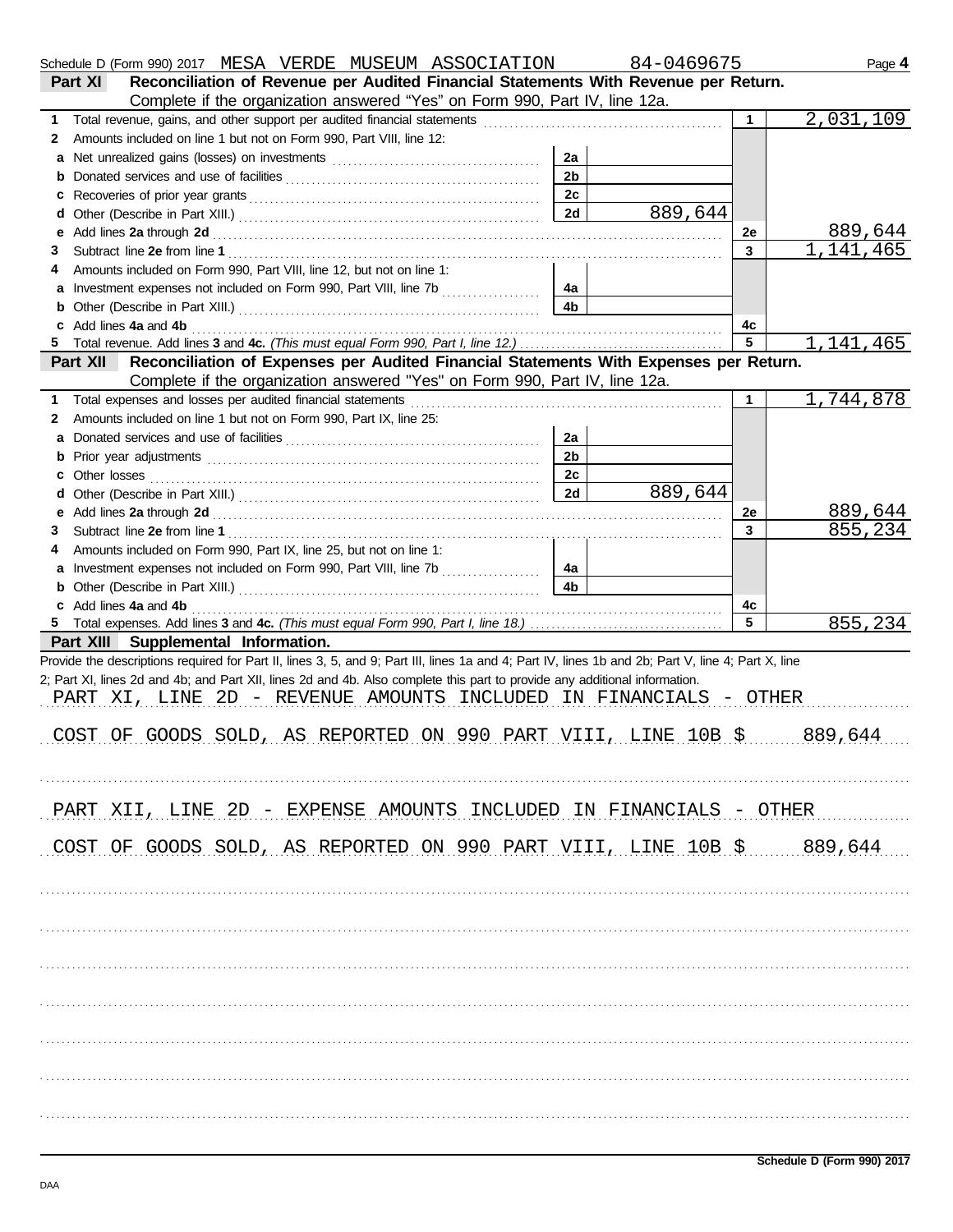|--|--|

84-0469675

|                                                       |  | Schedule D (Form 990) 2017 MESA VERDE MUSEUM ASSOCIATION |  |
|-------------------------------------------------------|--|----------------------------------------------------------|--|
| <b>Part XIII Supplemental Information (continued)</b> |  |                                                          |  |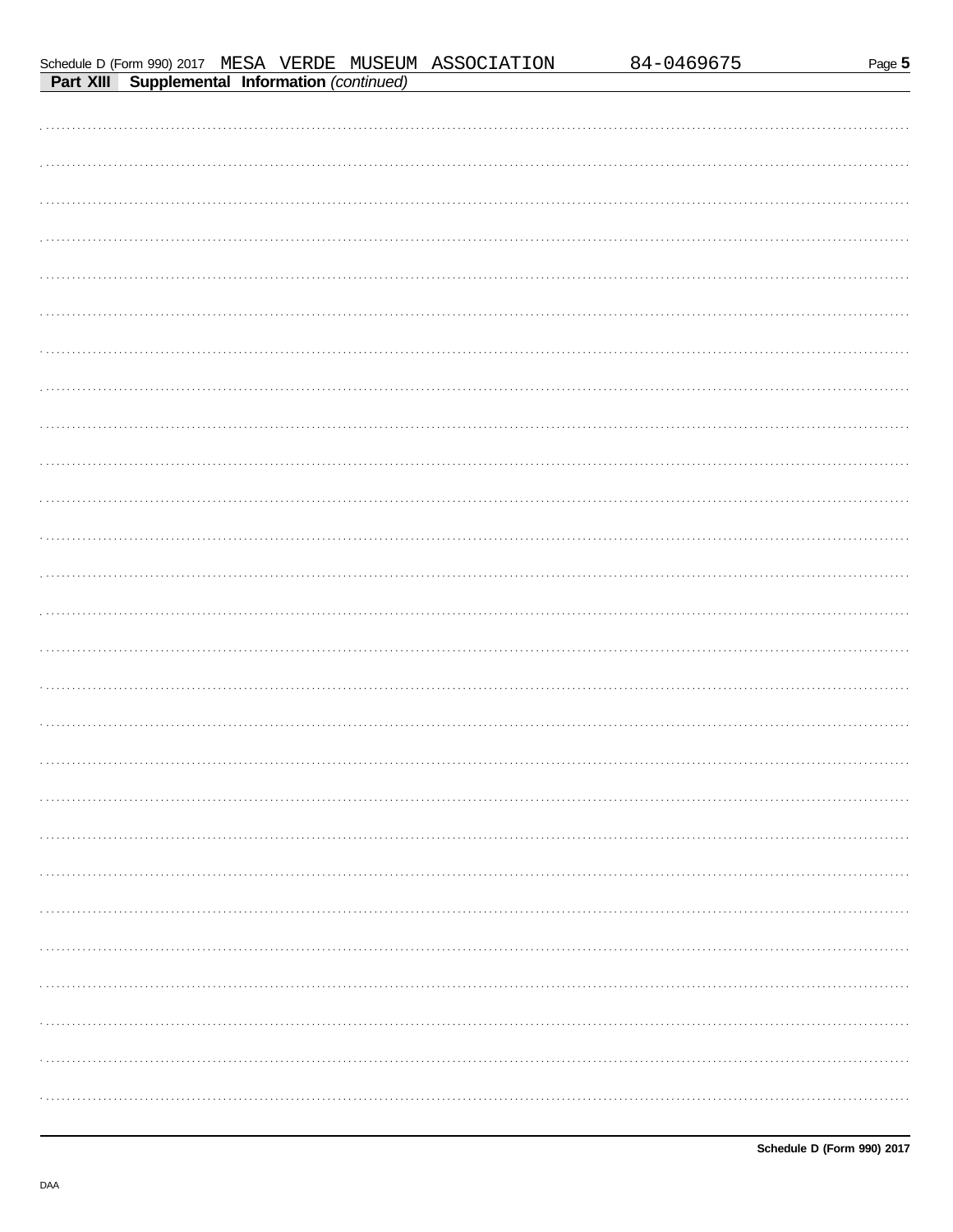| <b>SCHEDULE I</b><br>(Form 990)                      |                                                                                                                                                                                                                              |                                                                                  |                      | Grants and Other Assistance to Organizations,<br>Governments, and Individuals in the United States |                    |                                                   |                    |                                | OMB No. 1545-0047                                 |
|------------------------------------------------------|------------------------------------------------------------------------------------------------------------------------------------------------------------------------------------------------------------------------------|----------------------------------------------------------------------------------|----------------------|----------------------------------------------------------------------------------------------------|--------------------|---------------------------------------------------|--------------------|--------------------------------|---------------------------------------------------|
|                                                      |                                                                                                                                                                                                                              | Complete if the organization answered "Yes" on Form 990, Part IV, line 21 or 22. |                      |                                                                                                    |                    |                                                   |                    |                                |                                                   |
| Department of the Treasury                           |                                                                                                                                                                                                                              |                                                                                  |                      | u Attach to Form 990.<br>u Go to www.irs.gov/Form990 for the latest information.                   |                    |                                                   |                    |                                | <b>Open to Public</b><br>Inspection               |
| Internal Revenue Service<br>Name of the organization |                                                                                                                                                                                                                              |                                                                                  |                      |                                                                                                    |                    |                                                   |                    | Employer identification number |                                                   |
|                                                      | MESA VERDE MUSEUM ASSOCIATION                                                                                                                                                                                                |                                                                                  |                      |                                                                                                    |                    |                                                   |                    | 84-0469675                     |                                                   |
| Part I                                               | <b>General Information on Grants and Assistance</b>                                                                                                                                                                          |                                                                                  |                      |                                                                                                    |                    |                                                   |                    |                                |                                                   |
| $\mathbf 1$                                          | Does the organization maintain records to substantiate the amount of the grants or assistance, the grantees' eligibility for the grants or assistance, and<br>the selection criteria used to award the grants or assistance? |                                                                                  |                      |                                                                                                    |                    |                                                   |                    |                                | $\overline{X}$ Yes<br>$\overline{\phantom{a}}$ No |
| Part II                                              | Grants and Other Assistance to Domestic Organizations and Domestic Governments. Complete if the organization answered "Yes" on Form                                                                                          |                                                                                  |                      |                                                                                                    |                    |                                                   |                    |                                |                                                   |
|                                                      | 990, Part IV, line 21, for any recipient that received more than \$5,000. Part II can be duplicated if additional space is needed.                                                                                           |                                                                                  |                      |                                                                                                    |                    |                                                   |                    |                                |                                                   |
| $\mathbf 1$                                          | (a) Name and address of organization                                                                                                                                                                                         | $(b)$ EIN                                                                        | $(c)$ IRC<br>section | (d) Amount of cash                                                                                 | (e) Amount of non- | (f) Method of valuation<br>(book, FMV, appraisal, | (q) Description of |                                | (h) Purpose of grant                              |
| (1) NATIONAL PARK SERVICE                            | or government                                                                                                                                                                                                                |                                                                                  | (if applicable)      | grant                                                                                              | cash assistance    | other)                                            | noncash assistance |                                | or assistance                                     |
| MESA VERDE NATIONAL PARK                             |                                                                                                                                                                                                                              |                                                                                  |                      |                                                                                                    |                    |                                                   |                    | SUPPORT                        |                                                   |
| MESA VERDE                                           | CO 81330                                                                                                                                                                                                                     | 53-0197094 GOV                                                                   |                      | 189,536                                                                                            |                    |                                                   |                    |                                |                                                   |
| (2)                                                  |                                                                                                                                                                                                                              |                                                                                  |                      |                                                                                                    |                    |                                                   |                    |                                |                                                   |
|                                                      |                                                                                                                                                                                                                              |                                                                                  |                      |                                                                                                    |                    |                                                   |                    |                                |                                                   |
| (3)                                                  |                                                                                                                                                                                                                              |                                                                                  |                      |                                                                                                    |                    |                                                   |                    |                                |                                                   |
|                                                      |                                                                                                                                                                                                                              |                                                                                  |                      |                                                                                                    |                    |                                                   |                    |                                |                                                   |
| (4)                                                  |                                                                                                                                                                                                                              |                                                                                  |                      |                                                                                                    |                    |                                                   |                    |                                |                                                   |
|                                                      |                                                                                                                                                                                                                              |                                                                                  |                      |                                                                                                    |                    |                                                   |                    |                                |                                                   |
| (5)                                                  |                                                                                                                                                                                                                              |                                                                                  |                      |                                                                                                    |                    |                                                   |                    |                                |                                                   |
|                                                      |                                                                                                                                                                                                                              |                                                                                  |                      |                                                                                                    |                    |                                                   |                    |                                |                                                   |
| (6)                                                  |                                                                                                                                                                                                                              |                                                                                  |                      |                                                                                                    |                    |                                                   |                    |                                |                                                   |
|                                                      |                                                                                                                                                                                                                              |                                                                                  |                      |                                                                                                    |                    |                                                   |                    |                                |                                                   |
| (7)                                                  |                                                                                                                                                                                                                              |                                                                                  |                      |                                                                                                    |                    |                                                   |                    |                                |                                                   |
|                                                      |                                                                                                                                                                                                                              |                                                                                  |                      |                                                                                                    |                    |                                                   |                    |                                |                                                   |
| (8)                                                  |                                                                                                                                                                                                                              |                                                                                  |                      |                                                                                                    |                    |                                                   |                    |                                |                                                   |
|                                                      |                                                                                                                                                                                                                              |                                                                                  |                      |                                                                                                    |                    |                                                   |                    |                                |                                                   |
| (9)                                                  |                                                                                                                                                                                                                              |                                                                                  |                      |                                                                                                    |                    |                                                   |                    |                                |                                                   |
|                                                      |                                                                                                                                                                                                                              |                                                                                  |                      |                                                                                                    |                    |                                                   |                    |                                |                                                   |
| $\mathbf{2}$                                         |                                                                                                                                                                                                                              |                                                                                  |                      |                                                                                                    |                    |                                                   |                    | u <sub>1</sub>                 |                                                   |
| 3                                                    |                                                                                                                                                                                                                              |                                                                                  |                      |                                                                                                    |                    |                                                   |                    | u                              |                                                   |
| DAA                                                  | For Paperwork Reduction Act Notice, see the Instructions for Form 990.                                                                                                                                                       |                                                                                  |                      |                                                                                                    |                    |                                                   |                    |                                | Schedule I (Form 990) (2017)                      |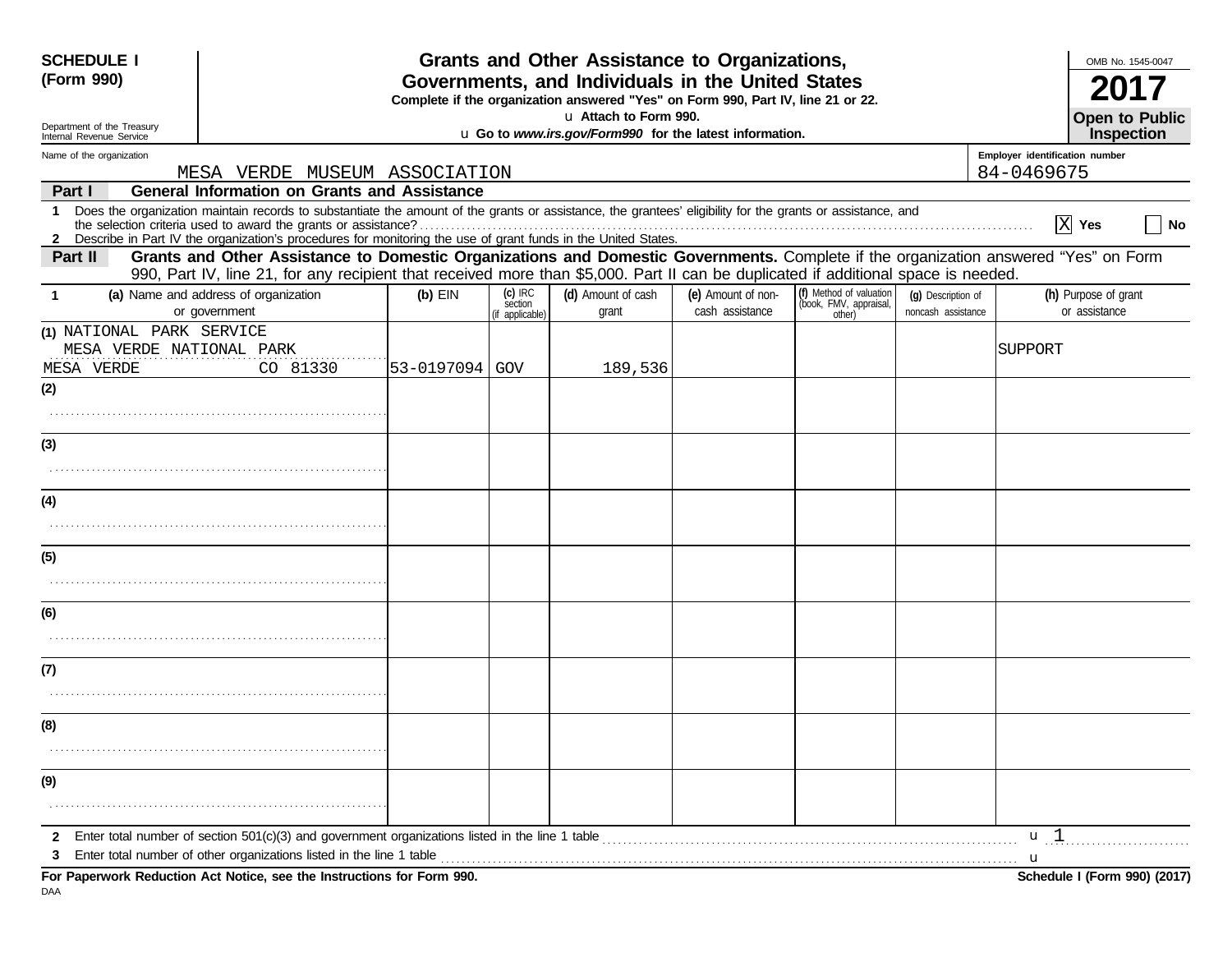Schedule I (Form 990) (2017) MESA VERDE MUSEUM ASSOCIATION

84-0469675

| Grants and Other Assistance to Domestic Individuals. Complete if the organization answered "Yes" on Form 990, Part IV, line 22.<br>Part III<br>Part III can be duplicated if additional space is needed. |                             |                             |                                     |                        |                                                                          |  |  |  |  |
|----------------------------------------------------------------------------------------------------------------------------------------------------------------------------------------------------------|-----------------------------|-----------------------------|-------------------------------------|------------------------|--------------------------------------------------------------------------|--|--|--|--|
| (a) Type of grant or assistance                                                                                                                                                                          | (b) Number of<br>recipients | (c) Amount of<br>cash grant | (d) Amount of<br>noncash assistance | FMV, appraisal, other) | (e) Method of valuation (book, $ $ (f) Description of noncash assistance |  |  |  |  |
|                                                                                                                                                                                                          |                             |                             |                                     |                        |                                                                          |  |  |  |  |
|                                                                                                                                                                                                          |                             |                             |                                     |                        |                                                                          |  |  |  |  |
|                                                                                                                                                                                                          |                             |                             |                                     |                        |                                                                          |  |  |  |  |
|                                                                                                                                                                                                          |                             |                             |                                     |                        |                                                                          |  |  |  |  |
| 5                                                                                                                                                                                                        |                             |                             |                                     |                        |                                                                          |  |  |  |  |
| -6                                                                                                                                                                                                       |                             |                             |                                     |                        |                                                                          |  |  |  |  |
| Part IV<br>Supplemental Information. Provide the information required in Part I, line 2; Part III, column (b); and any other additional information.                                                     |                             |                             |                                     |                        |                                                                          |  |  |  |  |
| PART I, LINE 2 - PROCEDURES FOR MONITORING THE USE OF GRANT FUNDS                                                                                                                                        |                             |                             |                                     |                        |                                                                          |  |  |  |  |
| MONITOR CONTRACTOR'S PERIODIC PROGRESS REPORTS; REVIEW                                                                                                                                                   |                             |                             |                                     |                        |                                                                          |  |  |  |  |
| CONTRACTOR DELIVERABLES BEFORE SUBMITTING TO GRANTOR; REVIEW FINANCIAL                                                                                                                                   |                             |                             |                                     |                        |                                                                          |  |  |  |  |
| PROGRESS REPORTS FOR CONSISTENCY WITH BUDGETED RATES AND EFFORTS SHOWN IN                                                                                                                                |                             |                             |                                     |                        |                                                                          |  |  |  |  |
| THE ORIGINAL GRANT PROPOSAL. FOR CASH AID, THE NPS PROPOSES USES                                                                                                                                         |                             |                             |                                     |                        |                                                                          |  |  |  |  |
| CONSISTENT WITH THE ASSOCIATION'S MISSION. PAYMENTS AND REIMBURSEMENTS ARE                                                                                                                               |                             |                             |                                     |                        |                                                                          |  |  |  |  |
| APPROVED BY BOTH THE NPS AND THE ASSOCIATION'S EXECUTIVE DIRECTOR.                                                                                                                                       |                             |                             |                                     |                        |                                                                          |  |  |  |  |
|                                                                                                                                                                                                          |                             |                             |                                     |                        |                                                                          |  |  |  |  |
|                                                                                                                                                                                                          |                             |                             |                                     |                        |                                                                          |  |  |  |  |
|                                                                                                                                                                                                          |                             |                             |                                     |                        |                                                                          |  |  |  |  |

Schedule I (Form 990) (2017)

Page 2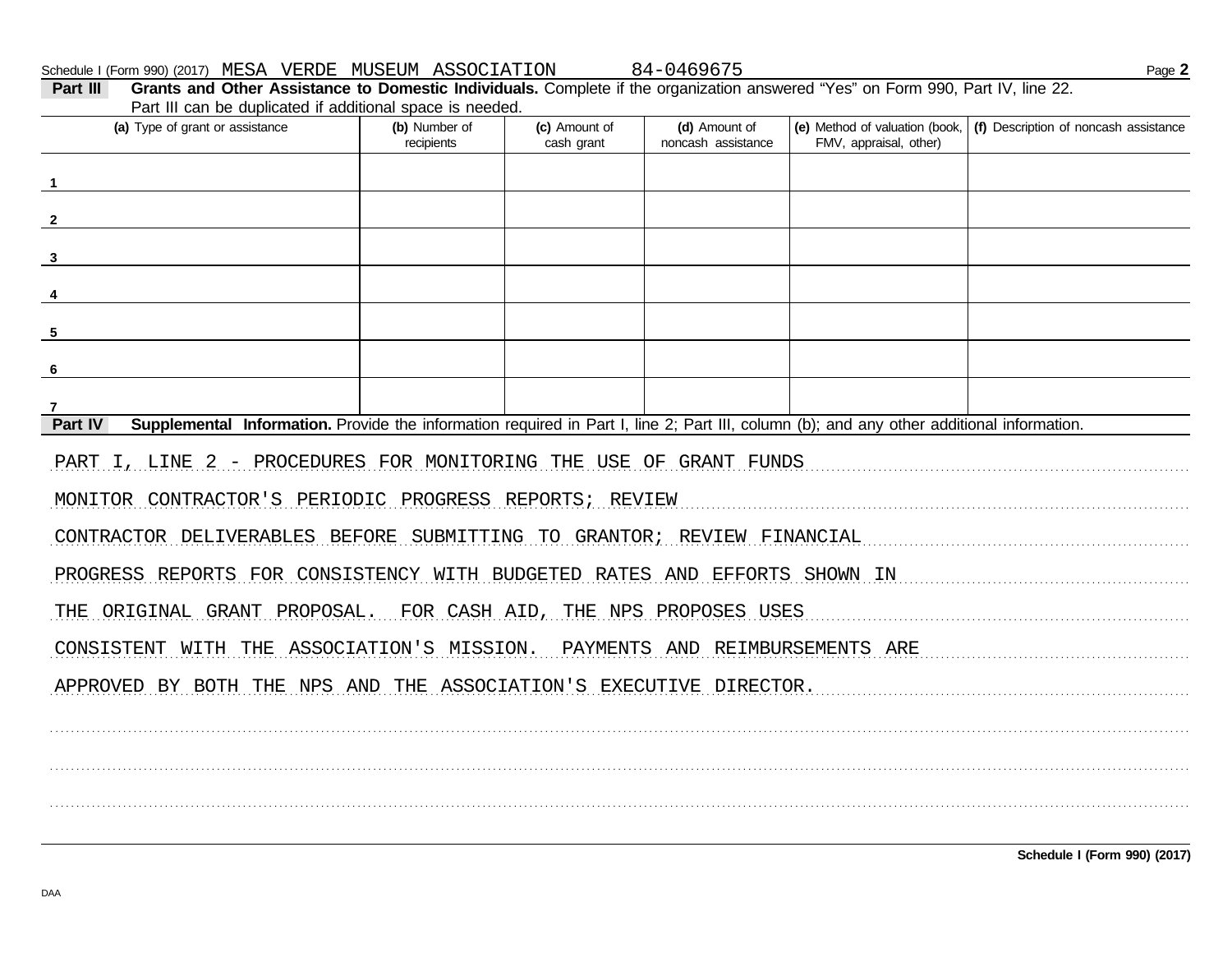| <b>SCHEDULE L</b>   |  |  |
|---------------------|--|--|
| (Form 990 or 990-F7 |  |  |

### **Transactions With Interested Persons**

**(Form 990 or 990-EZ)** u Complete if the organization answered "Yes" on Form 990, Part IV, line 25a, 25b, 26, 27, 28a,<br>28b, or 28c, or Form 990-EZ, Part V, line 38a or 40b.<br>**2017** 

u **Attach to Form 990 or Form 990-EZ.**

u**Go to** *www.irs.gov/Form990* **for instructions and the latest information.**

Name of the organization Department of the Treasury Internal Revenue Service

#### **Inspection Open To Public**

OMB No. 1545-0047

| Employer identification number |  |
|--------------------------------|--|

|                  | MESA VERDE MUSEUM ASSOCIATION                                                                                         |                   |                                                  |             |                      |                          |                                | 84-0469675 |    |                |                                             |     |            |
|------------------|-----------------------------------------------------------------------------------------------------------------------|-------------------|--------------------------------------------------|-------------|----------------------|--------------------------|--------------------------------|------------|----|----------------|---------------------------------------------|-----|------------|
| Part I           | Excess Benefit Transactions (section 501(c)(3), section 501(c)(4), and 501(c)(29) organizations only).                |                   |                                                  |             |                      |                          |                                |            |    |                |                                             |     |            |
|                  | Complete if the organization answered "Yes" on Form 990, Part IV, line 25a or 25b, or Form 990-EZ, Part V, line 40b.  |                   |                                                  |             |                      |                          |                                |            |    |                |                                             |     |            |
|                  |                                                                                                                       |                   | (b) Relationship between disqualified person and |             |                      |                          |                                |            |    | (d) Corrected? |                                             |     |            |
|                  | (a) Name of disqualified person                                                                                       |                   | organization                                     |             |                      |                          | (c) Description of transaction |            |    |                | Yes                                         |     | No         |
| (1)              |                                                                                                                       |                   |                                                  |             |                      |                          |                                |            |    |                |                                             |     |            |
| (2)              |                                                                                                                       |                   |                                                  |             |                      |                          |                                |            |    |                |                                             |     |            |
| (3)              |                                                                                                                       |                   |                                                  |             |                      |                          |                                |            |    |                |                                             |     |            |
| (4)              |                                                                                                                       |                   |                                                  |             |                      |                          |                                |            |    |                |                                             |     |            |
| (5)              |                                                                                                                       |                   |                                                  |             |                      |                          |                                |            |    |                |                                             |     |            |
| (6)              |                                                                                                                       |                   |                                                  |             |                      |                          |                                |            |    |                |                                             |     |            |
| $\mathbf{2}$     | Enter the amount of tax incurred by the organization managers or disqualified persons during the year                 |                   |                                                  |             |                      |                          |                                |            |    |                |                                             |     |            |
|                  |                                                                                                                       |                   |                                                  |             |                      |                          |                                |            |    |                |                                             |     |            |
| 3                |                                                                                                                       |                   |                                                  |             |                      |                          |                                |            |    |                |                                             |     |            |
|                  |                                                                                                                       |                   |                                                  |             |                      |                          |                                |            |    |                |                                             |     |            |
| Part II          | Loans to and/or From Interested Persons.                                                                              |                   |                                                  |             |                      |                          |                                |            |    |                |                                             |     |            |
|                  | Complete if the organization answered "Yes" on Form 990-EZ, Part V, line 38a or Form 990, Part IV, line 26; or if the |                   |                                                  |             |                      |                          |                                |            |    |                |                                             |     |            |
|                  | organization reported an amount on Form 990, Part X, line 5, 6, or 22.                                                |                   |                                                  |             |                      |                          |                                |            |    |                |                                             |     |            |
|                  | (a) Name of interested person                                                                                         | (b) Relationship  | (c) Purpose of                                   | (d) Loan to |                      | (e) Original             | (f) Balance due                |            |    |                | (g) In default? (h) Approved<br>(i) Written |     |            |
|                  |                                                                                                                       | with organization | loan                                             |             | or from the<br>org.? | principal amount         |                                |            |    |                | by board or<br>committee?                   |     | agreement? |
|                  |                                                                                                                       |                   |                                                  |             | To From              |                          |                                | Yes        | No | Yes            | No                                          | Yes | No         |
|                  |                                                                                                                       |                   |                                                  |             |                      |                          |                                |            |    |                |                                             |     |            |
| (1)              |                                                                                                                       |                   |                                                  |             |                      |                          |                                |            |    |                |                                             |     |            |
|                  | the control of the control of the control of the control of                                                           |                   |                                                  |             |                      |                          |                                |            |    |                |                                             |     |            |
| (2)              |                                                                                                                       |                   |                                                  |             |                      |                          |                                |            |    |                |                                             |     |            |
|                  | the control of the control of the control of the control of the control of                                            |                   |                                                  |             |                      |                          |                                |            |    |                |                                             |     |            |
|                  |                                                                                                                       |                   |                                                  |             |                      |                          |                                |            |    |                |                                             |     |            |
| (3)              |                                                                                                                       |                   |                                                  |             |                      |                          |                                |            |    |                |                                             |     |            |
|                  |                                                                                                                       |                   |                                                  |             |                      |                          |                                |            |    |                |                                             |     |            |
| (4)              |                                                                                                                       |                   |                                                  |             |                      |                          |                                |            |    |                |                                             |     |            |
|                  |                                                                                                                       |                   |                                                  |             |                      |                          |                                |            |    |                |                                             |     |            |
| (5)              |                                                                                                                       |                   |                                                  |             |                      |                          |                                |            |    |                |                                             |     |            |
|                  |                                                                                                                       |                   |                                                  |             |                      |                          |                                |            |    |                |                                             |     |            |
| (6)              |                                                                                                                       |                   |                                                  |             |                      |                          |                                |            |    |                |                                             |     |            |
|                  |                                                                                                                       |                   |                                                  |             |                      |                          |                                |            |    |                |                                             |     |            |
| (7)              |                                                                                                                       |                   |                                                  |             |                      |                          |                                |            |    |                |                                             |     |            |
|                  |                                                                                                                       |                   |                                                  |             |                      |                          |                                |            |    |                |                                             |     |            |
| (8)              |                                                                                                                       |                   |                                                  |             |                      |                          |                                |            |    |                |                                             |     |            |
|                  |                                                                                                                       |                   |                                                  |             |                      |                          |                                |            |    |                |                                             |     |            |
| (9)              |                                                                                                                       |                   |                                                  |             |                      |                          |                                |            |    |                |                                             |     |            |
|                  |                                                                                                                       |                   |                                                  |             |                      |                          |                                |            |    |                |                                             |     |            |
| (10)             |                                                                                                                       |                   |                                                  |             |                      |                          |                                |            |    |                |                                             |     |            |
| Total            |                                                                                                                       |                   |                                                  |             |                      | $u$ \$                   |                                |            |    |                |                                             |     |            |
| Part III         | <b>Grants or Assistance Benefiting Interested Persons.</b>                                                            |                   |                                                  |             |                      |                          |                                |            |    |                |                                             |     |            |
|                  | Complete if the organization answered "Yes" on Form 990, Part IV, line 27.                                            |                   |                                                  |             |                      |                          |                                |            |    |                |                                             |     |            |
|                  | (a) Name of interested person                                                                                         |                   | (b) Relationship between interested              |             |                      | (c) Amount of assistance | (d) Type of assistance         |            |    |                | (e) Purpose of assistance                   |     |            |
|                  |                                                                                                                       |                   | person and the organization                      |             |                      |                          |                                |            |    |                |                                             |     |            |
| (1)              |                                                                                                                       |                   |                                                  |             |                      |                          |                                |            |    |                |                                             |     |            |
| (2)              |                                                                                                                       |                   |                                                  |             |                      |                          |                                |            |    |                |                                             |     |            |
| (3)              |                                                                                                                       |                   |                                                  |             |                      |                          |                                |            |    |                |                                             |     |            |
| $\left(4\right)$ |                                                                                                                       |                   |                                                  |             |                      |                          |                                |            |    |                |                                             |     |            |
| (5)              |                                                                                                                       |                   |                                                  |             |                      |                          |                                |            |    |                |                                             |     |            |
| (6)              |                                                                                                                       |                   |                                                  |             |                      |                          |                                |            |    |                |                                             |     |            |
| (7)              |                                                                                                                       |                   |                                                  |             |                      |                          |                                |            |    |                |                                             |     |            |
| (8)              |                                                                                                                       |                   |                                                  |             |                      |                          |                                |            |    |                |                                             |     |            |
| (9)              |                                                                                                                       |                   |                                                  |             |                      |                          |                                |            |    |                |                                             |     |            |

DAA **For Paperwork Reduction Act Notice, see the Instructions for Form 990 or 990-EZ. Schedule L (Form 990 or 990-EZ) 2017 (10)**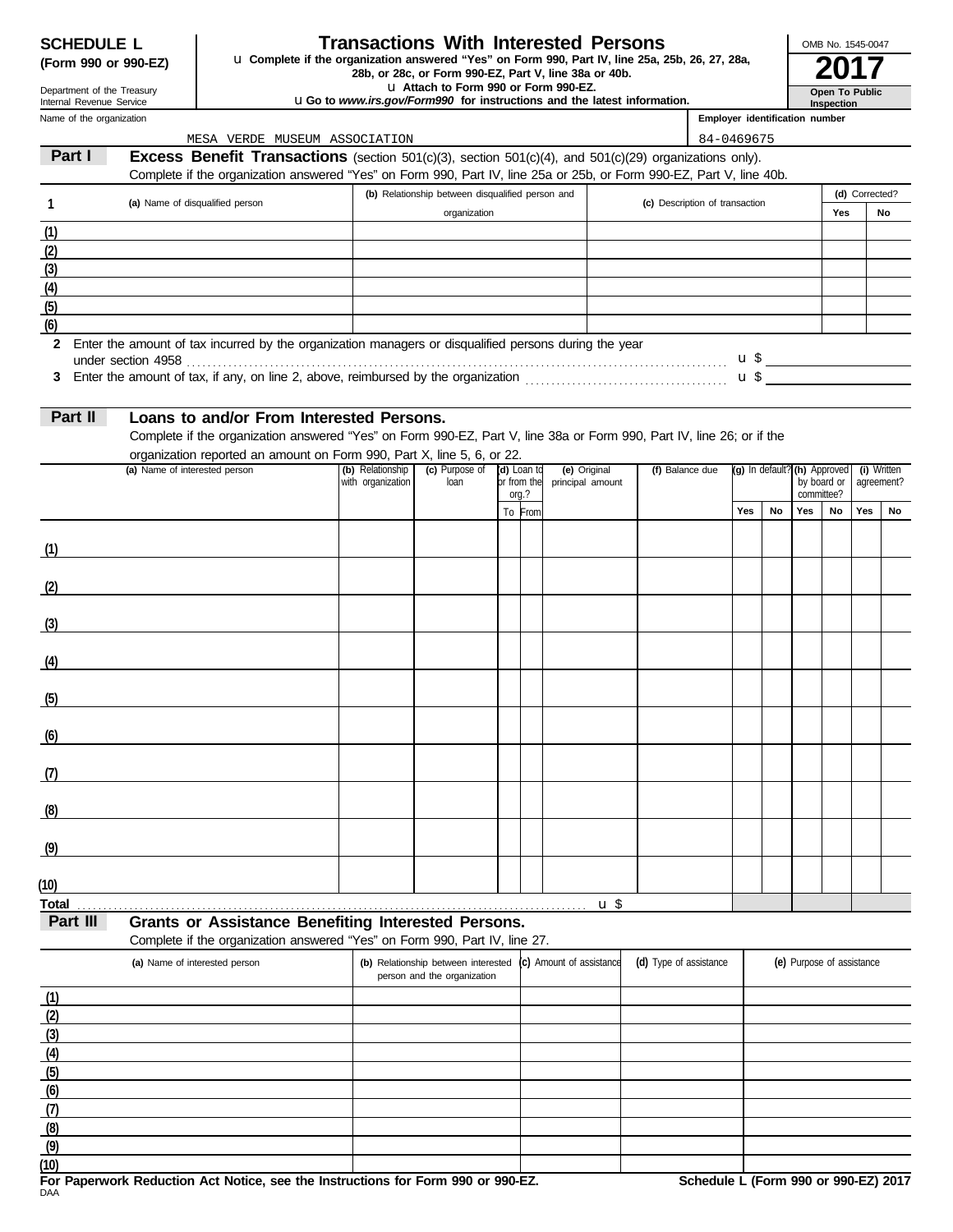#### **Part IV Business Transactions Involving Interested Persons.** Schedule L (Form 990 or 990-EZ) 2017 MESA VERDE MUSEUM ASSOCIATION 84-0469675 Page 2

Complete if the organization answered "Yes" on Form 990, Part IV, line 28a, 28b, or 28c.

| (a) Name of interested person      | (b) Relationship between<br>interested person and the | (c) Amount of<br>transaction | (d) Description of transaction | revenues? | (e) Sharing<br>of org. |
|------------------------------------|-------------------------------------------------------|------------------------------|--------------------------------|-----------|------------------------|
|                                    | organization                                          |                              |                                | Yes       | No                     |
| (1) TIME TRAVELER MAPS             | FORMER BOD                                            | 3,747                        | MERCHANDISE                    | Χ         |                        |
| (2)                                |                                                       |                              |                                |           |                        |
| (3)                                |                                                       |                              |                                |           |                        |
| (4)                                |                                                       |                              |                                |           |                        |
| (5)                                |                                                       |                              |                                |           |                        |
| (6)                                |                                                       |                              |                                |           |                        |
| (7)                                |                                                       |                              |                                |           |                        |
| (8)                                |                                                       |                              |                                |           |                        |
| (9)                                |                                                       |                              |                                |           |                        |
| (10)                               |                                                       |                              |                                |           |                        |
| Part V<br>Supplemental Information |                                                       |                              |                                |           |                        |

#### **Part V Supplemental Information**

Provide additional information for responses to questions on Schedule L (see instructions).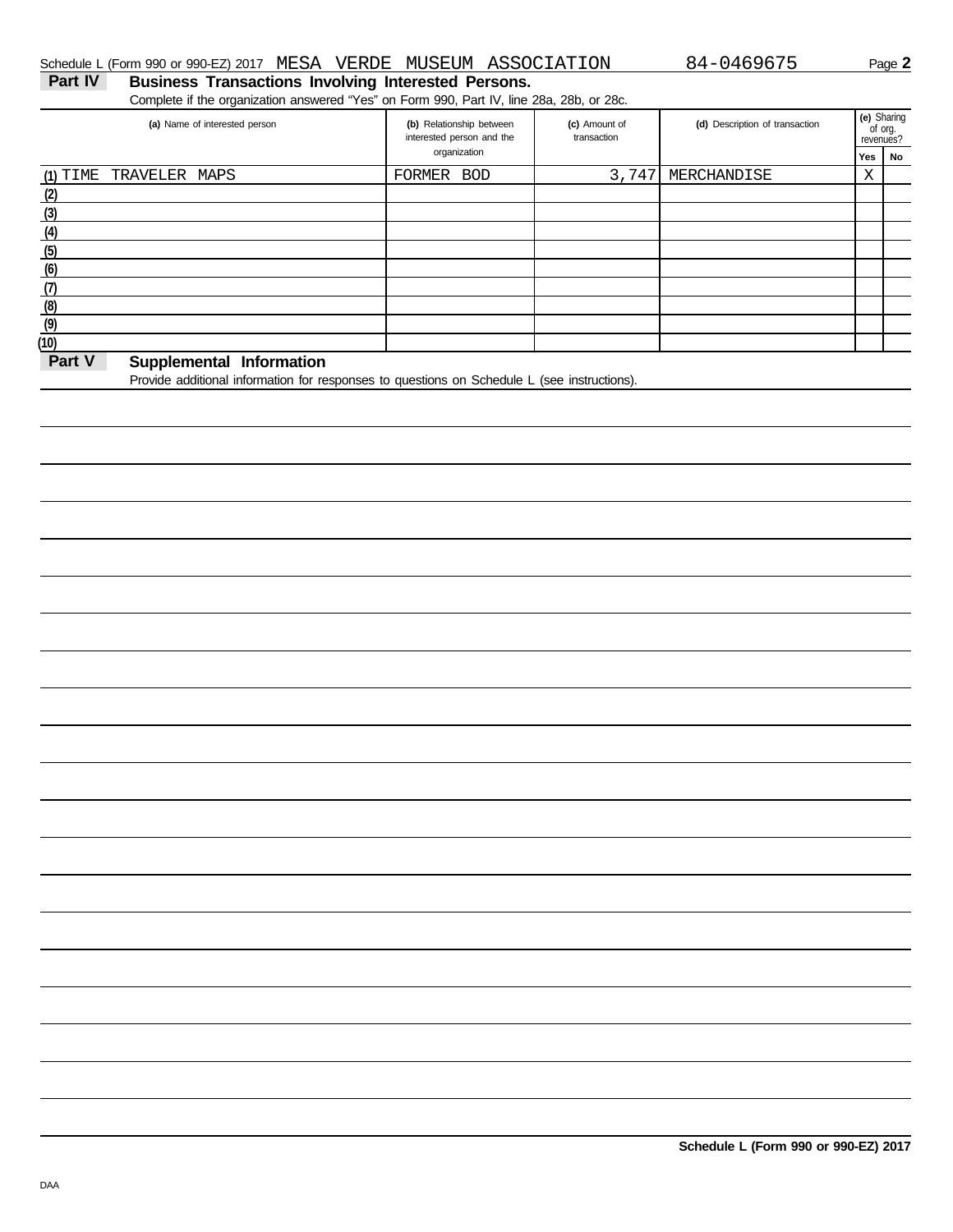**SCHEDULE O** (Form 990 or 990-EZ)

Supplemental Information to Form 990 or 990-EZ

Complete to provide information for responses to specific questions on Form 990 or 990-EZ or to provide any additional information.

> u Attach to Form 990 or 990-EZ. u Go to www.irs.gov/Form990 for the latest information.

2017 **Open to Public Inspection** 

Department of the Treasury Internal Revenue Service Name of the organization

MESA VERDE MUSEUM ASSOCIATION

Employer identification number 84-0469675

FORM 990 - ORGANIZATION'S MISSION OR MOST SIGNIFICANT ACTIVITIES

THE MISSION OF MVMA IS TO BE THE INNOVATIVE EDUCATIONAL PARTNER THAT INSPIRES LIFELONG STEWARDSHIP OF THE REGION'S CULTURAL AND NATURAL HERITAGE TO ASSURE THAT MESA VERDE NATIONAL PARK IS PRESERVED AND PROTECTED FOR THE

ENJOYMENT AND EDUCATION OF CURRENT AND FUTURE GENERATIONS.

FORM 990, PART VI, LINE 11B - ORGANIZATION'S PROCESS TO REVIEW FORM 990

APPROPRIATE PERSONNEL REVIEW THE TAX RETURN PRIOR TO FILING.

FORM 990, PART VI, LINE 12C - ENFORCEMENT OF CONFLICTS POLICY ALL BOARD MEMBERS ARE REQUIRED TO COMPLETE A CONFLICT OF INTEREST DISCLOSURE STATEMENT ANNUALLY. THE DISCLOSURES ARE REVIEWED BY THE BOARD AND AUDIT COMMITTEE TO DETERMINE IF ANY REAL, PERCEIVED, OR POTENTIAL CONFLICT OF INTEREST EXISTS, AND THE AUDIT COMMITTEE RECOMMENDS TO THE FULL BOARD ANY APPROPRIATE ACTION.

FORM 990, PART VI, LINE 15A - COMPENSATION PROCESS FOR TOP OFFICIAL THE COMPENSATION COMMITTEE DOCUMENTED THEIR ASSESSMENT OF EMPLOYEES CURRENT COMPENSATION AND ADJUSTED THE PAY ACCORDINGLY.

FORM 990, PART VI, LINE 19 - GOVERNING DOCUMENTS DISCLOSURE EXPLANATION GOVERNING DOCUMENTS ARE AVAILABLE UPON REQUEST.

FORM 990, PART XI, LINE 9 - OTHER CHANGES IN NET ASSETS EXPLANATION COST OF GOODS SOLD, AS REPORTED ON 990 PART VIII, LINE  $10B$  \$  $889$ ,644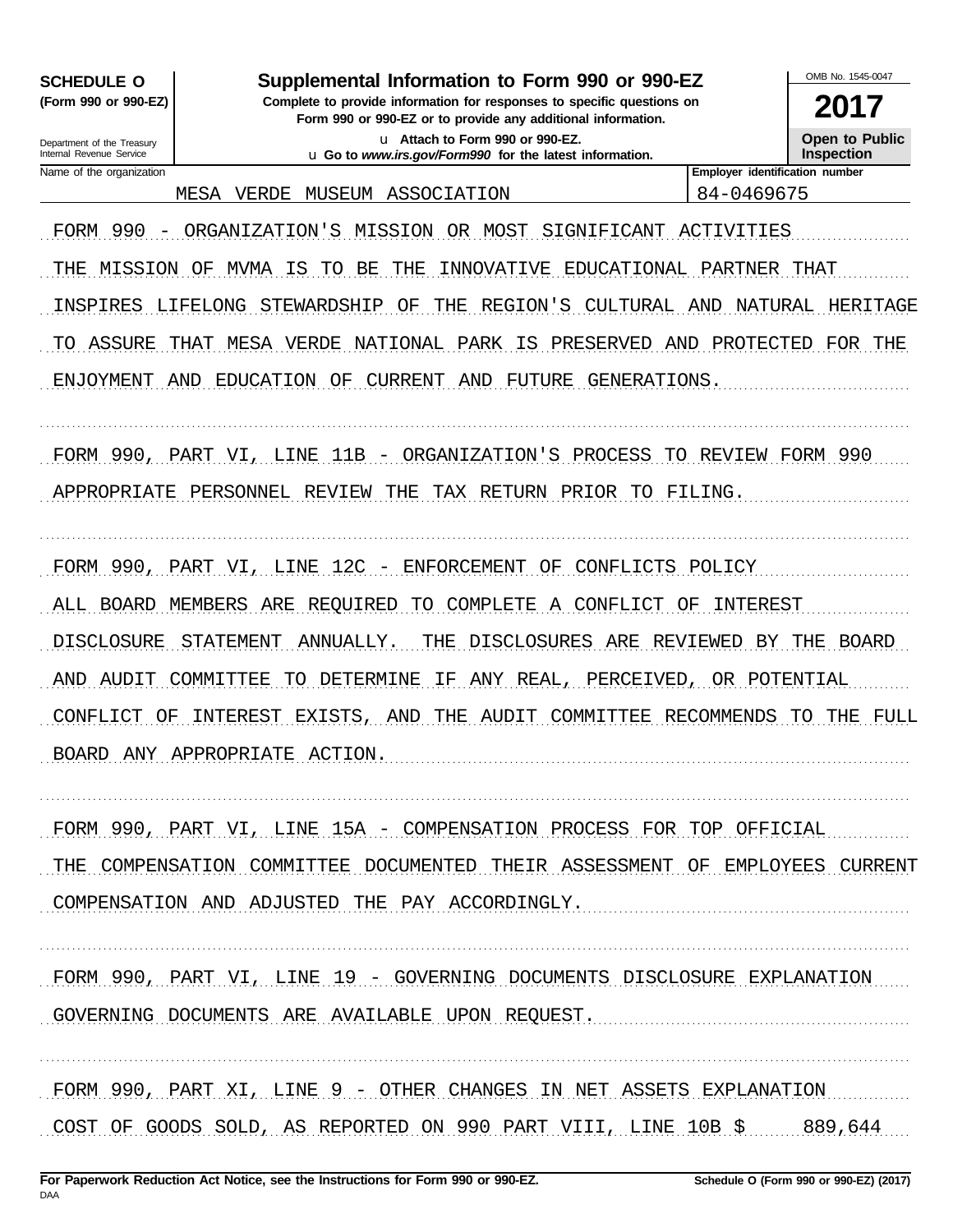| Schedule O (Form 990 or 990-EZ) (2017)<br>Name of the organization |  |  |  |  |  |  |  |             | Employer identification number | Page 2 |
|--------------------------------------------------------------------|--|--|--|--|--|--|--|-------------|--------------------------------|--------|
| MESA VERDE MUSEUM ASSOCIATION                                      |  |  |  |  |  |  |  | 84-0469675  |                                |        |
| COST OF GOODS SOLD, AS REPORTED ON 990 PART VIII, LINE 10B \$      |  |  |  |  |  |  |  |             | $-889,644$                     |        |
|                                                                    |  |  |  |  |  |  |  |             |                                |        |
|                                                                    |  |  |  |  |  |  |  |             |                                |        |
|                                                                    |  |  |  |  |  |  |  |             |                                |        |
|                                                                    |  |  |  |  |  |  |  |             |                                |        |
|                                                                    |  |  |  |  |  |  |  |             |                                |        |
|                                                                    |  |  |  |  |  |  |  |             |                                |        |
|                                                                    |  |  |  |  |  |  |  |             |                                |        |
|                                                                    |  |  |  |  |  |  |  |             |                                |        |
|                                                                    |  |  |  |  |  |  |  |             |                                |        |
|                                                                    |  |  |  |  |  |  |  |             |                                |        |
|                                                                    |  |  |  |  |  |  |  |             |                                |        |
|                                                                    |  |  |  |  |  |  |  |             |                                |        |
|                                                                    |  |  |  |  |  |  |  |             |                                |        |
|                                                                    |  |  |  |  |  |  |  |             |                                |        |
|                                                                    |  |  |  |  |  |  |  |             |                                |        |
|                                                                    |  |  |  |  |  |  |  |             |                                |        |
|                                                                    |  |  |  |  |  |  |  |             |                                |        |
|                                                                    |  |  |  |  |  |  |  |             |                                |        |
|                                                                    |  |  |  |  |  |  |  |             |                                |        |
|                                                                    |  |  |  |  |  |  |  |             |                                |        |
|                                                                    |  |  |  |  |  |  |  |             |                                |        |
|                                                                    |  |  |  |  |  |  |  |             |                                |        |
|                                                                    |  |  |  |  |  |  |  |             |                                |        |
|                                                                    |  |  |  |  |  |  |  |             |                                |        |
|                                                                    |  |  |  |  |  |  |  |             |                                |        |
|                                                                    |  |  |  |  |  |  |  | DAGE 1 OF 1 |                                |        |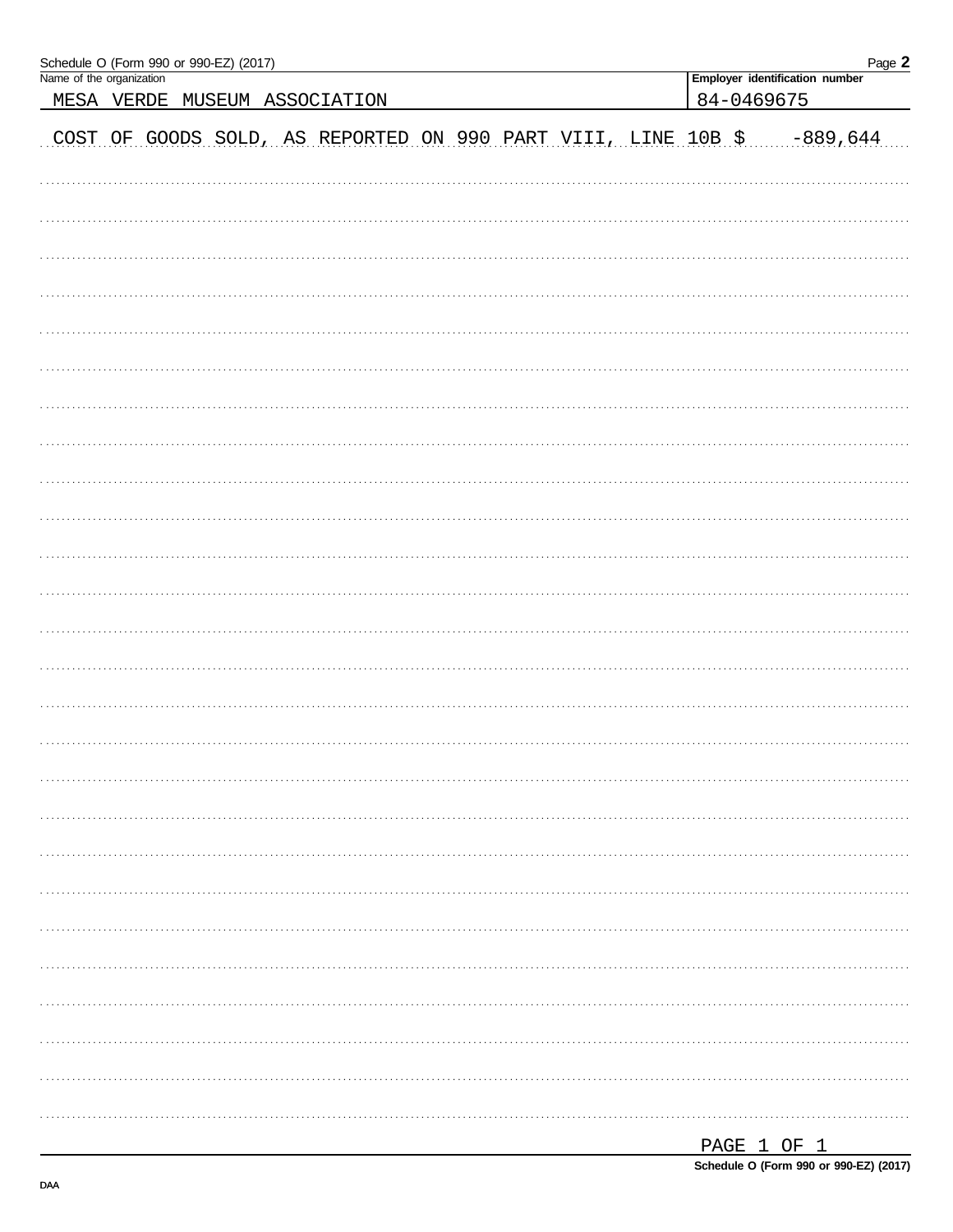| Form 8879-EO                                             |                                                                                                                                                                                                                                                                                                                                                                                                                                                                                                                                                                                                                                                                                                                                                                                                                                                                                                                                                                                                                                                                                                                                                                                                                                                                                                                                                                                                                                                                                                                                                                                                                                                          | <b>IRS</b> e-file Signature Authorization<br>for an Exempt Organization                                        |                                                            | OMB No. 1545-1878      |
|----------------------------------------------------------|----------------------------------------------------------------------------------------------------------------------------------------------------------------------------------------------------------------------------------------------------------------------------------------------------------------------------------------------------------------------------------------------------------------------------------------------------------------------------------------------------------------------------------------------------------------------------------------------------------------------------------------------------------------------------------------------------------------------------------------------------------------------------------------------------------------------------------------------------------------------------------------------------------------------------------------------------------------------------------------------------------------------------------------------------------------------------------------------------------------------------------------------------------------------------------------------------------------------------------------------------------------------------------------------------------------------------------------------------------------------------------------------------------------------------------------------------------------------------------------------------------------------------------------------------------------------------------------------------------------------------------------------------------|----------------------------------------------------------------------------------------------------------------|------------------------------------------------------------|------------------------|
| Department of the Treasury<br>Internal Revenue Service   | For calendar year 2017, or fiscal year beginning , 2017, and ending , 20                                                                                                                                                                                                                                                                                                                                                                                                                                                                                                                                                                                                                                                                                                                                                                                                                                                                                                                                                                                                                                                                                                                                                                                                                                                                                                                                                                                                                                                                                                                                                                                 | u Do not send to the IRS. Keep for your records.<br>u Go to www.irs.gov/Form8879EO for the latest information. |                                                            | 2017                   |
| Name of exempt organization                              |                                                                                                                                                                                                                                                                                                                                                                                                                                                                                                                                                                                                                                                                                                                                                                                                                                                                                                                                                                                                                                                                                                                                                                                                                                                                                                                                                                                                                                                                                                                                                                                                                                                          |                                                                                                                | Employer identification number                             |                        |
|                                                          | VERDE MUSEUM ASSOCIATION<br>MESA                                                                                                                                                                                                                                                                                                                                                                                                                                                                                                                                                                                                                                                                                                                                                                                                                                                                                                                                                                                                                                                                                                                                                                                                                                                                                                                                                                                                                                                                                                                                                                                                                         |                                                                                                                | 84-0469675                                                 |                        |
| Name and title of officer                                | TERI PAUL                                                                                                                                                                                                                                                                                                                                                                                                                                                                                                                                                                                                                                                                                                                                                                                                                                                                                                                                                                                                                                                                                                                                                                                                                                                                                                                                                                                                                                                                                                                                                                                                                                                |                                                                                                                |                                                            |                        |
|                                                          | EXECUTIVE DIRECTOR                                                                                                                                                                                                                                                                                                                                                                                                                                                                                                                                                                                                                                                                                                                                                                                                                                                                                                                                                                                                                                                                                                                                                                                                                                                                                                                                                                                                                                                                                                                                                                                                                                       |                                                                                                                |                                                            |                        |
| Part I                                                   | Type of Return and Return Information (Whole Dollars Only)                                                                                                                                                                                                                                                                                                                                                                                                                                                                                                                                                                                                                                                                                                                                                                                                                                                                                                                                                                                                                                                                                                                                                                                                                                                                                                                                                                                                                                                                                                                                                                                               |                                                                                                                |                                                            |                        |
|                                                          | Check the box for the return for which you are using this Form 8879-EO and enter the applicable amount, if any, from the return. If you<br>check the box on line 1a, 2a, 3a, 4a, or 5a, below, and the amount on that line for the return being filed with this form was blank, then                                                                                                                                                                                                                                                                                                                                                                                                                                                                                                                                                                                                                                                                                                                                                                                                                                                                                                                                                                                                                                                                                                                                                                                                                                                                                                                                                                     |                                                                                                                |                                                            |                        |
|                                                          | leave line 1b, 2b, 3b, 4b, or 5b, whichever is applicable, blank (do not enter -0-). But, if you entered -0- on the return, then enter -0- on                                                                                                                                                                                                                                                                                                                                                                                                                                                                                                                                                                                                                                                                                                                                                                                                                                                                                                                                                                                                                                                                                                                                                                                                                                                                                                                                                                                                                                                                                                            |                                                                                                                |                                                            |                        |
|                                                          | the applicable line below. Do not complete more than one line in Part I.                                                                                                                                                                                                                                                                                                                                                                                                                                                                                                                                                                                                                                                                                                                                                                                                                                                                                                                                                                                                                                                                                                                                                                                                                                                                                                                                                                                                                                                                                                                                                                                 |                                                                                                                |                                                            |                        |
| 1a Form 990 check here $\blacktriangleright$             |                                                                                                                                                                                                                                                                                                                                                                                                                                                                                                                                                                                                                                                                                                                                                                                                                                                                                                                                                                                                                                                                                                                                                                                                                                                                                                                                                                                                                                                                                                                                                                                                                                                          |                                                                                                                |                                                            |                        |
| 2a Form 990-EZ check here ▶                              |                                                                                                                                                                                                                                                                                                                                                                                                                                                                                                                                                                                                                                                                                                                                                                                                                                                                                                                                                                                                                                                                                                                                                                                                                                                                                                                                                                                                                                                                                                                                                                                                                                                          |                                                                                                                |                                                            |                        |
| 3a Form 1120-POL check here<br>4a Form 990-PF check here |                                                                                                                                                                                                                                                                                                                                                                                                                                                                                                                                                                                                                                                                                                                                                                                                                                                                                                                                                                                                                                                                                                                                                                                                                                                                                                                                                                                                                                                                                                                                                                                                                                                          |                                                                                                                |                                                            |                        |
| 5a Form 8868 check here $\blacktriangleright$            |                                                                                                                                                                                                                                                                                                                                                                                                                                                                                                                                                                                                                                                                                                                                                                                                                                                                                                                                                                                                                                                                                                                                                                                                                                                                                                                                                                                                                                                                                                                                                                                                                                                          |                                                                                                                |                                                            |                        |
|                                                          |                                                                                                                                                                                                                                                                                                                                                                                                                                                                                                                                                                                                                                                                                                                                                                                                                                                                                                                                                                                                                                                                                                                                                                                                                                                                                                                                                                                                                                                                                                                                                                                                                                                          |                                                                                                                |                                                            |                        |
| Part II                                                  | Declaration and Signature Authorization of Officer                                                                                                                                                                                                                                                                                                                                                                                                                                                                                                                                                                                                                                                                                                                                                                                                                                                                                                                                                                                                                                                                                                                                                                                                                                                                                                                                                                                                                                                                                                                                                                                                       |                                                                                                                |                                                            |                        |
| Officer's PIN: check one box only                        | organization's 2017 electronic return and accompanying schedules and statements and to the best of my knowledge and belief, they<br>are true, correct, and complete. I further declare that the amount in Part I above is the amount shown on the copy of the<br>organization's electronic return. I consent to allow my intermediate service provider, transmitter, or electronic return originator (ERO)<br>to send the organization's return to the IRS and to receive from the IRS (a) an acknowledgement of receipt or reason for rejection of<br>the transmission, (b) the reason for any delay in processing the return or refund, and (c) the date of any refund. If applicable, I<br>authorize the U.S. Treasury and its designated Financial Agent to initiate an electronic funds withdrawal (direct debit) entry to the<br>financial institution account indicated in the tax preparation software for payment of the organization's federal taxes owed on this<br>return, and the financial institution to debit the entry to this account. To revoke a payment, I must contact the U.S. Treasury Financial<br>Agent at 1-888-353-4537 no later than 2 business days prior to the payment (settlement) date. I also authorize the financial institutions<br>involved in the processing of the electronic payment of taxes to receive confidential information necessary to answer inquiries and<br>resolve issues related to the payment. I have selected a personal identification number (PIN) as my signature for the organization's<br>electronic return and, if applicable, the organization's consent to electronic funds withdrawal. |                                                                                                                |                                                            |                        |
|                                                          |                                                                                                                                                                                                                                                                                                                                                                                                                                                                                                                                                                                                                                                                                                                                                                                                                                                                                                                                                                                                                                                                                                                                                                                                                                                                                                                                                                                                                                                                                                                                                                                                                                                          |                                                                                                                |                                                            |                        |
| ΙX                                                       | I authorize HINTONBURDICK,<br>PLLC<br>ERO firm name                                                                                                                                                                                                                                                                                                                                                                                                                                                                                                                                                                                                                                                                                                                                                                                                                                                                                                                                                                                                                                                                                                                                                                                                                                                                                                                                                                                                                                                                                                                                                                                                      | to enter my PIN                                                                                                | 54321<br>Enter five numbers, but<br>do not enter all zeros | as my signature        |
|                                                          | on the organization's tax year 2017 electronically filed return. If I have indicated within this return that a copy of the return is<br>being filed with a state agency(ies) regulating charities as part of the IRS Fed/State program, I also authorize the aforementioned<br>ERO to enter my PIN on the return's disclosure consent screen.<br>As an officer of the organization, I will enter my PIN as my signature on the organization's tax year 2017 electronically filed return.<br>If I have indicated within this return that a copy of the return is being filed with a state agency(ies) regulating charities as part of                                                                                                                                                                                                                                                                                                                                                                                                                                                                                                                                                                                                                                                                                                                                                                                                                                                                                                                                                                                                                     |                                                                                                                |                                                            |                        |
|                                                          | the IRS Fed/State program, I will enter my PIN on the return's disclosure consent screen.                                                                                                                                                                                                                                                                                                                                                                                                                                                                                                                                                                                                                                                                                                                                                                                                                                                                                                                                                                                                                                                                                                                                                                                                                                                                                                                                                                                                                                                                                                                                                                |                                                                                                                |                                                            |                        |
| Officer's signature                                      |                                                                                                                                                                                                                                                                                                                                                                                                                                                                                                                                                                                                                                                                                                                                                                                                                                                                                                                                                                                                                                                                                                                                                                                                                                                                                                                                                                                                                                                                                                                                                                                                                                                          |                                                                                                                | Date $\{04/26/18$                                          |                        |
| Part III                                                 | <b>Certification and Authentication</b>                                                                                                                                                                                                                                                                                                                                                                                                                                                                                                                                                                                                                                                                                                                                                                                                                                                                                                                                                                                                                                                                                                                                                                                                                                                                                                                                                                                                                                                                                                                                                                                                                  |                                                                                                                |                                                            |                        |
|                                                          | ERO's EFIN/PIN. Enter your six-digit electronic filing identification                                                                                                                                                                                                                                                                                                                                                                                                                                                                                                                                                                                                                                                                                                                                                                                                                                                                                                                                                                                                                                                                                                                                                                                                                                                                                                                                                                                                                                                                                                                                                                                    |                                                                                                                |                                                            | ***********            |
|                                                          | number (EFIN) followed by your five-digit self-selected PIN.                                                                                                                                                                                                                                                                                                                                                                                                                                                                                                                                                                                                                                                                                                                                                                                                                                                                                                                                                                                                                                                                                                                                                                                                                                                                                                                                                                                                                                                                                                                                                                                             |                                                                                                                |                                                            |                        |
|                                                          |                                                                                                                                                                                                                                                                                                                                                                                                                                                                                                                                                                                                                                                                                                                                                                                                                                                                                                                                                                                                                                                                                                                                                                                                                                                                                                                                                                                                                                                                                                                                                                                                                                                          |                                                                                                                |                                                            | Do not enter all zeros |
|                                                          | I certify that the above numeric entry is my PIN, which is my signature on the 2017 electronically filed return for the organization<br>indicated above. I confirm that I am submitting this return in accordance with the requirements of Pub. 4163, Modernized e-File (MeF)<br>Information for Authorized IRS e-file Providers for Business Returns.                                                                                                                                                                                                                                                                                                                                                                                                                                                                                                                                                                                                                                                                                                                                                                                                                                                                                                                                                                                                                                                                                                                                                                                                                                                                                                   |                                                                                                                |                                                            |                        |
| ERO's signature                                          | MORRIS J. PEACOCK, CPA                                                                                                                                                                                                                                                                                                                                                                                                                                                                                                                                                                                                                                                                                                                                                                                                                                                                                                                                                                                                                                                                                                                                                                                                                                                                                                                                                                                                                                                                                                                                                                                                                                   |                                                                                                                | Date } $04/26/18$                                          |                        |
|                                                          |                                                                                                                                                                                                                                                                                                                                                                                                                                                                                                                                                                                                                                                                                                                                                                                                                                                                                                                                                                                                                                                                                                                                                                                                                                                                                                                                                                                                                                                                                                                                                                                                                                                          |                                                                                                                |                                                            |                        |
|                                                          | <b>ERO Must Retain This Form - See Instructions</b>                                                                                                                                                                                                                                                                                                                                                                                                                                                                                                                                                                                                                                                                                                                                                                                                                                                                                                                                                                                                                                                                                                                                                                                                                                                                                                                                                                                                                                                                                                                                                                                                      |                                                                                                                |                                                            |                        |
|                                                          | Do Not Submit This Form to the IRS Unless Requested To Do So                                                                                                                                                                                                                                                                                                                                                                                                                                                                                                                                                                                                                                                                                                                                                                                                                                                                                                                                                                                                                                                                                                                                                                                                                                                                                                                                                                                                                                                                                                                                                                                             |                                                                                                                |                                                            |                        |
|                                                          | For Paperwork Reduction Act Notice, see back of form.                                                                                                                                                                                                                                                                                                                                                                                                                                                                                                                                                                                                                                                                                                                                                                                                                                                                                                                                                                                                                                                                                                                                                                                                                                                                                                                                                                                                                                                                                                                                                                                                    |                                                                                                                |                                                            | Form 8879-EO (2017)    |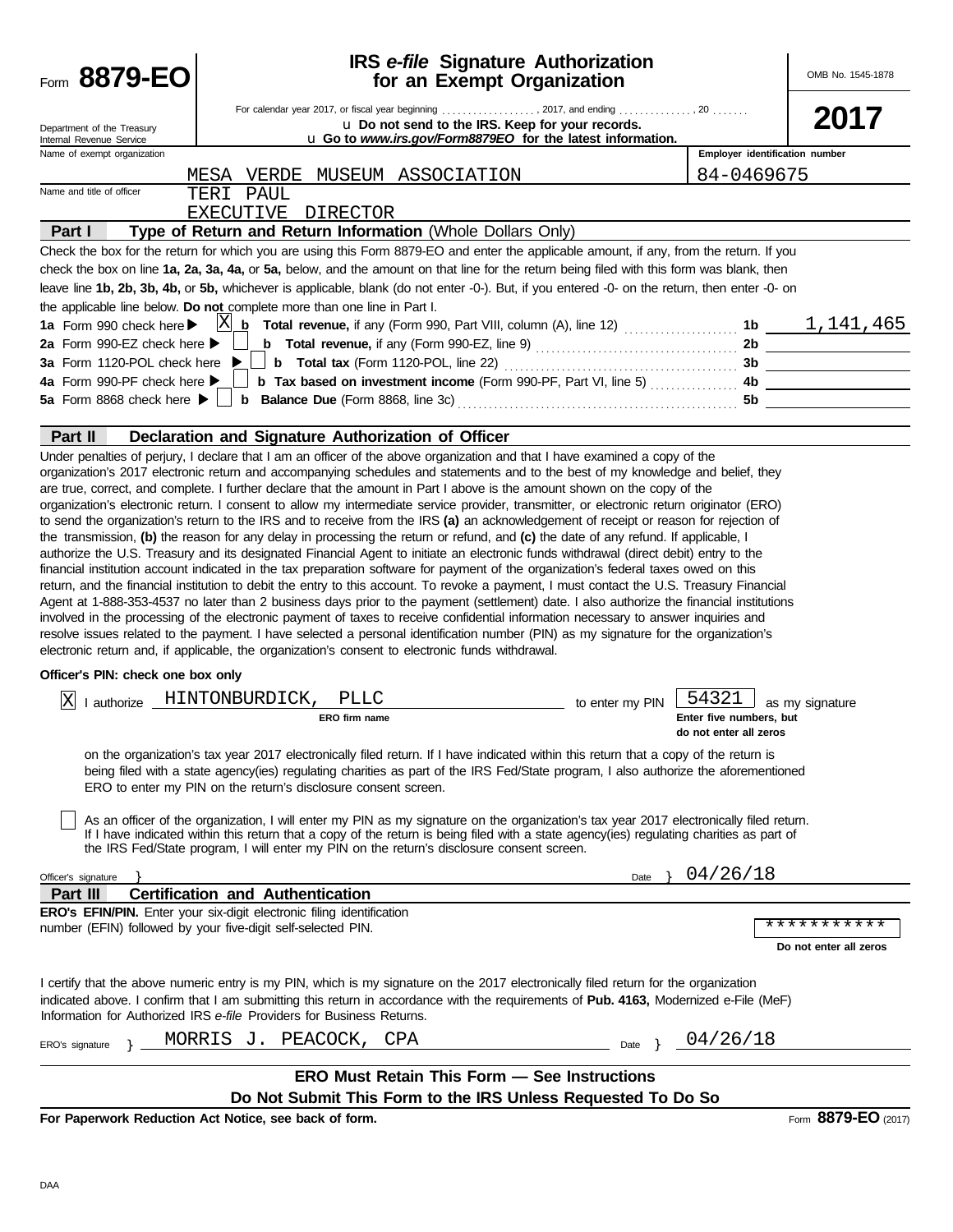| Form <b>ש</b> | 990 |
|---------------|-----|
|---------------|-----|

# Two Year Comparison Report **2016 & 2017**

|                    |                                                         |                                                         | For calendar year 2017, or tax year beginning                  | ending     |          |           |         |                                |
|--------------------|---------------------------------------------------------|---------------------------------------------------------|----------------------------------------------------------------|------------|----------|-----------|---------|--------------------------------|
| Name               |                                                         |                                                         |                                                                |            |          |           |         | Taxpayer Identification Number |
|                    |                                                         |                                                         | MESA VERDE MUSEUM ASSOCIATION                                  |            |          |           |         | 84-0469675                     |
|                    |                                                         |                                                         |                                                                |            | 2016     | 2017      |         | <b>Differences</b>             |
|                    |                                                         |                                                         |                                                                | 1.         | 67,642   |           | 143,960 | 76,318                         |
|                    |                                                         | 2. Membership dues and assessments                      |                                                                |            |          |           |         |                                |
|                    |                                                         |                                                         | 3. Government contributions and grants                         | 3.         |          |           |         |                                |
| Φ<br>$\Rightarrow$ |                                                         |                                                         |                                                                | 4.         | 75,279   |           | 86,486  | 11,207                         |
| $\mathbf{C}$<br>Φ  |                                                         |                                                         |                                                                | 5.         | 105      |           | 288     | 183                            |
| >                  |                                                         |                                                         |                                                                | 6.         |          |           |         |                                |
| ω<br>≃             |                                                         |                                                         | 7. Net gain or (loss) from sale of assets other than inventory | 7.         |          |           |         |                                |
|                    |                                                         |                                                         | 8. Net income or (loss) from fundraising events                | 8.         |          |           |         |                                |
|                    |                                                         |                                                         |                                                                | 9.         |          |           |         |                                |
|                    |                                                         |                                                         | 10. Net gain or (loss) on sales of inventory                   | 10.        | 801.112  |           | 894,853 | 93,741                         |
|                    |                                                         |                                                         |                                                                | 11.        | 17,015   |           | 15,878  | $-1,137$                       |
|                    |                                                         |                                                         | 12. Total revenue. Add lines 1 through 11                      | 12.        | 961, 153 | 1,141,465 |         | 180,312                        |
|                    | 13. Grants and similar amounts paid                     |                                                         |                                                                |            | 155,155  |           | 189,536 | 34,381                         |
|                    | 15. Compensation of officers, directors, trustees, etc. |                                                         |                                                                | 14.        |          |           |         |                                |
| w                  |                                                         |                                                         |                                                                | 15.        | 100,365  |           | 89,352  | $-11,013$                      |
| ⊆                  |                                                         | 16. Salaries, other compensation, and employee benefits |                                                                |            | 314,072  |           | 356,303 | 42,231                         |
| Φ                  |                                                         |                                                         |                                                                | 17.        |          |           |         |                                |
| ×                  |                                                         |                                                         |                                                                | 18.<br>19. | 16,035   |           | 17,191  | 1,156                          |
| ш                  |                                                         | 19. Occupancy, rent, utilities, and maintenance         |                                                                |            | 11,599   |           | 10,822  | -777                           |
|                    |                                                         |                                                         |                                                                | 20.        | 9,119    |           | 18,229  | 9,110                          |
|                    |                                                         | 21. Other expenses                                      |                                                                | 21.        | 133,303  |           | 173,801 | 40,498                         |
|                    |                                                         |                                                         | 22. Total expenses. Add lines 13 through 21                    | 22.        | 739,648  |           | 855,234 | 115,586                        |
|                    |                                                         |                                                         | 23. Excess or (Deficit). Subtract line 22 from line 12         | 23.        | 221,505  |           | 286,231 | 64,726                         |
|                    |                                                         |                                                         |                                                                | 24.        | 961,153  | 1,141,465 |         | 180,312                        |
|                    |                                                         |                                                         |                                                                | 25.        |          |           |         |                                |
|                    |                                                         |                                                         |                                                                | 26.        | 893,511  |           | 997,505 | 103,994                        |
| Information        |                                                         |                                                         |                                                                | 27.        | 545,050  |           | 819,396 | 274,346                        |
|                    |                                                         |                                                         |                                                                | 28.        | 33,358   |           | 21,473  | $-11,885$                      |
|                    |                                                         | 29. Retained earnings                                   |                                                                | 29.        | 511,692  |           | 797,923 | 286,231                        |
| Other              |                                                         |                                                         | 30. Number of voting members of governing body                 | 30.        | 11       | 13        |         |                                |
|                    |                                                         |                                                         | 31. Number of independent voting members of governing body     | 31.        | 11       | 13        |         |                                |
|                    |                                                         | 32. Number of employees                                 |                                                                | 32.        | 28       | 25        |         |                                |
|                    |                                                         | 33. Number of volunteers                                |                                                                | 33.        | 0        | $\Omega$  |         |                                |